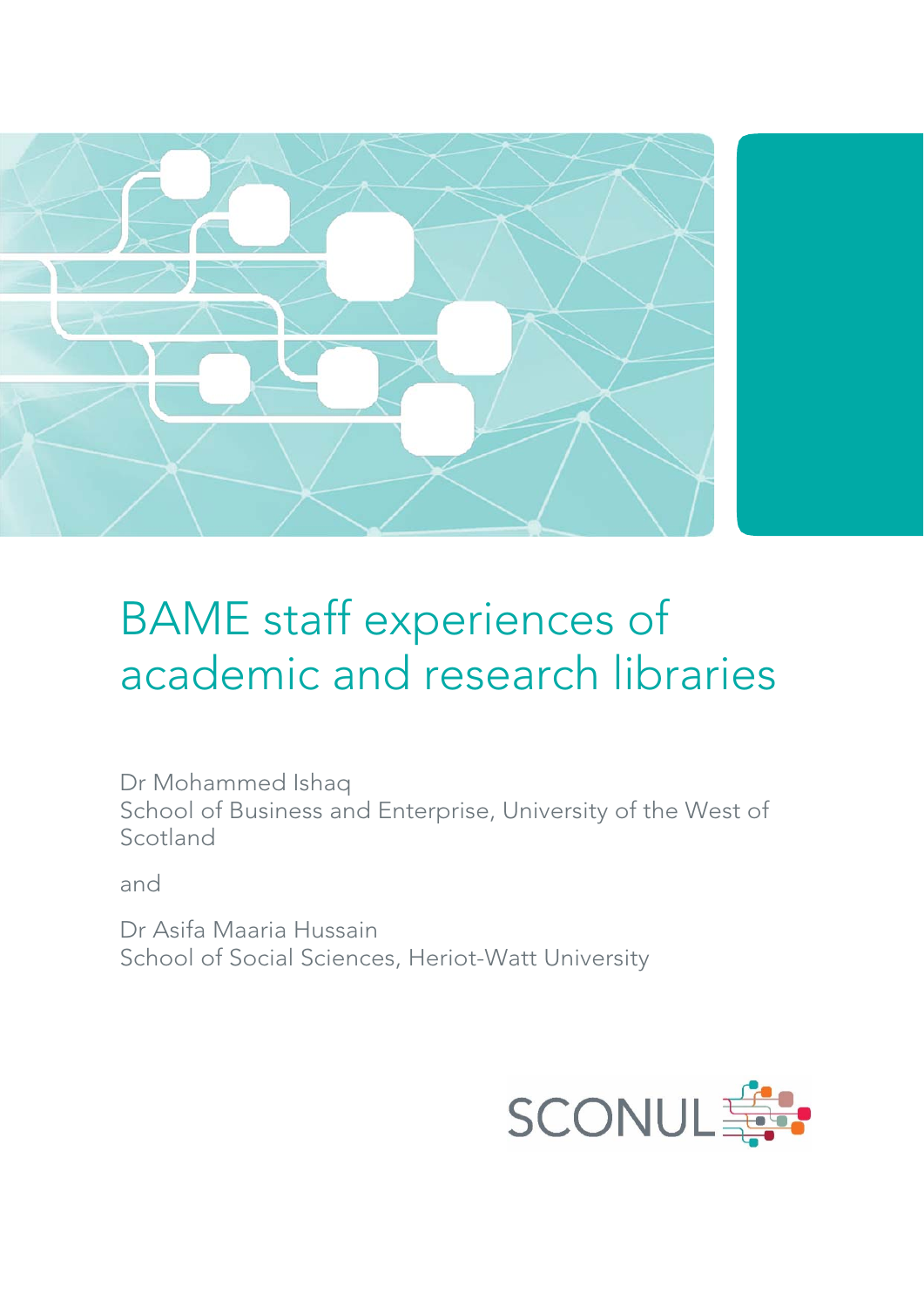#### Acknowledgments

The authors of this report would like to thank those who participated in this research. This includes those who completed the survey, took part in the focus group and in the series of in-depth interviews. Without their involvement it would not have been possible to have undertaken a meaningful study. The authors would also like to thank SCONUL for funding this research and the project team for their input during the research process, including John Dowd, Regina Everitt and Ann Rossiter.

The views expressed in this report are solely those of the authors, the participants of the focus group and interviewees and do not necessarily reflect those of SCONUL members.

#### © 2019 SCONUL

Published: June 2019



This work is licensed under a Creative Commons Attribution 4.0 International License. Suggested citation: Ishaq, Dr M and Hussain, Dr AM (2019). BAME staff experiences of academic and research libraries. London: SCONUL. [https://www.sconul.ac.uk/page/bame-staff-experiences-of-academic-and-research](https://www.sconul.ac.uk/page/bame-staff-experiences-of-academic-and-research-libraries)libraries

Contact the author: Dr M Ishaq School of Business and Enterprise University of the West of Scotland

mohammed.ishaq@uws.ac.uk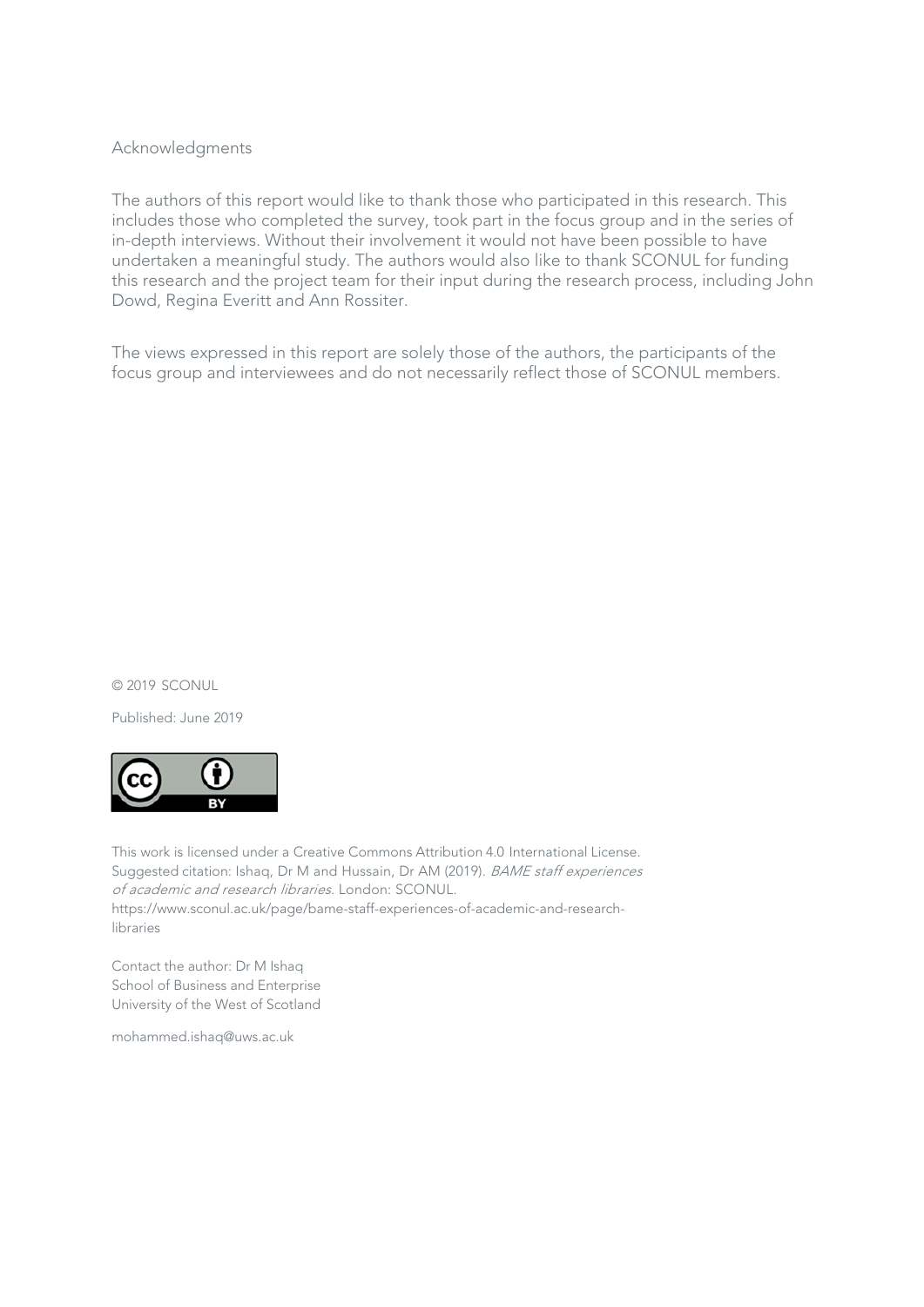### **Contents**

|    | 1. Introduction from the SCONUL Chair |                                                                             |    |  |  |  |  |
|----|---------------------------------------|-----------------------------------------------------------------------------|----|--|--|--|--|
|    | 2. Executive summary                  |                                                                             | 5  |  |  |  |  |
|    | 2.1. Key findings                     |                                                                             | 5  |  |  |  |  |
| 3. | Introduction                          |                                                                             | 9  |  |  |  |  |
|    |                                       | 3.1. Background and research context                                        | 9  |  |  |  |  |
|    | 3.2. Research aim                     |                                                                             | 10 |  |  |  |  |
|    | 4. Methodology                        |                                                                             | 11 |  |  |  |  |
|    | 4.1. Research approach and design     |                                                                             |    |  |  |  |  |
|    | 4.2. Research ethics                  |                                                                             | 12 |  |  |  |  |
| 5. | Findings                              |                                                                             | 14 |  |  |  |  |
|    | 5.1. Findings from survey             |                                                                             |    |  |  |  |  |
|    |                                       | 5.2. Findings from focus group and interviews                               | 17 |  |  |  |  |
|    | 5.2.1.                                | Awareness of being a BAME member of staff and feeling of<br>being monitored | 20 |  |  |  |  |
|    |                                       | 5.2.2. Experience of workplace racism                                       | 22 |  |  |  |  |
|    |                                       | 5.2.3. Experience of training and development opportunities                 | 26 |  |  |  |  |
|    | 5.2.4.                                | Awareness of promotion opportunities and views on the promotion<br>process  | 27 |  |  |  |  |
|    |                                       | 5.2.5. Views on work-life balance and flexitime                             | 32 |  |  |  |  |
|    |                                       | 5.2.6. Perspectives on ethnic diversity of the library workforce            | 32 |  |  |  |  |
|    |                                       | 5.2.7. Views on the state of equality and diversity in academic libraries   | 35 |  |  |  |  |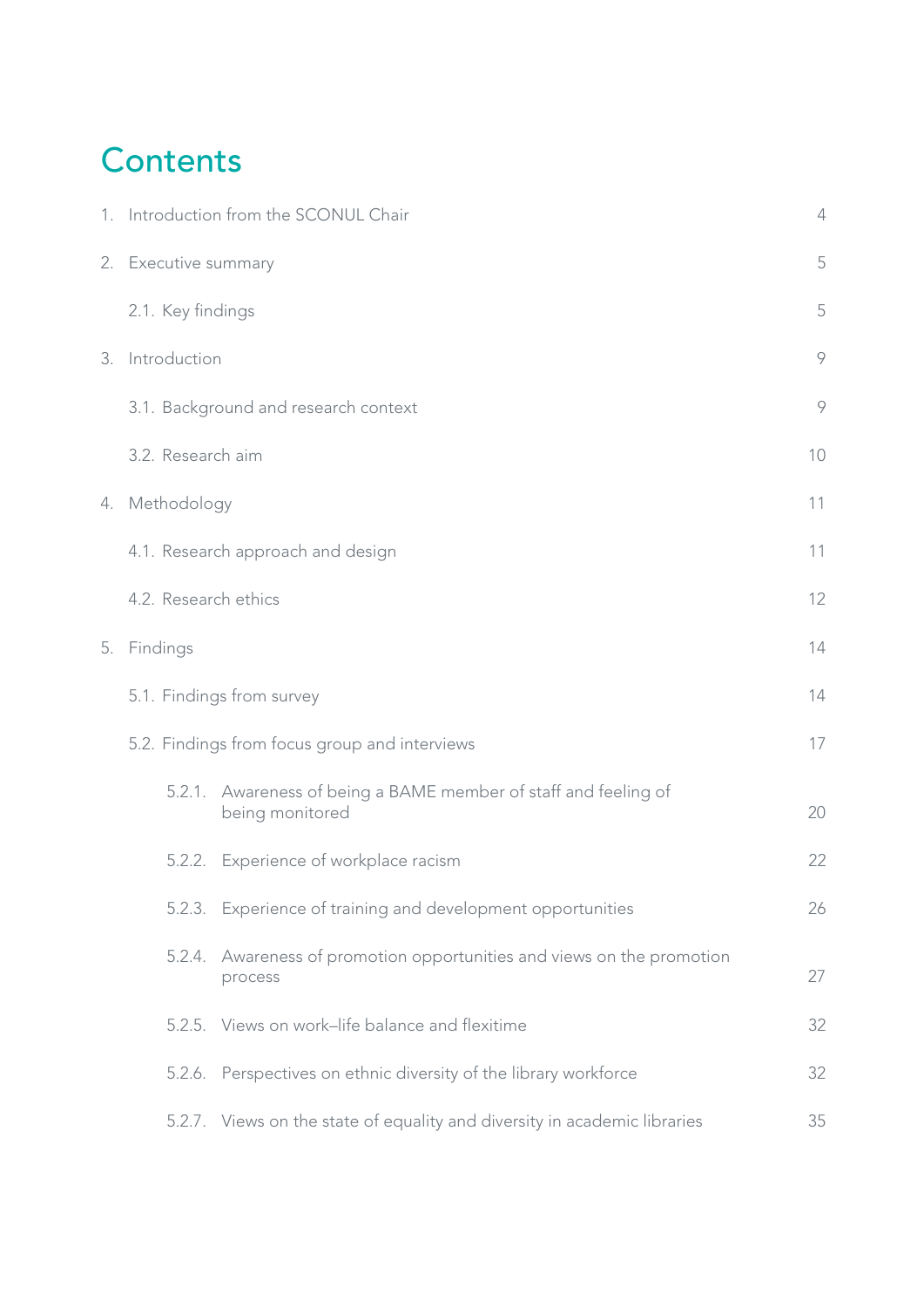| ó |  |
|---|--|

|                                                       | 5.2.8.           | Recommendations from BAME staff on advancing equality and                 |    |
|-------------------------------------------------------|------------------|---------------------------------------------------------------------------|----|
|                                                       |                  | diversity in academic libraries                                           | 37 |
|                                                       |                  | 5.2.9. Promoting a career in the library profession to the BAME community | 38 |
|                                                       |                  | 6. Conclusions and areas for consideration                                | 41 |
|                                                       | 6.1. Conclusions |                                                                           | 41 |
|                                                       |                  | 6.2. Areas for consideration                                              | 42 |
|                                                       |                  | 7. Concluding commentary                                                  | 46 |
|                                                       | References       |                                                                           | 50 |
|                                                       |                  | Appendix 1: Survey schedule                                               | 52 |
|                                                       |                  | Appendix 2: Visual illustration of survey results                         | 55 |
|                                                       |                  | Appendix 3: Focus group schedule                                          | 63 |
| Appendix 4: Interview schedule                        |                  |                                                                           | 64 |
| Appendix 5: Sample of participation information sheet |                  |                                                                           |    |
| Appendix 6: Sample of consent form                    |                  |                                                                           |    |

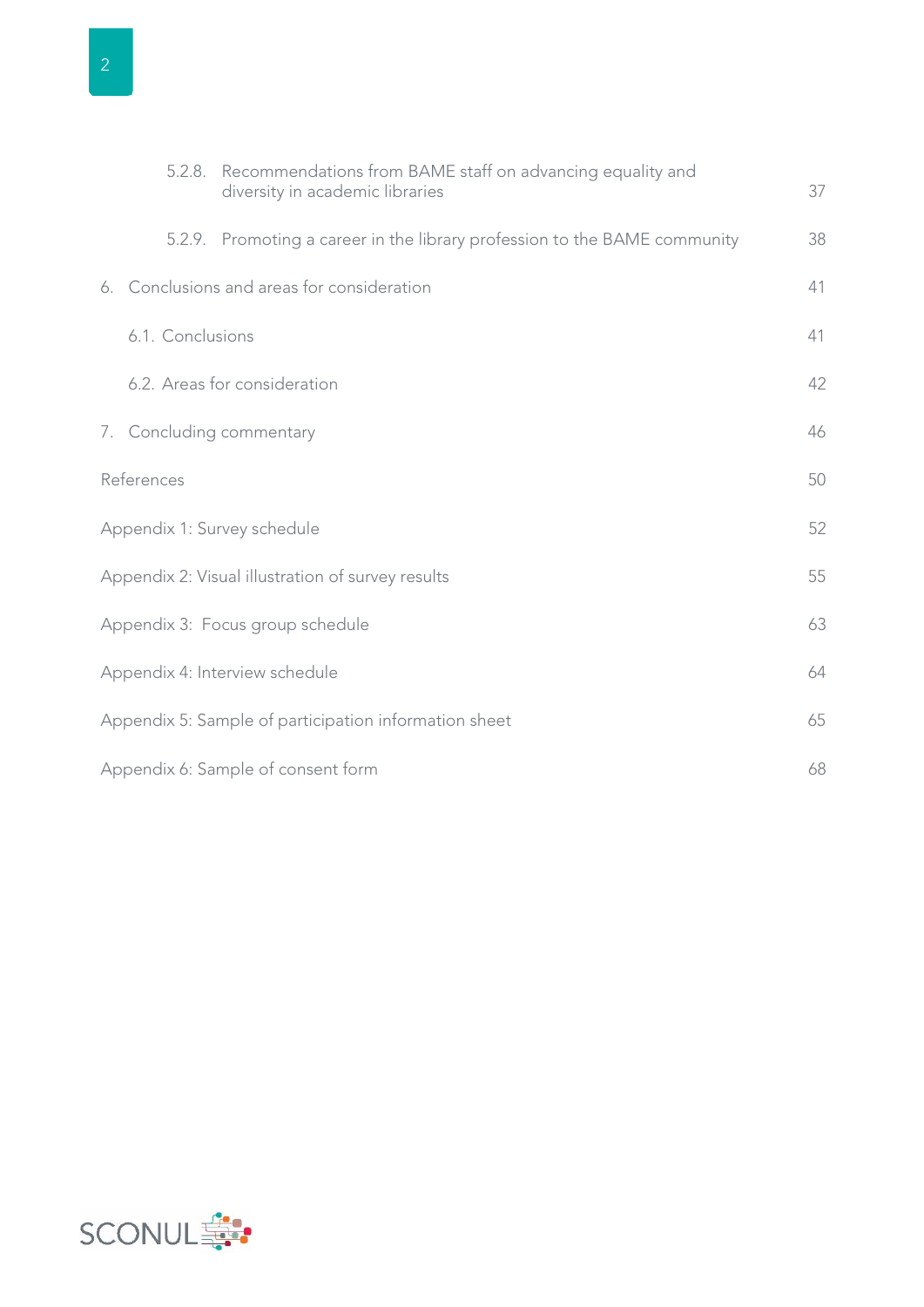## List of figures

| Figure 1: Gender of respondents                                                                                                     | 55 |
|-------------------------------------------------------------------------------------------------------------------------------------|----|
| Figure 2: Age-group of respondents                                                                                                  | 55 |
| Figure 3: Geographic region where respondents employed                                                                              | 56 |
| Figure 4: Respondents duration of service in current employment                                                                     | 56 |
| Figure 5: Contract status of respondents                                                                                            | 57 |
| Figure 6: Respondents' mode of employment                                                                                           | 57 |
| Figure 7: Classification of respondents' job role                                                                                   | 58 |
| Figure 8: Ethnicity of respondents                                                                                                  | 58 |
| Figure 9: Religion of respondents                                                                                                   | 59 |
| Figure 10: Percentage of respondents who had applied for promotion                                                                  | 59 |
| Figure 11: Percentage of respondents whose promotion application was successful                                                     | 60 |
| Figure 12: Whether respondents had experienced racial discrimination at work                                                        | 60 |
| Figure 13: Percentage of those experiencing racial discrimination who had reported it                                               | 61 |
| Figure 14: Percentage of respondents whose complaints against racial<br>discrimination had been resolved satisfactorily             | 61 |
| Figure 15: The extent to which respondents agree that their workplace values<br>equality and diversity and has an inclusive culture | 62 |

### List of tables

| Table 1: Demographic profile of focus group participants | 18. |
|----------------------------------------------------------|-----|
| Table 2: Demographic profile of interviewees             |     |

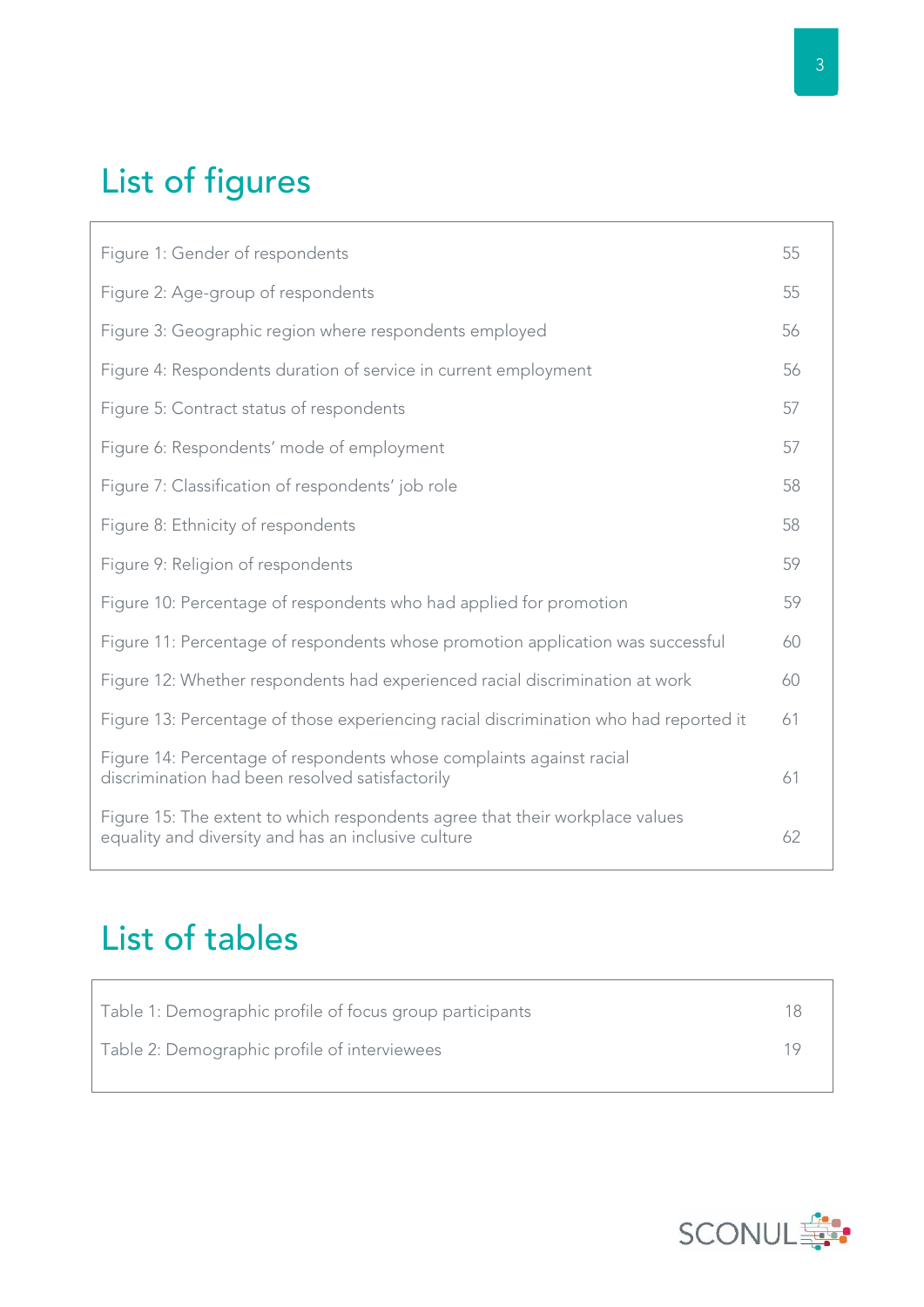### <span id="page-5-0"></span>1 Introduction from the SCONUL Chair

We wanted to put the voices of BAME staff at the centre of our conversation about the lack of ethnic diversity in our workforce, and that is what this report aims to do. SCONUL designed and commissioned this research in order to help those of us who are privileged enough to lead our libraries to understand the lived experience of our staff from a BAME background. We need to listen to what they have to say. Some of the things they report may run counter to what we hope for and expect, but it is important to ground any change programme in the fundamental reality of their experiences.

We know we have a problem. The fact that we share with our institutions and with our profession a notable lack of diversity does not in any way negate our own individual and collective responsibility for bringing about change. The SCONUL Board has committed to work on fostering diversity over the long term, and to demonstrate leadership through our own actions. We have chosen not to end this report with a series of quick recommendations which, if implemented, might give us the opportunity to say we are taking action, but which may not lead to the kind of fundamental changes we and our colleagues need to see. Instead, we have identified a set of areas in which we need to work and these are discussed in more detail in my colleague Caroline Taylor's concluding commentary.

We welcome discussion of those proposals from our members including from BAME colleagues and from our partners across the broader library community and beyond. We want to learn from institutions and individuals across public and private sector bodies who have been successful in making the kinds of changes we want to see, and we want to measure the impact of what we're doing both in terms of creating a workforce that better reflects the population it serves but also one in which our BAME staff feel that they are valued and can flourish.

Pete Ryan, Chair of SCONUL Director of Library and Learning Resources at Canterbury Christ Church University

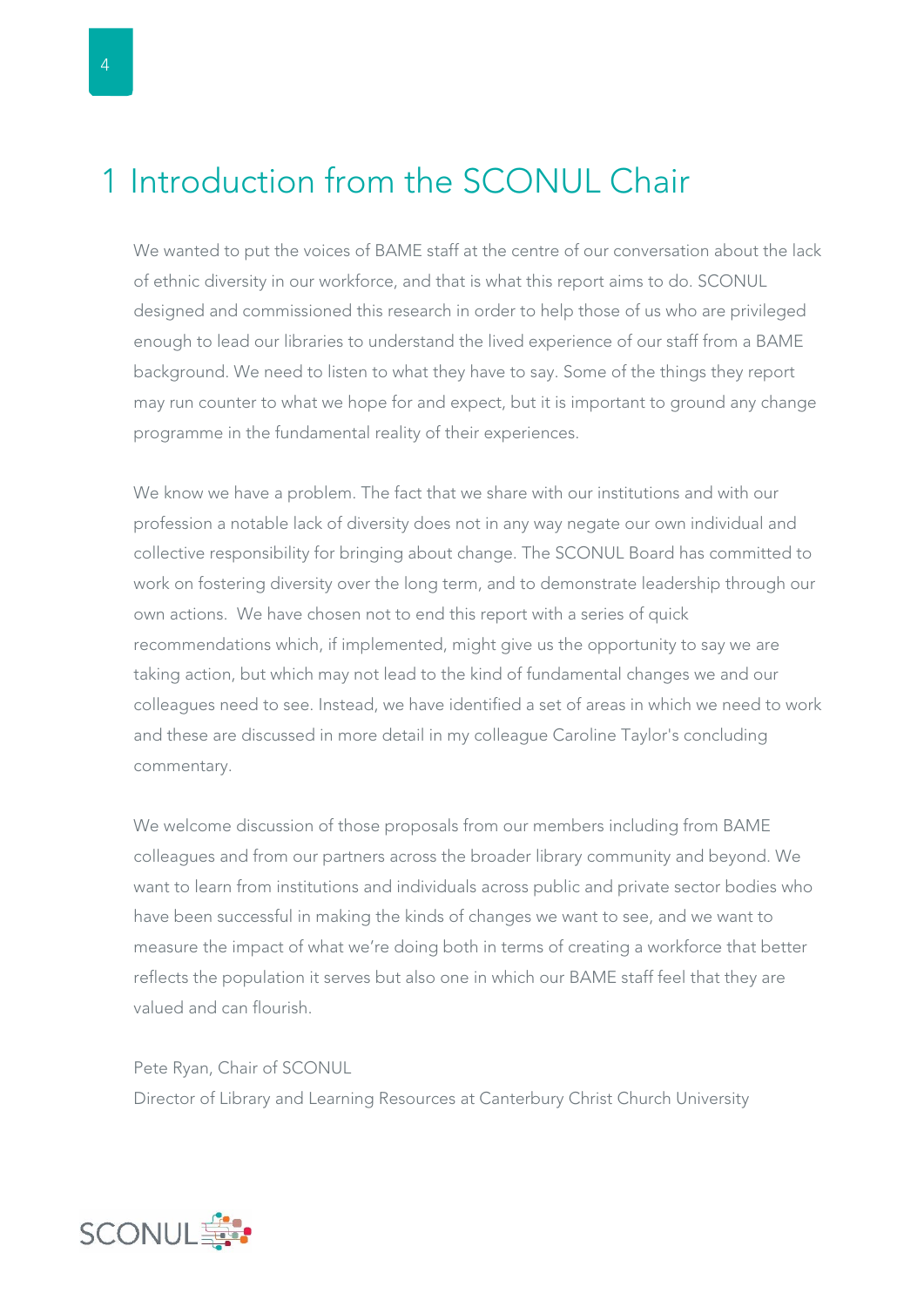5

### <span id="page-6-0"></span>2 Executive summary

This research was commissioned by SCONUL (Society of College, National and University Libraries) and was aimed at documenting the lived experience of Black, Asian and minority ethnic (BAME) staff working in academic and research libraries across the UK. The research deployed an essentially qualitative approach involving a focus group and one-to-one indepth interviews with BAME staff.

### 2.1 Key findings

The following findings of significance emerged from the survey conducted prior to the qualitative phase and were later reinforced by the perceptions and views collated from the focus group and one-to-one interviews:

- 1. 44% of BAME staff surveyed had experienced racism at the hands of either a work colleague or service user or both;
- 2. 65% of those who had experienced racism had reported it;
- 3. 80% of those who had reported racism said it had not been resolved to their satisfaction;
- 4. just over half of respondents (53%) felt that their workplace valued equality and diversity and had an inclusive culture.

The following findings emerged from the qualitative element of the research.

1. BAME staff feel under pressure to perform to a higher standard than their white counterparts and feel that they are being monitored. This was especially the view among those who believed their ethnicity particularly stood out.

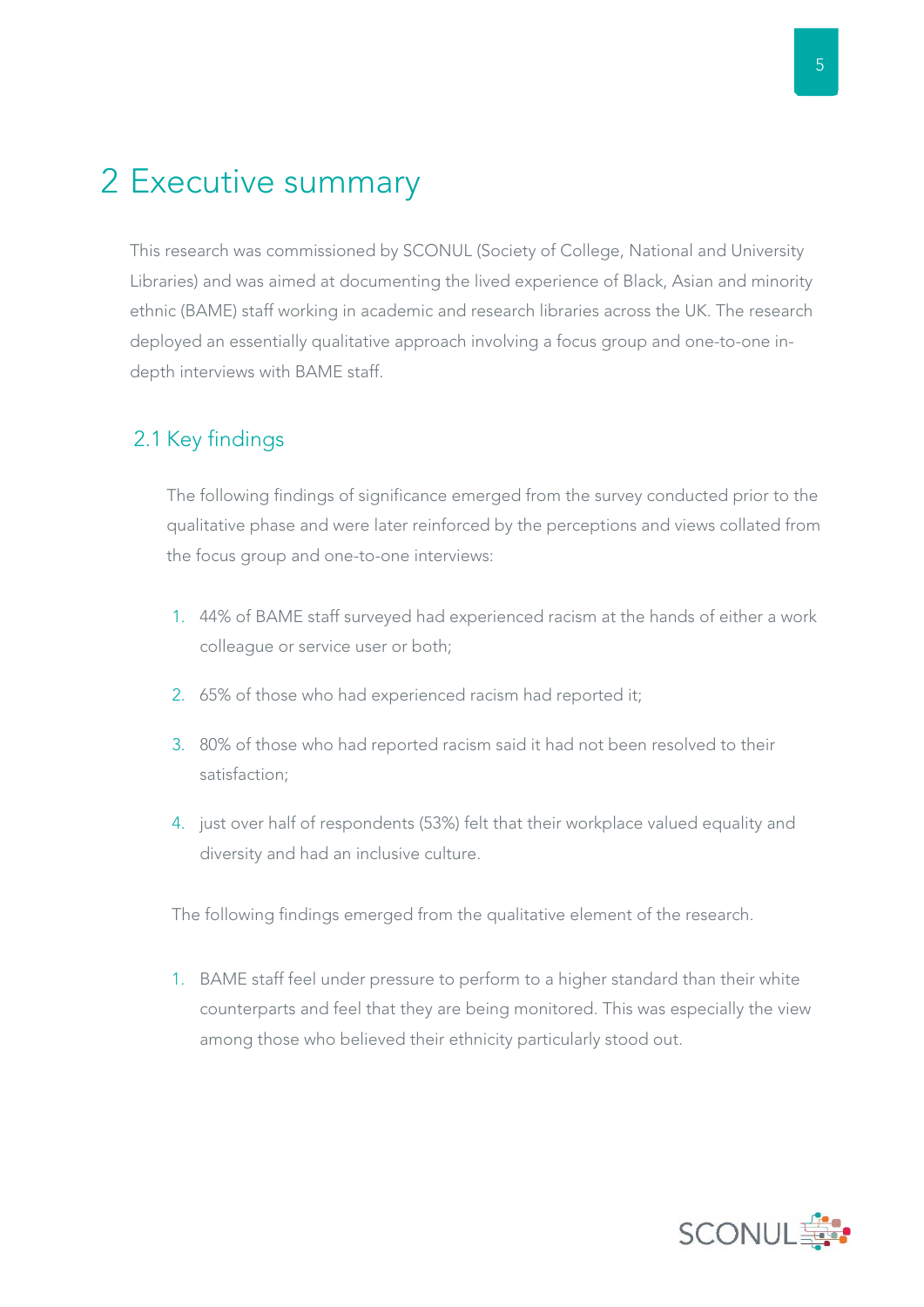- 2. Some BAME staff were conscious that they belonged to a minority ethnic group and this added to their sense of being monitored whilst undertaking their workplace duties.
- 3. The need for greater ethnic diversity of the library workforce was a strong sentiment expressed by BAME staff.
- 4. There was a view that lack of diversity in the library profession was not being acknowledged, nor taken seriously, by the senior management of academic and research libraries.
- 5. Participants noted that senior roles in the library profession are dominated by white individuals. Institutional barriers were identified as a hindrance to the progression of BAME staff to the upper levels of library hierarchies. BAME staff were perceived as experiencing a glass ceiling.
- 6. Training and development opportunities were generally perceived to be adequate but there were fewer opportunities for those staff classed as non-professional (e.g. library assistants) than for professional staff with a library qualification (e.g. librarians). This had a greater adverse impact on BAME staff than white staff, as BAME staff were perceived as being over represented at the lower end of the job ladder.
- 7. Lack of funding was viewed as a threat to further training and development opportunities: i.e. training and development opportunities beyond those required to fulfil the role were limited. Although this was acknowledged as not unique to BAME staff, there was concern that BAME staff would be disproportionately affected as they were most in need of such opportunities in order to advance.
- 8. Whilst most BAME staff were aware of promotion opportunities that arose, they felt these were limited. Though this was not unique to BAME staff, the concern was that they would be more adversely affected as, in a competitive situation, and where vacancies were limited, it was perceived that the vacancy was more likely to go to a white colleague.

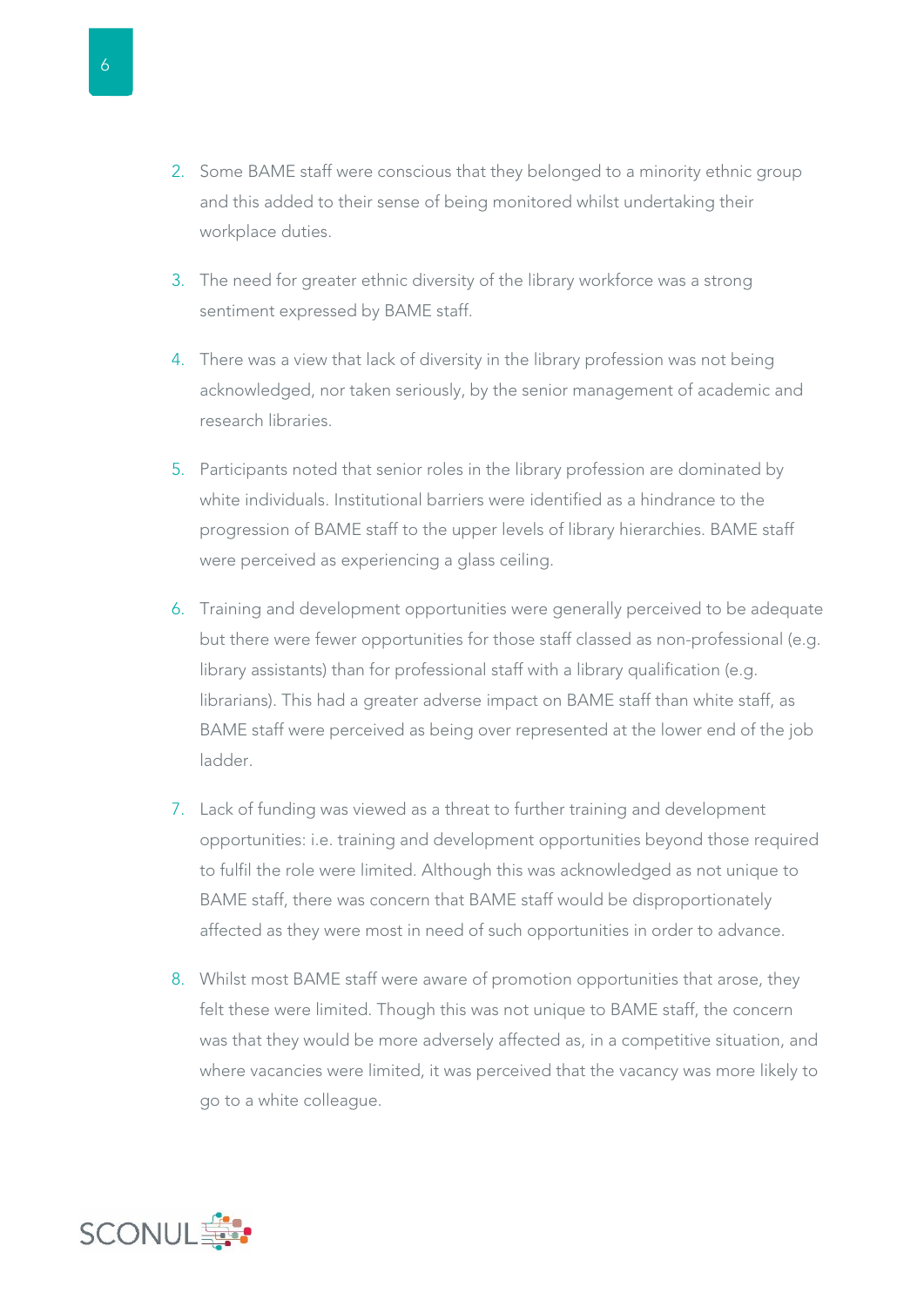- 9. There was acknowledgement of initiatives that both institutions and their libraries had put in place to advance equality and diversity but these were seen as not going far enough and viewed by some as token gestures or publicity stunts.
- 10. Financial constraints are viewed by participants as having a detrimental impact on advancing the equality and diversity agenda in academic and research libraries.
- 11. Whilst workplace racism was not viewed as rampant, it did exist: some at the hands of service users, for example students, and some at the hands of staff. The experience of racism at the hands of staff centred primarily on the issue of inappropriate language and ignorance about cultural issues and fell within the realm of racial micro-aggression.
- 12. Complaints about racism were not dealt with adequately and there was a sense that management and the human resources function lacked the willpower to address the issue. Overall there was perceived to be a lack of institutional will to address racism.
- 13. There was concern that trade unions were no longer doing enough to promote equality and diversity. This generated a feeling that BAME staff were unprotected and lacked adequate workplace representation and voice.
- 14. Although relationships with line managers were viewed as satisfactory in terms of day to day-to-day activities, BAME staff felt that they were not encouraged to climb the ladder and were left having to carve out their own career pathway. Consequently, libraries were not seen as developing the talent of BAME staff and were not exploiting the BAME talent pipeline.
- 15. Effective work–life balance was generally seen as achievable and there was little or no perception that BAME staff were disadvantaged in this respect.
- 16. Despite the workplace challenges acknowledged by BAME staff, this would not prevent them from recommending the library profession to anyone from the BAME community considering a career in the sector.

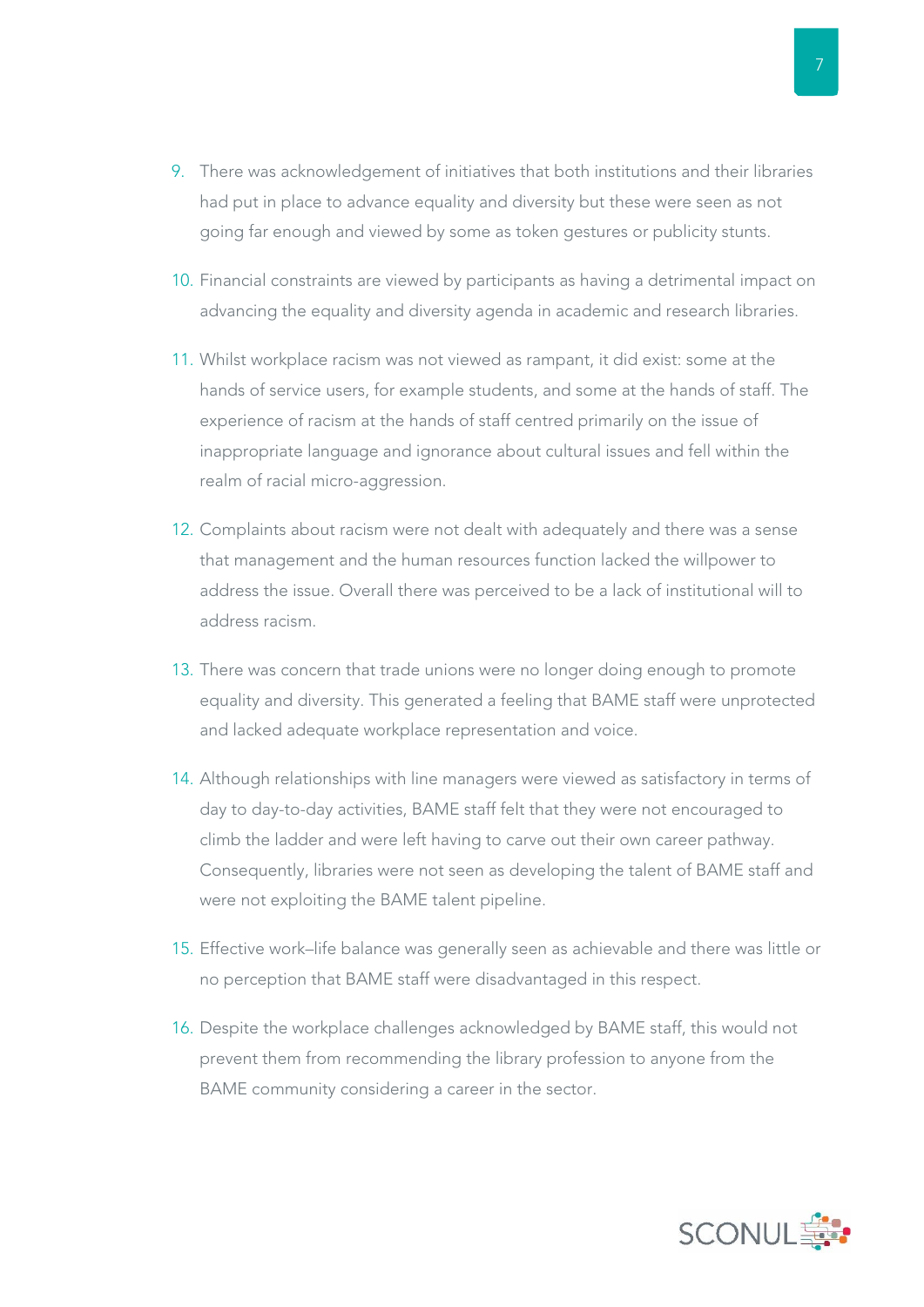17. BAME staff had suggestions for those in charge of libraries as to what they should do to further advance the equality and diversity (E & D) agenda and what they would perceive as evidence that the library sector was making progress: 'make it [E & D] a strategic priority'; 'educate themselves given that most are white'; 'create more opportunities for BAME staff to progress'; 'seek HR advice to promote equality and diversity'; 'monitor workforce diversity to provide an evidence base'; 'consider a BAME mentorship programme'.

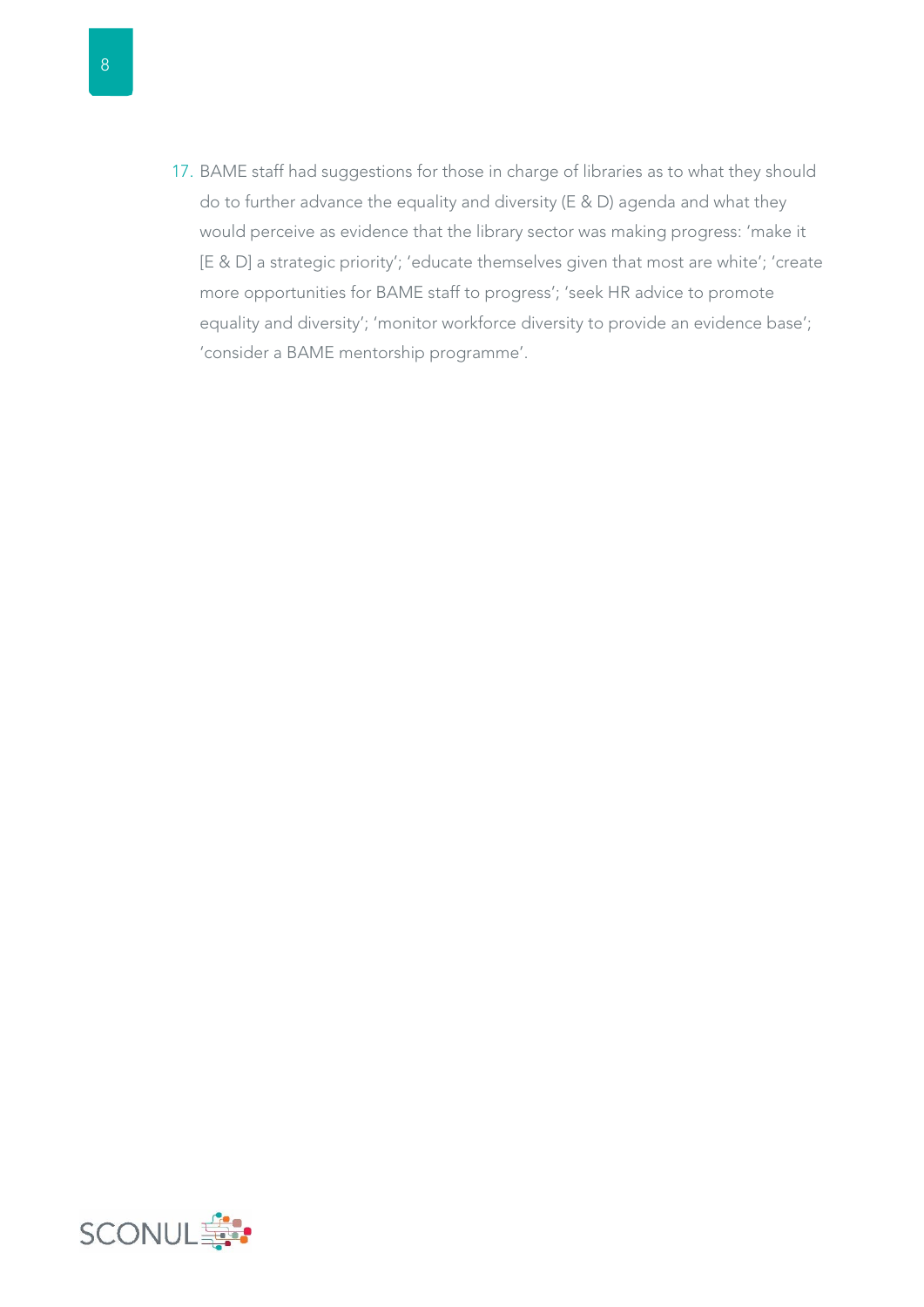### <span id="page-10-0"></span>3 Introduction

#### 3.1 Background and research context

The increasing diversity of the UK and the global movement of people are reflected on the campuses of Higher Education Institutions (HEIs) through the presence of students from diverse ethnic, racial, national and religious backgrounds. The same cannot be said of staff diversity across various job categories; research conducted by the Equality Challenge Unit (ECU) (2017) showing staff representation from BAME backgrounds in both academic and professional and support roles lagging considerably behind those classed as white. The research found that, in 2015–16, of UK university academic staff, 85.5% are white while 14.6% are from a BAME background. Among senior academic staff, the percentage from a BAME background drops to 2.9%. For full-time professional and support staff, 90.9% are white and 9.1% are BAME, while for senior professional and support staff the percentage from a BAME background drops to 5.9%.

The situation is similar when it comes to the library profession, where a marked lack of diversity is very noticeable, as evidenced by the Chartered Institute of Library and Information Professionals (CILIP) and the Archives and Records Association (ARA) (Ireland and UK) in 2015 (see CILIP and ARA, 2015). This showed that of the estimated 86,000+ professionals working in the library and information profession across public, academic and commercial libraries, 96.7% identify as white.

SCONUL does not collect data on the ethnic make-up of the academic library workforce, and previous research aiming to capture the experience of BAME staff working in the UK's public sector is limited (see Equality Challenge Unit, 2011 and 2017; Chand, 2018). In relation to the library profession such studies are nonexistent. Furthermore, SCONUL has commissioned this research into the experience of BAME staff working in the UK's academic and research libraries as part of a wider project looking at a range of aspects that relate to human resources issues and

 $\overline{Q}$ 

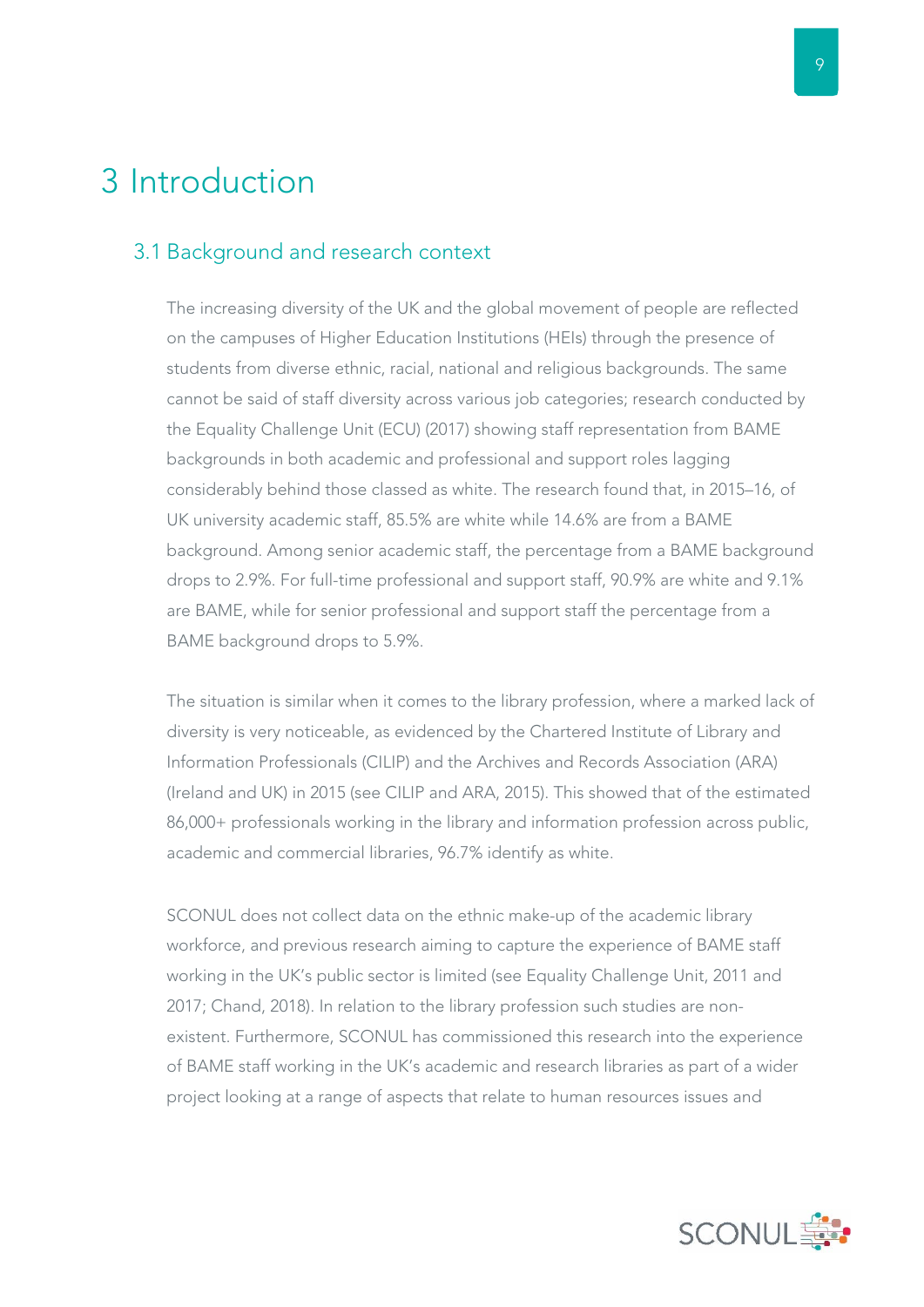<span id="page-11-0"></span>workforce development in the sector. Together, these concerns provide a strong rationale for undertaking this research.

#### 3.2 Research aim

In relation to the wider project referred to above, this part of the project focuses on diversity and how it should be fostered. More specifically, the overarching aim of the research was to explore the lived experiences of BAME staff working in academic and research libraries in order to support the broader agenda and work on diversity. The research represents a pertinent opportunity to explore this and related diversity issues. It is hoped that the results of the study will generate an evidence base that contributes to the process of informing future research, policy and practice in relation to fostering ethnic diversity within academic and research libraries and moving the wider equality and diversity agenda forward.

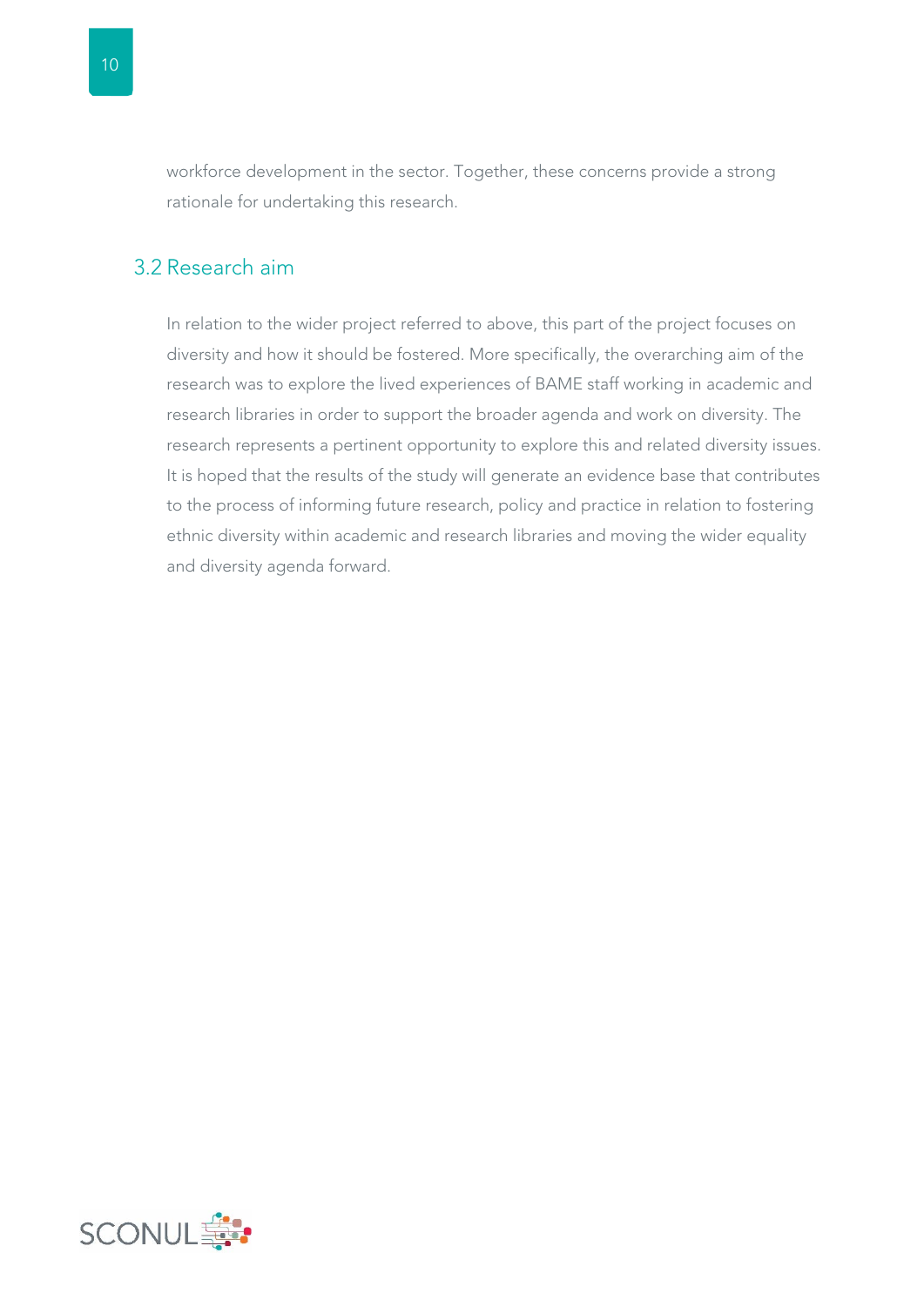### <span id="page-12-0"></span>4 Methodology

#### 4.1 Research approach and design

The methodological approach was essentially qualitative in nature as the aim of the research was to gauge the experiences of BAME staff working in academic and research libraries. A quantitative approach was not deemed appropriate in capturing the lived experiences of BAME staff. However, it was agreed prior to the commencement of the research that a survey be undertaken to gather some initial demographic data that would provide some evidence of the profile of BAME staff currently working in academic and research libraries, whilst acknowledging that the absence of a baseline meant that the interpretation of the survey findings had to be treated with caution. As noted earlier, SCONUL does not monitor the ethnicity of the academic library workforce.

The survey was initially pilot-tested, and based on the outcome of the pilot, a couple of amendments were made to the wording of questions and to the choice of options offered (see Appendix 1). The survey was distributed via SurveyMonkey with the help of SCONUL, who promoted it via various channels including internal staff email lists and their website in order to maximise the response rate. It was administered in September 2018 and constituted phase one of the data collection process. The survey also provided an opportunity to ask respondents if they were willing to take part in phase two of the data collection process, the qualitative phase of the research.

Those who indicated their desire to take part in phase two, which involved a focus group and one-to-one interviews, were contacted to arrange participation. When selecting focus group participants and interviewees, consideration was given to characteristics such as gender, ethnicity, religion / beliefs and mode of employment in order to ensure that the sample for both the focus group and the series of interviews was representative of those who had completed the survey. In total nine participants took part in the focus group, which lasted around two and a half hours, and 16 indepth interviews were conducted in December 2018 by phone from the premises of

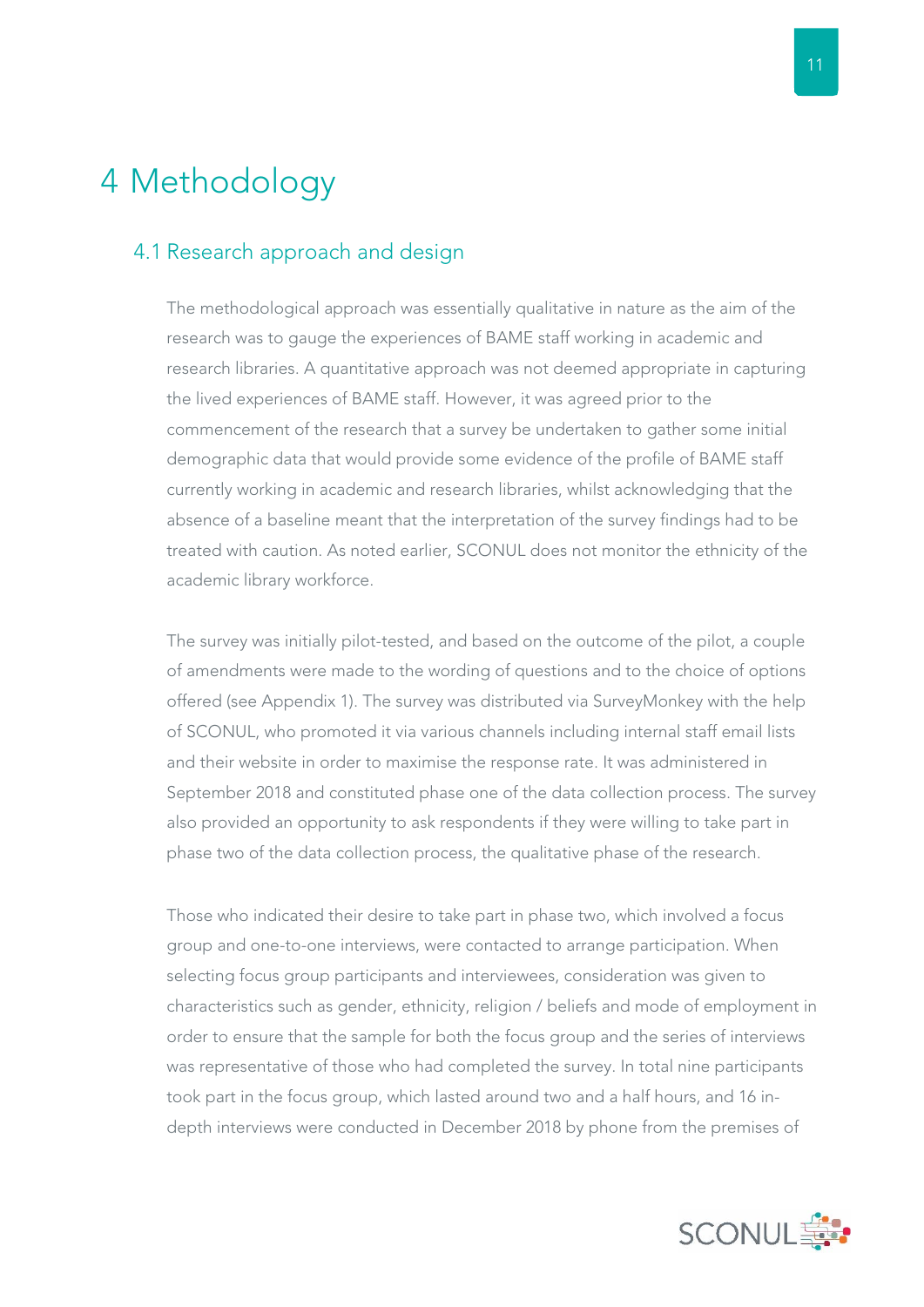<span id="page-13-0"></span>the researchers, for reasons of convenience and cost effectiveness. The duration of each interview varied from 35 to 55 minutes.

The University of Birmingham hosted the focus group in November 2018 and served as an ideal venue given the geographical proximity of participants. The themes were agreed between the researchers and the project team (see Appendix 3). Emerging themes from the analysis of the focus group helped inform the creation of an interview schedule that served as the basis for the series of one-to-one interviews with BAME staff (see Appendix 4).

#### 4.2 Research ethics

Ethical approval was obtained for all stages of the data collection process. For the survey this was arranged by SCONUL as the survey was administered through its channels, whilst for the focus group and interviews it was secured through the principal researcher's institution, the University of the West of Scotland (UWS).

The UWS ethical approval process takes full cognisance of issues such as confidentiality, anonymity, data protection and consent. Part of this process involves providing would-be participants with a participant information sheet (see Appendix 5) and consent form (see Appendix 6). The information sheet sets out the purpose of the research, including the study's aim and objectives, and emphasises the voluntary nature of the research and the option to withdraw participation at any time. It also sets out the level and nature of involvement required on the part of participants (e.g. to complete a survey or take part in a focus group or interview), why they have been invited to take part, and confirmation that participants will not be exposed to any physical, psychological or legal risk or harm. The information sheet also explains to would-be participants what will happen to data that is collected, how it will be managed including how it will be stored, protected, used and disposed of.

Once participants had indicated their willingness to participate in the focus group, they were asked to sign a consent form confirming their consent to participate and to

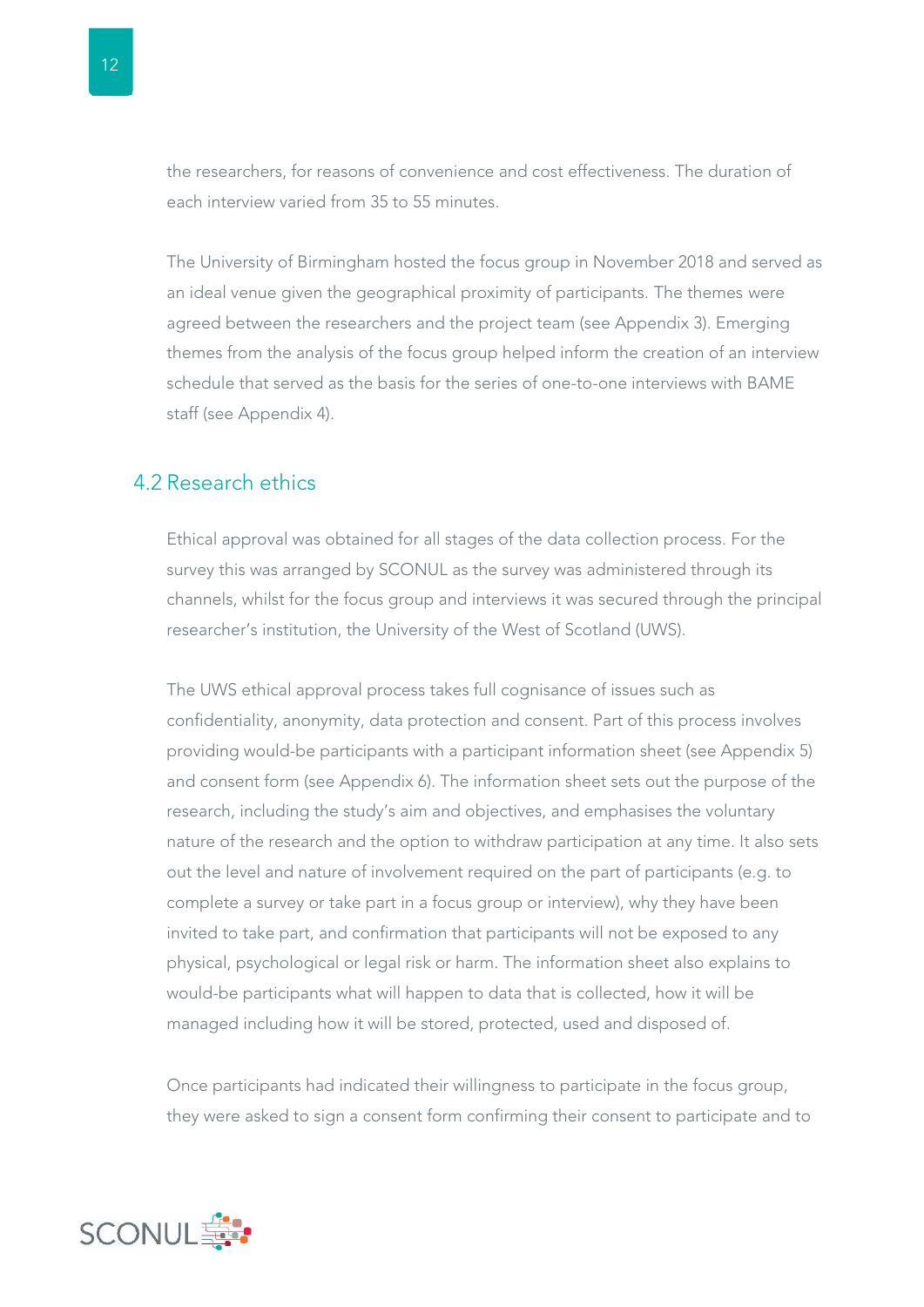be video recorded. The forms were collected by the researchers before commencing the focus group. In the case of interviewees, they were sent the information sheet and consent form via email prior to undertaking the interview and, once they had confirmed their willingness to take part and be audio recorded, they were asked to sign and return the consent form via email.

Both focus group participants and interviewees were assured that every care would be taken to ensure confidentiality and anonymity, and that data collected would be managed in such a way as to ensure that the data and participants' identity would not be disclosed to any unauthorised party. The data collected from the focus group and interviewees was transcribed using software by a transcriber who signed a data processing agreement with the university.

In terms of ethics and data management, all data collected and captured was stored securely on a memory stick and password protected PC and outwith the reach of any unauthorised party; files were password protected to guard against unauthorised access. UWS is registered with the Information Commissioner's Office, which implements the General Data Protection Regulation and the Data Protection Act 2018. All personal data of participants has been processed in accordance with the provisions of this legislation. On completion of the research, all data will be handed over to SCONUL via email using a secure server, as indicated in the research brief.



13

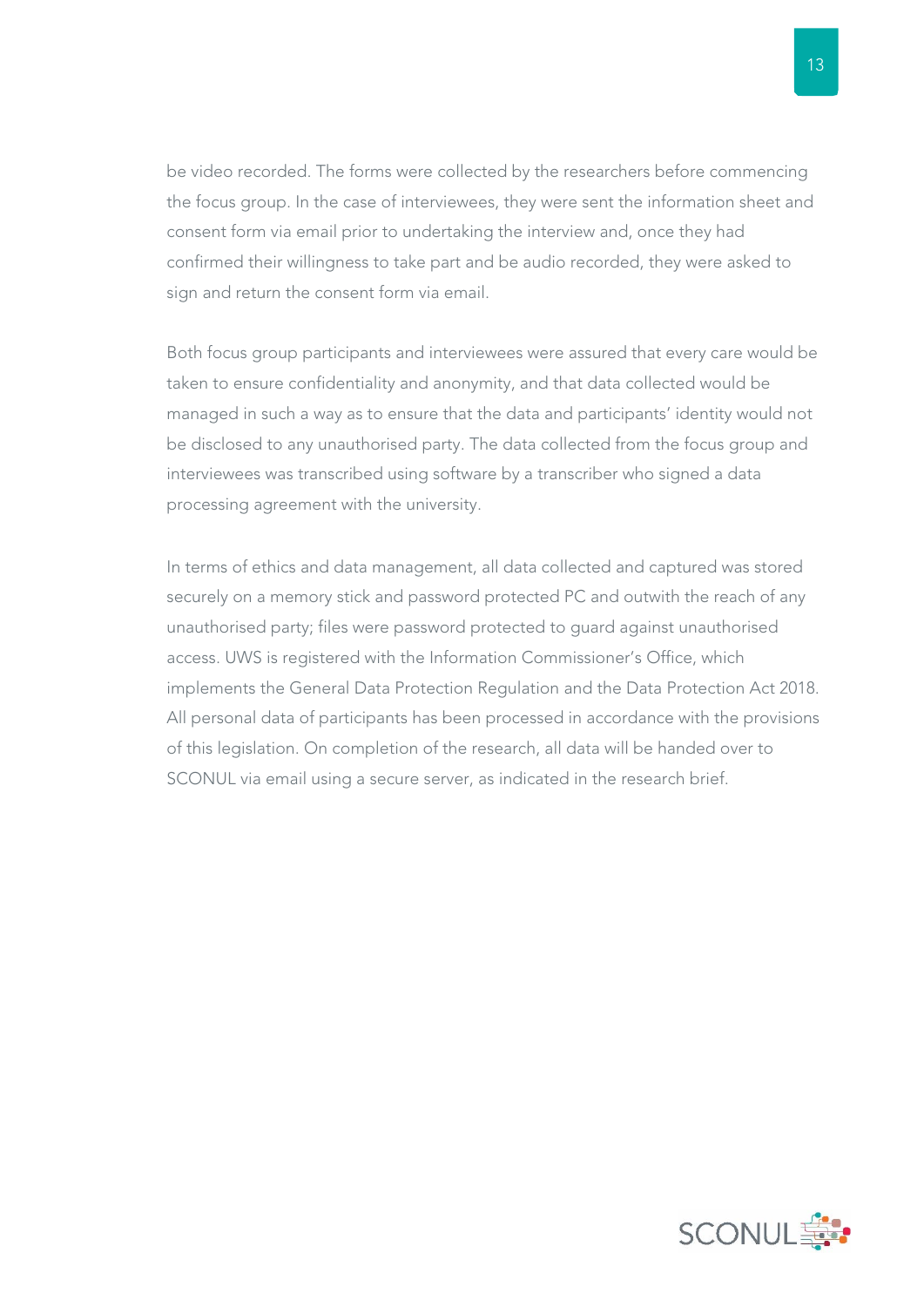### <span id="page-15-0"></span>5 Findings

In this section of the report, the findings of the research are reported. This includes the results from phase one (the survey) followed by the findings from the core phase of the research (the focus group and in-depth interviews). These are reported under the key themes explored in the research.

#### 5.1 Findings from survey

As stated above, those identifying themselves as BAME staff were invited to complete a survey. As this generated demographic data and was conducted against a backdrop of no ethnic monitoring of the workforce by SCONUL, the absence of a baseline meant that the researchers confined their analysis to simple descriptive analysis of the data. In total, 273 BAME staff working in academic and research libraries completed the survey. Based on this sample and some analysis of the demographic profile of BAME staff, we can establish that the sample was reasonably representative of various demographic characteristics such as gender, age-group, geographical region, tenure of employment, work mode, job role, ethnicity and religion. Whilst reiterating that the survey was essentially a demographic exercise, the opportunity was, however, taken to collect some useful data that would be of specific relevance to the research aim and could be explored further in the focus group and in-depth interviews. This applies to questions 10 to 12 of the survey (see Appendix 1).

Given that the survey was not the focal point of this research, an analysis of the results is confined to a brief summary of the key highlights from the survey reported below. All percentages reported in the survey results have been rounded up to the nearest decimal point.

Illustrations or visual representations of the survey results in the form of figures can be found in Appendix 2. These can be viewed in conjunction with the summary of the survey findings below where reference is made to these illustrations.

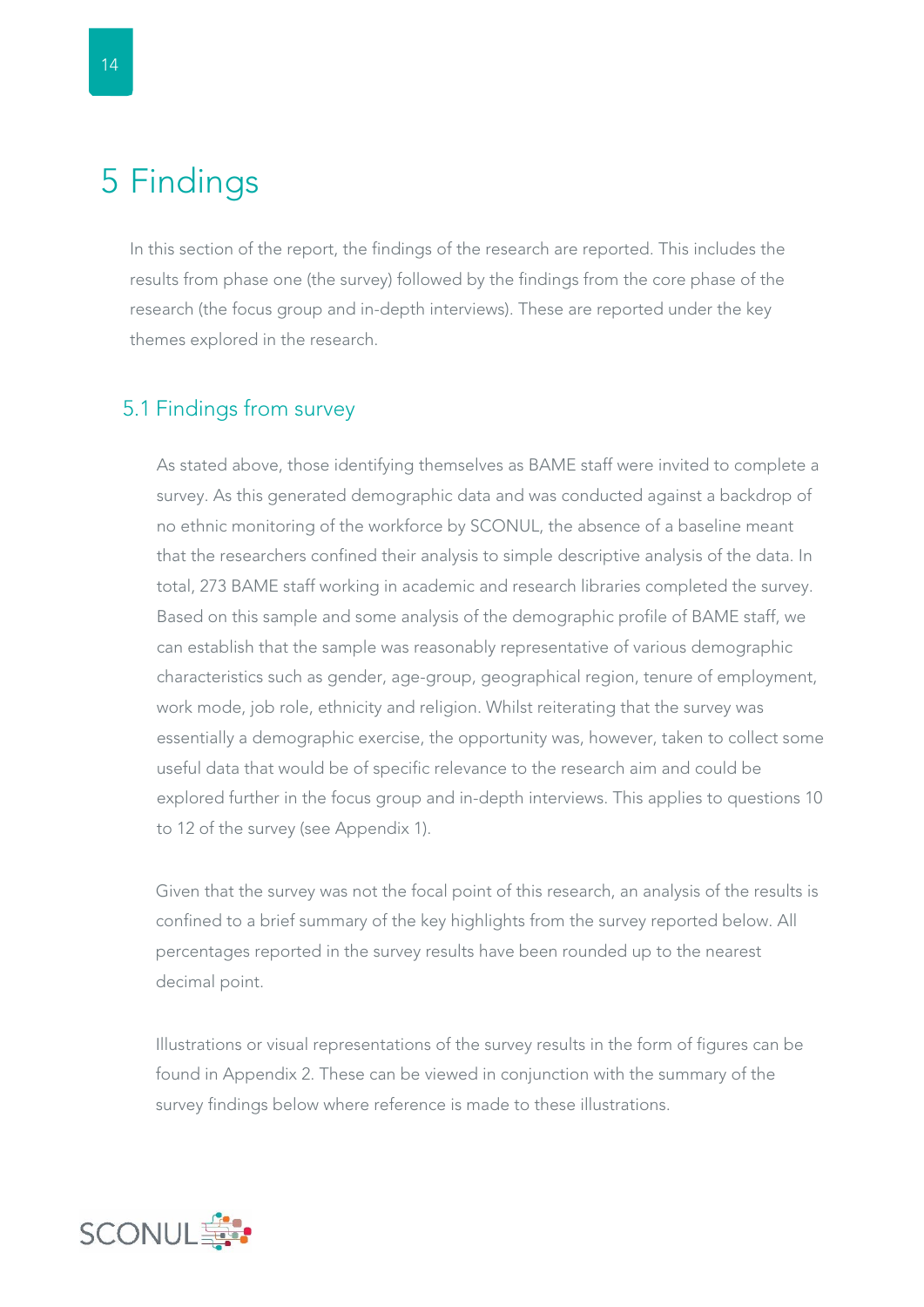The key findings from the survey can be summarised as follows:

- More than two thirds of those who completed the survey were female (69.2%) and just over a quarter (26.7%) male. Around 4% identified themselves as 'other', including non-binary (see Figure 1);
- Around 80% of respondents were within the age-groups 26–35, 36–45, and 46–55. Overall though, all age-groups had some representation in the survey (see Figure 2).
- There was representation from across the UK, with Greater London predominating (57.7%), followed by the North West / North East / Yorkshire and the Humber (16.9%), South West / South East (excluding Greater London) (13.1%) and East / West Midlands (8.99%). Representation from Wales, Scotland, Northern Ireland and Ireland was very small (see Figure 3).
- In terms of how long respondents had worked for their current employer (Figure 4), the survey attracted participation from both those with considerable service – more than a third (37.1%) having accumulated more than 10 years of service – and those who had only been with their current employer for between one and 5 years (35.2%).
- In terms of contract status (Figure 5) the overwhelming majority (85%) were on a permanent contract; much smaller numbers of participants were on a fixed-term contract (12.7%) or a zero-hours /casual contract (2.2%).
- The mode of employment of respondents (Figure 6) reveals that the vast majority were full time (75.7%) and just over a fifth part time (21.7%).
- The survey attracted participation from both those whose job role was classed as 'professional', i.e. those with a library qualification or equivalent (52%), and 'nonprofessional', i.e. those without a library qualification (41.6%). A small percentage (6.7%) identified their job role as 'other' (See Figure 7).
- When respondents were asked to indicate their ethnicity, just over a third (35.7%) chose Asian / Asian British, and just under a quarter opted for Black / Black British /

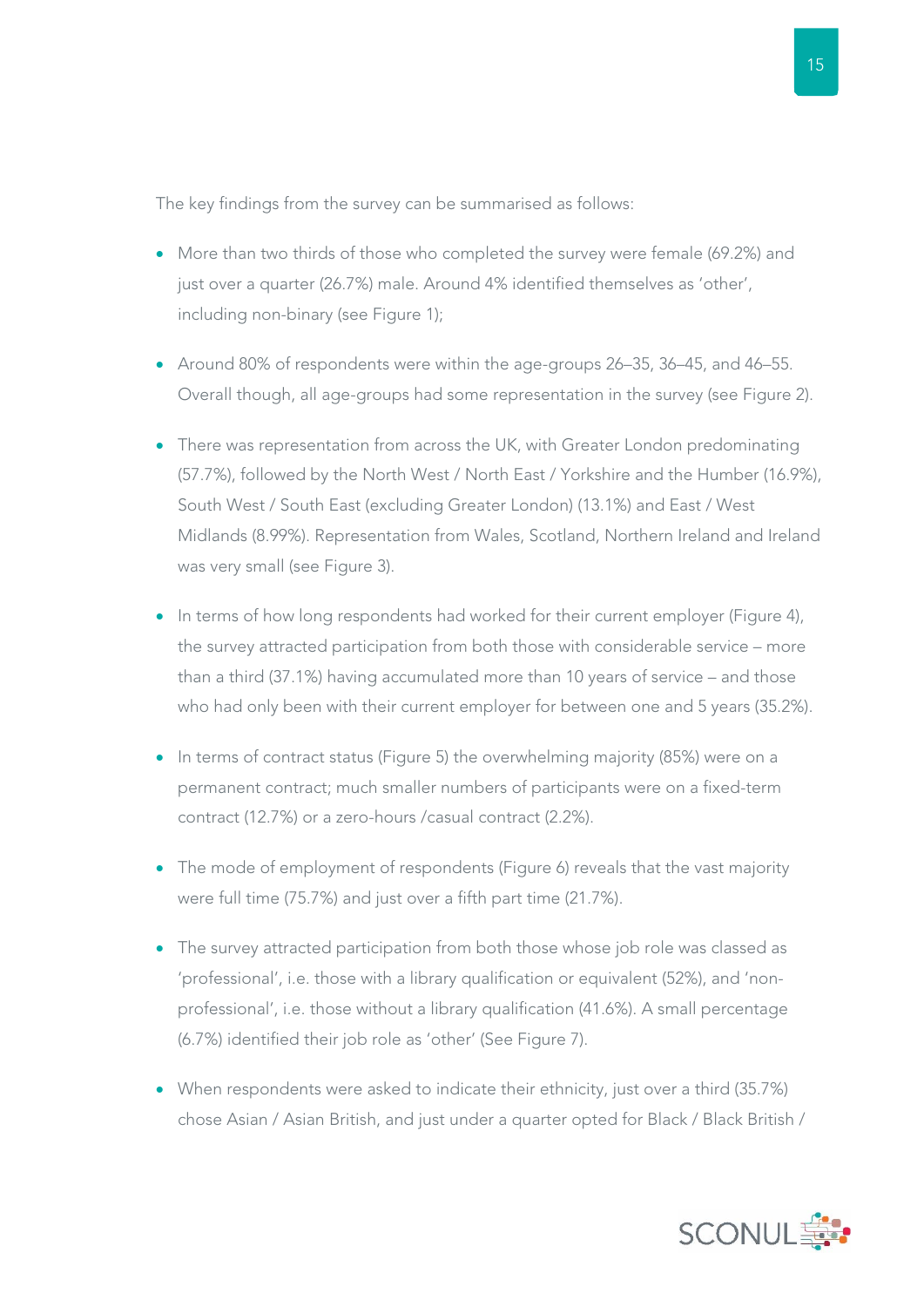Black African / Black Caribbean (23.1%) and Mixed / Multiple Ethnic Group (23.5%). A further 17.6% identified themselves as 'other ethnic groups' (Figure 8).

- Christianity was the largest religion represented in the survey (32.1%) followed by 30.6% who selected 'no religion'. Other religions synonymous with the UK's ethnic minorities, including those categories identified in the 2011 Census, were also represented in the survey as shown in Figure 9.
- More than half of respondents had applied for promotion (55.7%) as illustrated in Figure 10 and a similar number had been successful (55.4%) (Figure 11). However, what we cannot deduce from these findings is the number of times respondents had applied for promotion, the level or type of promotion they had achieved and their overall experience of the promotion process. Some sense of the views on and experience of promotion were extracted from the focus group and interview findings revealed in the next section of the report.
- Figure 12 illustrates that around 44% of respondents had experienced racial discrimination at work either from a service user, work colleague or both. However, as seen in Figure 13, only around a third (35.2%) had decided to report it.
- Figure 14 shows that almost 80% of those who had reported having experienced racial discrimination in the workplace did not feel it had been resolved to their satisfaction. As with the theme of promotion, the focus group and interview findings provide more insights into the experience of workplace discrimination, including the source and nature of the discrimination.
- Just over half of respondents (53.7%) either 'strongly agree' or 'agree' that their workplace values equality and diversity and has an inclusive culture. This is despite the fact that 80% of those who had reported racial discrimination did not feel that it had been resolved satisfactorily. Perhaps what is more interesting, as seen in Figure 15, is that around a fifth of respondents were undecided and indicated 'neither agree nor disagree / don't know'.

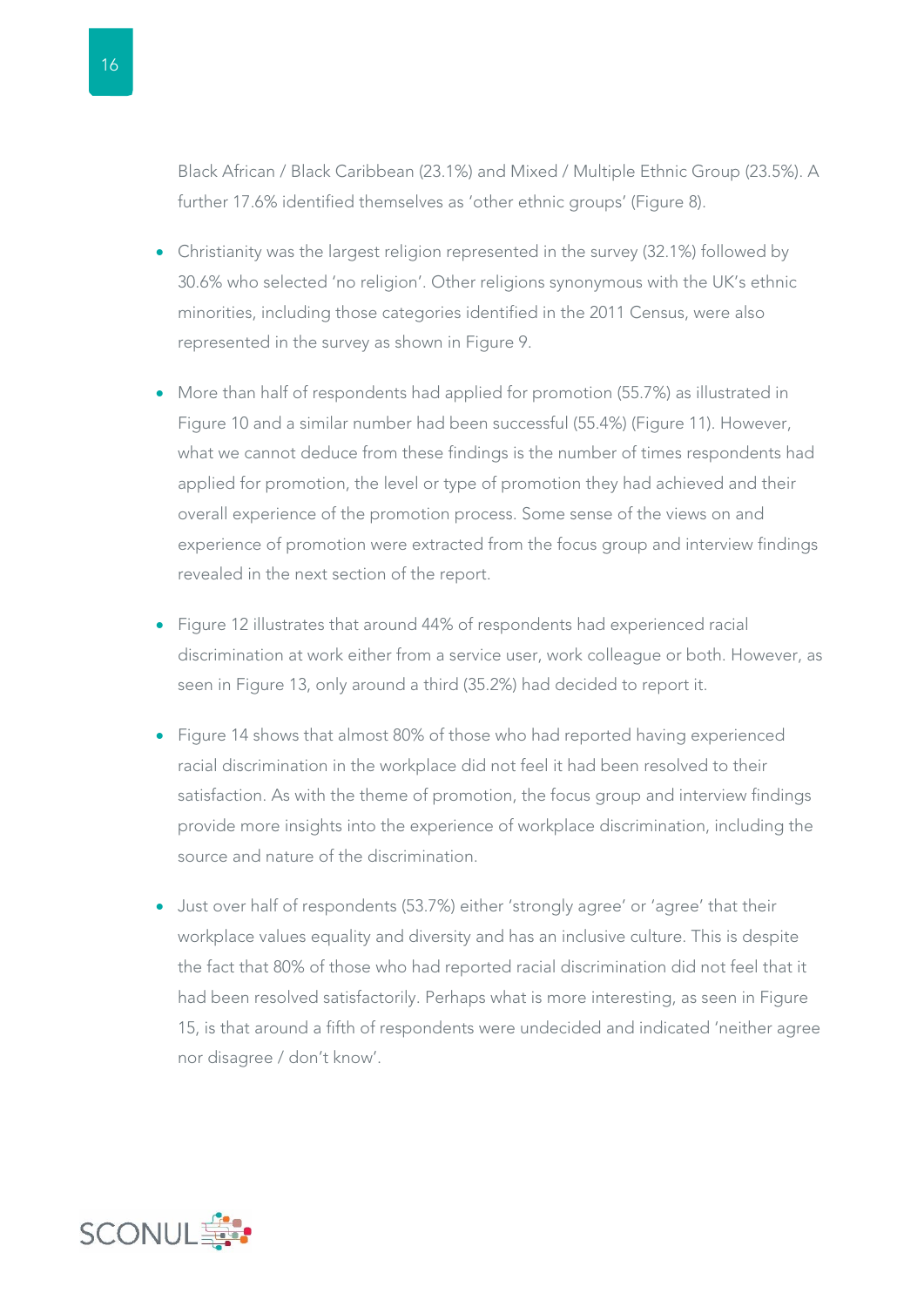- <span id="page-18-0"></span>• In relation to the demographic information revealed by the survey results, this is generally reflective of what was revealed by the study of the UK information workforce conducted by CILIP and ARA (2015). This study revealed the following, which resonates with the findings from the survey in this research:
	- o Most members of the information workforce are located in London;
	- o There is a high proportion of female workers in the information sector;
	- o There is greater representation of employees in the age-groups 36-45 and 46-55 in the sector; and
	- o Christianity and 'no religion' represent the religious affiliation of the majority of employees in the sector.

#### 5.2 Findings from focus group and interviews

A thematic approach was applied to the analysis of the focus group and one-to-one interviews. Common themes that emerged from the analysis of both the focus group and the interviews are reported in this section. In order to preserve anonymity, when presenting quotations, focus group participants have been assigned a number to distinguish between them (e.g. Focus group participant 1) whilst those who took part in the series of interviews have been assigned a letter (e.g. Interviewee A).

Demographic information relating to those who took part in the focus group and interviews is provided in Table 1 and Table 2 below. This information was extracted from the survey that was completed by the focus group participants and interviewees.

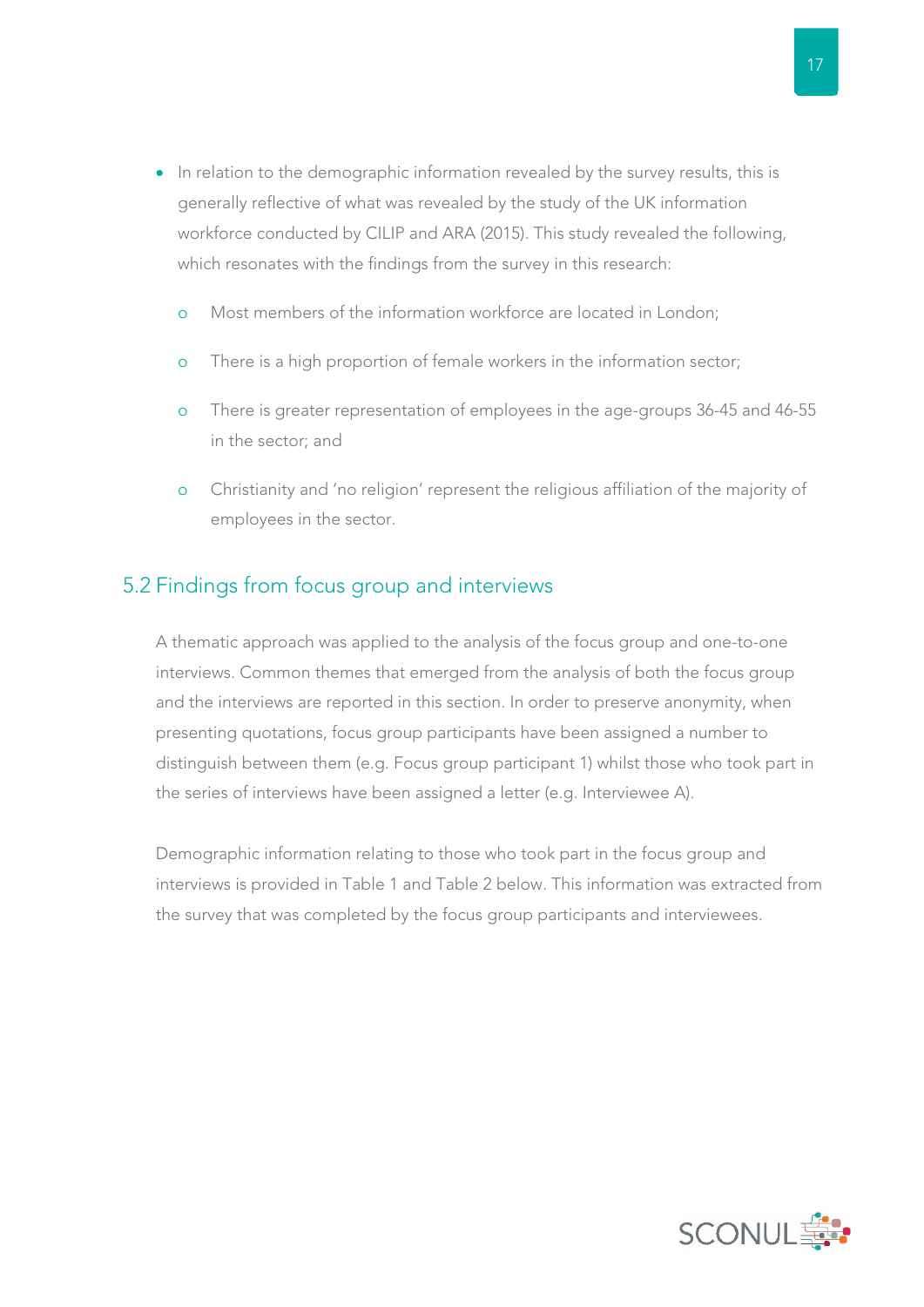| <b>Participant</b><br>No. | Gender | Age-<br>group | Job role             | <b>Ethnicity</b>                                             | <b>Religion</b>      | <b>Time in</b><br>current<br>employment |
|---------------------------|--------|---------------|----------------------|--------------------------------------------------------------|----------------------|-----------------------------------------|
|                           | Female | $26 - 35$     | Other                | Asian /<br>Asian British                                     | <b>Muslim</b>        | 1-5 years                               |
| $\overline{2}$            | Female | $56 - 65$     | Professional         | Black British /<br>Black African /<br><b>Black Caribbean</b> | Christian            | More than 10<br>years                   |
| 3                         | Female | $46 - 55$     | Professional         | Black British /<br>Black African /<br><b>Black Caribbean</b> | Christian            | $1-5$ years                             |
| 4                         | Female | $36 - 45$     | Non-<br>Professional | Mixed / Multiple<br>Ethnic Group                             | Christian            | Less than<br>1 year                     |
| 5                         | Male   | $26 - 35$     | Professional         | Mixed / Multiple<br><b>Ethnic Group</b>                      | Christian            | $1-5$ years                             |
| 6                         | Male   | $36 - 45$     | Professional         | Asian /<br>Asian British                                     | Muslim               | More than<br>10 years                   |
| $\overline{7}$            | Female | $36 - 45$     | Professional         | Asian/<br>Asian British                                      | Muslim               | $1-5$ years                             |
| 8                         | Male   | $26 - 35$     | Non-<br>Professional | Black British /<br>Black African /<br><b>Black Caribbean</b> | Christian            | 6-10 years                              |
| 9                         | Female | $36 - 45$     | Professional         | Asian /<br>Asian British                                     | Prefer not<br>to say | More than<br>10 years                   |

### <span id="page-19-0"></span>Table 1: Demographic profile of focus group participants

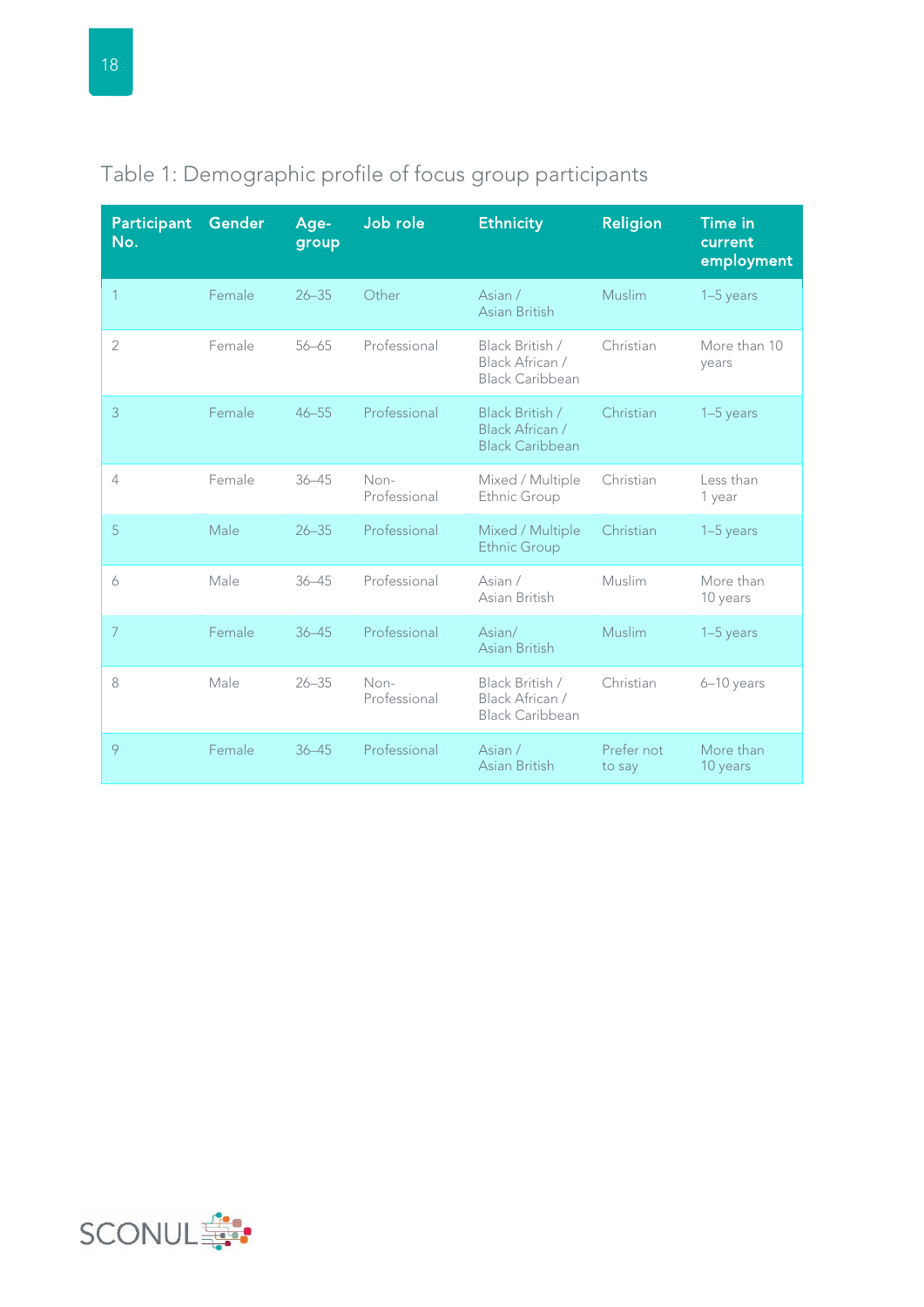| <b>Interviewee</b> | Gender | Age-<br>group | Job role             | <b>Ethnicity</b>                                                           | <b>Religion</b> | <b>Time in</b><br>current<br>employment |
|--------------------|--------|---------------|----------------------|----------------------------------------------------------------------------|-----------------|-----------------------------------------|
| A                  | Male   | $36 - 45$     | Professional         | Mixed / Multiple<br>ethnic group                                           | <b>Buddhist</b> | 1-5 years                               |
| B                  | Female | $36 - 45$     | Professional         | Asian / Asian British                                                      | Muslim          | More than<br>10 years                   |
| C                  | Female | $26 - 35$     | Professional         | Mixed / Multiple<br>ethnic group                                           | No religion     | $1-5$ years                             |
| D                  | Female | $36 - 45$     | Professional         | Asian / Asian British                                                      | No religion     | No religion                             |
| Ε                  | Female | $36 - 45$     | Non-<br>Professional | Black British /<br>Black African /<br><b>Black Caribbean</b>               | Christian       | 1-5 years                               |
| F                  | Female | $56 - 65$     | Professional         | Black British /<br>Black African /<br>Black Caribbean                      | Christian       | 1-5 years                               |
| G                  | Female | $46 - 55$     | Non-<br>professional | <b>Black British /</b><br><b>Black African /</b><br><b>Black Caribbean</b> | Christian       | More than<br>10 years                   |
| Н                  | Female | $46 - 55$     | Professional         | Black British /<br>Black African /<br><b>Black Caribbean</b>               | No religion     | $1-5$ years                             |
|                    | Female | $36 - 45$     | Professional         | Mixed / Multiple<br>ethnic group                                           | Other           | 6-10 years                              |
| J                  | Male   | $26 - 35$     | Professional         | Asian / Asian British                                                      | Muslim          | 1-5 years                               |
| Κ                  | Female | $26 - 35$     | Professional         | Asian / Asian British                                                      | Hindu           | Less than<br>1 year                     |
| L                  | Male   | $36 - 45$     | Professional         | Asian / Asian British                                                      | Hindu           | More than<br>10 years                   |
| M                  | Male   | $36 - 45$     | Professional         | Other                                                                      | Muslim          | More than<br>10 years                   |
| $\mathsf{N}$       | Female | $46 - 55$     | Professional         | Mixed / Multiple<br>ethnic group                                           | No religion     | Less than<br>1 year                     |
| $\circ$            | Female | $26 - 35$     | Non-<br>professional | Mixed / Multiple<br>ethnic group                                           | No religion     | 1-5 years                               |
| P                  | Male   | $26 - 35$     | Non-<br>professional | Black British /<br>Black African /<br><b>Black Caribbean</b>               | No religion     | Less than<br>1 year                     |

### <span id="page-20-0"></span>Table 2: Demographic profile of interviewees

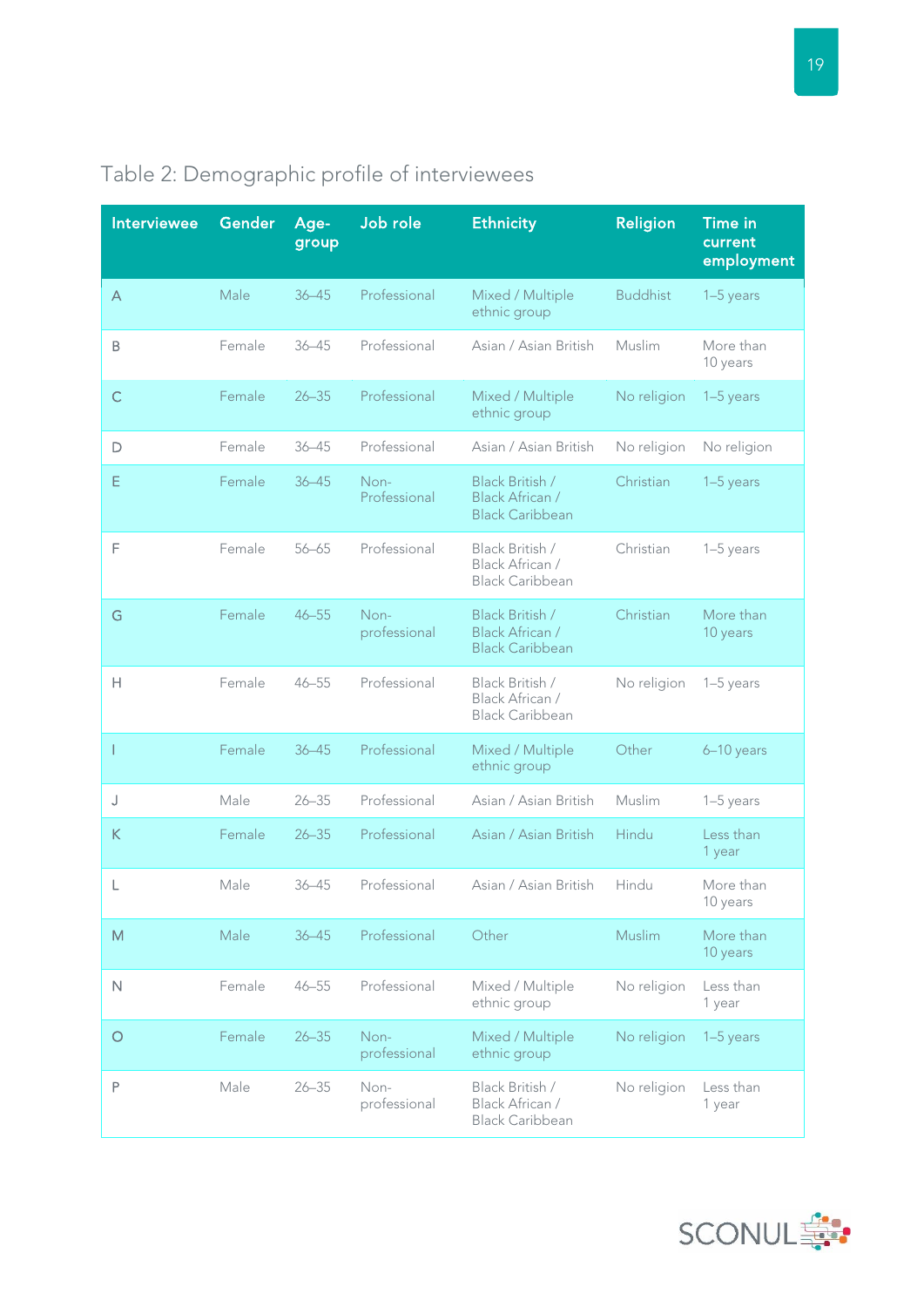#### <span id="page-21-0"></span>5.2.1 Awareness of being a BAME member of staff and feeling of being monitored

BAME staff feel under pressure to perform to a higher standard than their white counterparts. This was particularly the view of those BAME staff whose ethnicity was especially visible and who were conscious and very self-aware of this. Part of this selfawareness was connected to a sense that they belonged to a workforce where there was little ethnic diversity and this perpetuated their consciousness of being a BAME staff member. This highlights a feeling among BAME staff that lack of ethnic diversity in the library profession was an issue:

I think sometimes people are quite surprised when I start talking and I have got a very British accent and it does not match the way I look. (Interviewee  $D$ 

I think it kind of puts a lot of pressure on you if there's very few ethnic minorities represented in the staff because you feel that maybe it's coming from me because I'm a perfectionist but I feel that I have to try that bit harder because I feel that not only am I representing myself as a member of staff and doing things to the best of my ability, I'm also in some way representing how white people are gonna see every [reference to participant's nationality] person from hereon in because they might not see another [reference to participant's nationality] person for a very long time. So you do feel that extra, you know, pressure of representing not just your profession but your race as well. (Focus group participant 4)

It's just sometimes you feel that you don't have the face that fits. (Interviewee J)

Almost half of interviewees and a number of focus group participants felt closely monitored at work because of their ethnicity. Some felt that they were targeted because they had spoken up about equality and diversity issues:

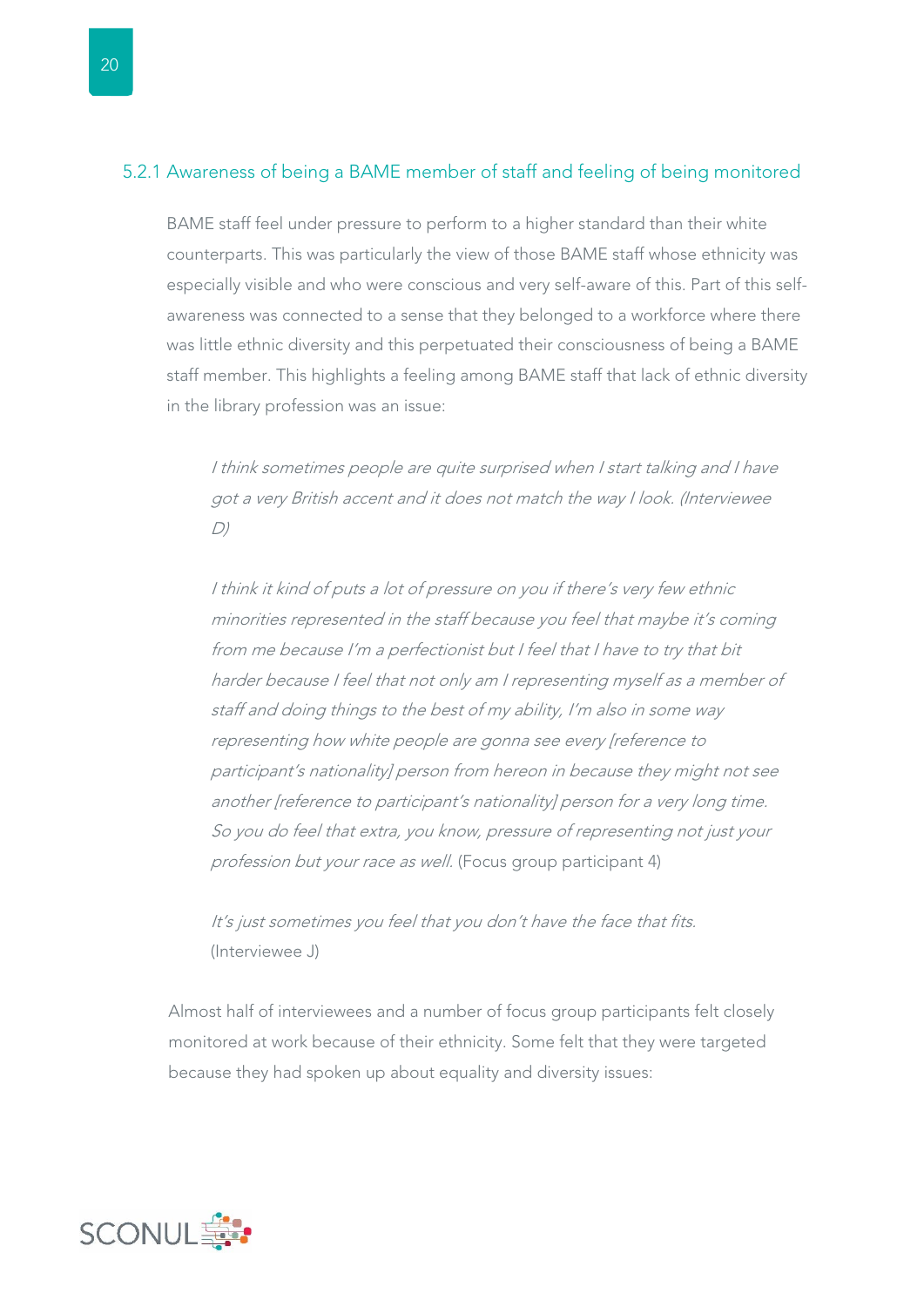… because I talk a lot about being BAME quite a lot and issues in librarianship and ask questions about it, I think that everything that I do is closely monitored … I was asked to speak on a panel by the SU about the BAME experience in higher education and the Deputy Director of the library just turned up and sat in the front row and watched me speak and when I finished she left....I'm definitely being watched in what I say. (Interviewee C)

… as a BAME member of staff, I tend to keep myself to myself because I don't trust them fundamentally… So they may have views of the fact that I keep myself to myself. (Interviewee H)

… when I talk with a couple of my colleagues, and one of them who's been giving me really superb off the record mentoring, like really has helped me … I've really benefited from that kind of advice … every time she and I would have a meet by our desks or around the library, one of the heads of service would go past with eyes like this [makes staring gesture]. Like, 'oh the brown people are talking. I wonder what they're plotting' and that kind of reverberated attitude because I'd come back in … It made me feel watched. It made me feel like someone's observing you, someone's expecting me to plot something horrific. (Focus group participant 7)

A number of others could not be certain that they were not being monitored:

I don't know if we are more closely monitored but I definitely feel that I have to get recognition. I feel that I have had to work harder than my white colleagues. (Interviewee K)

Those who did not directly feel that they were being monitored did however witness other colleagues from a BAME background being more closely watched:

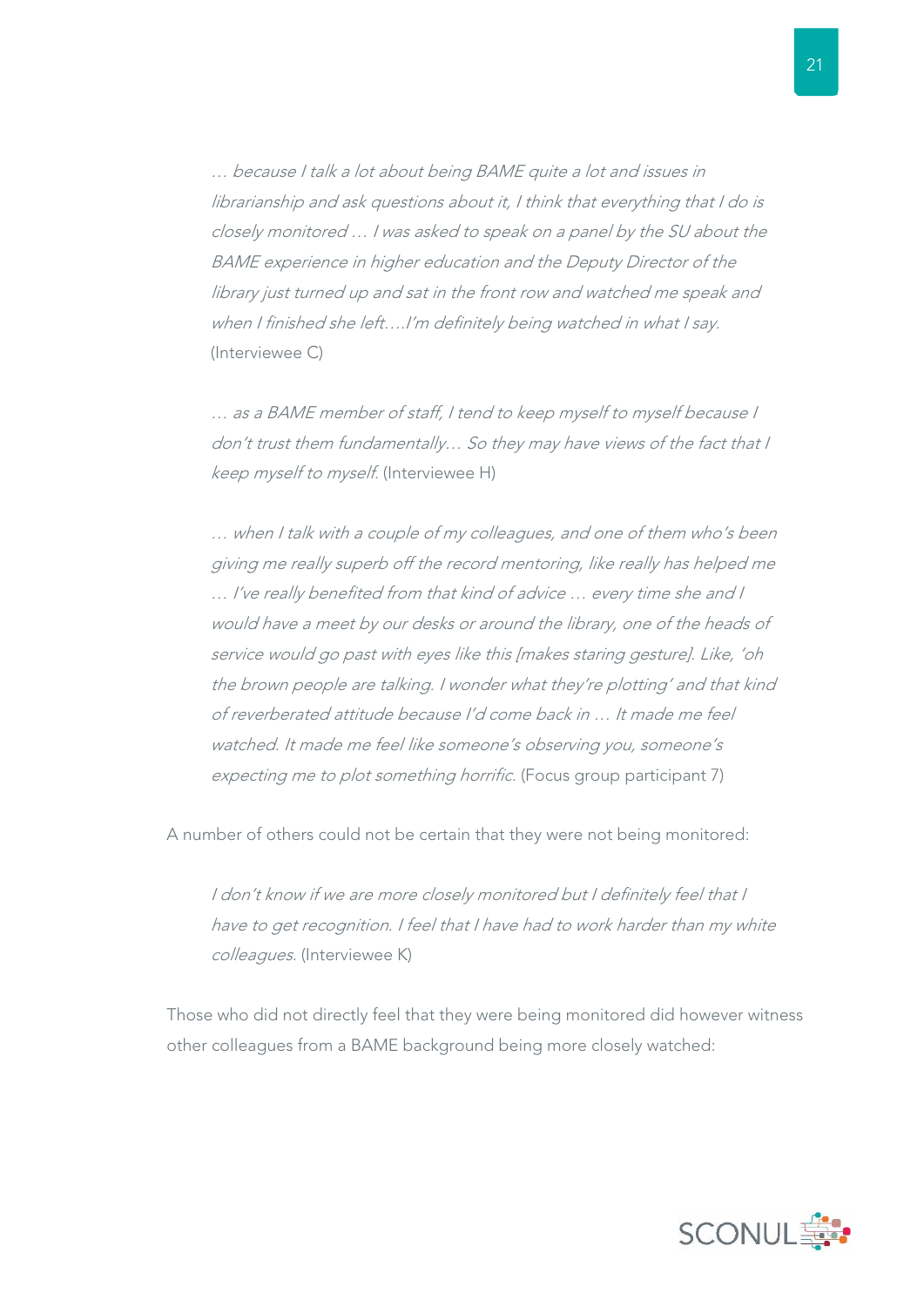<span id="page-23-0"></span>I saw on a number of occasions a colleague of mine who was from [name of country] just be treated terribly. It was just appalling, just people openly would comment on how she spoke and correct her pronunciation and watch everything she did. (Interviewee N)

… I've seen black colleagues for example be treated in a way that I think, okay I wouldn't have experienced that. (Interviewee O)

#### 5.2.2 Experience of workplace racism

The analysis of the survey results reported in section 3.1 revealed:

- 44% had experienced racism at the hands of either a work colleague or service user or both;
- 65% of those who had experienced racism had reported it; and
- 80% of those who had reported it said it had not been resolved to their satisfaction.

These results suggested that further investigation was required in the qualitative phase through exploration of participants' views. The focus group and series of interviews revealed that whilst workplace racism was not viewed as rampant it did exist and had been experienced by some BAME staff. For some, the experience of racism had been at the hands of service users, for example students, and for others it had come from work colleagues. The experience of racism centred primarily on the issue of inappropriate language and ignorance about cultural issues in the workplace, including what would be classed as a racial micro-aggression. Hence, the experience of racism in academic and research libraries was verbal, with no instances of physical abuse according to the views of those who took part in the focus group and the series of interviews:

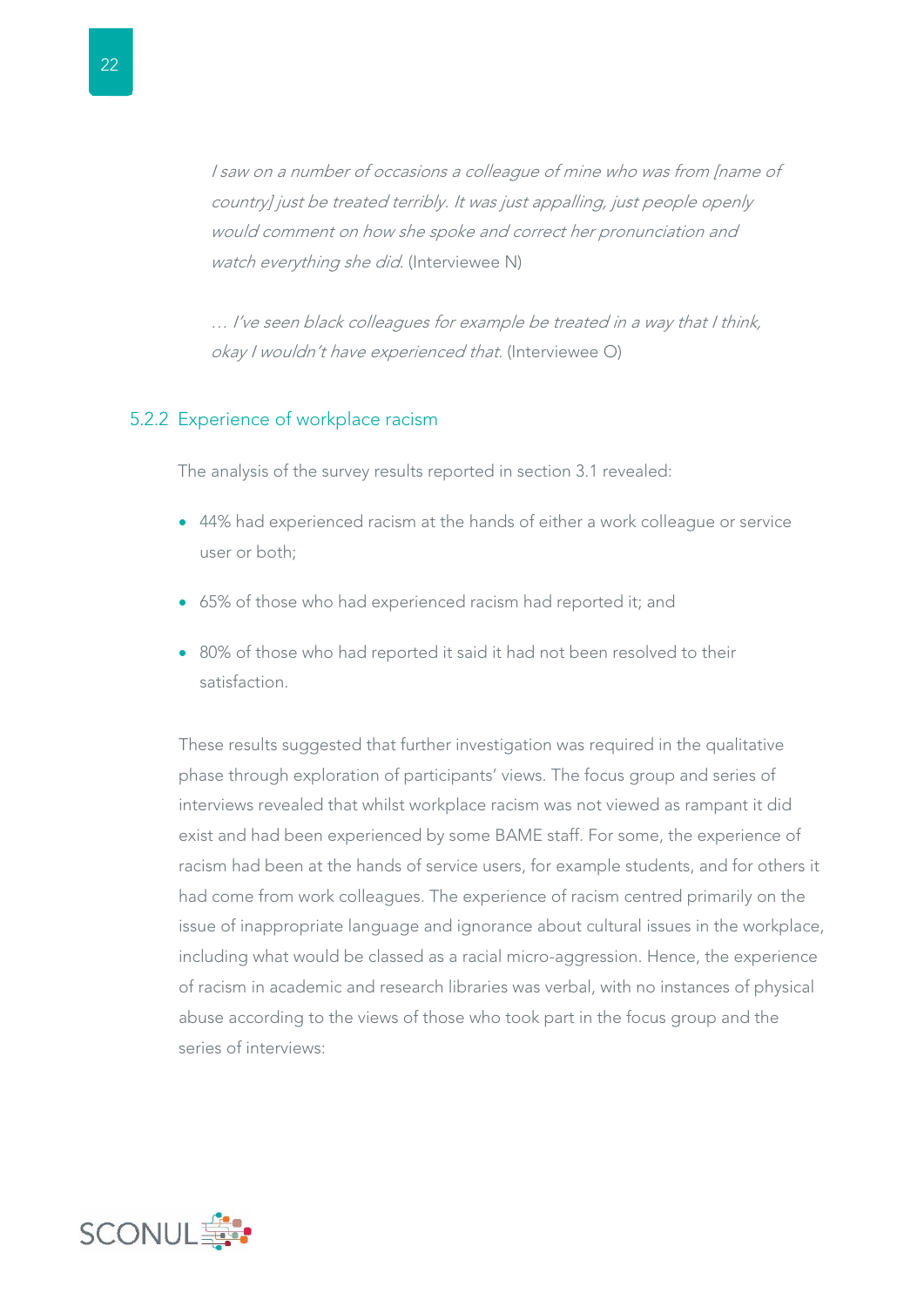I have had instances with colleagues who keep getting my name wrong and I don't think my first name is that difficult. Maybe it is some sort of unconscious bias. I have people make comments about the fact that you know, I'm vegetarian and it's because I'm a Hindu … I had a colleague who on multiple occasions said is it okay if I talk about meat in front you. And then I've had a supervisor in a previous job that during Ramadan she just turned around and said why aren't you fasting and made an assumption that I was Muslim. And then I had to say I'm not. And then she said oh well what are you then. And it was just the phrasing of it just quite confrontational and abrupt. (Interviewee K)

People making comments about travellers and thinking it is okay to do it and because everyone knows travellers are not good people because what you see on TV is the negative side of it. I have experienced this at school and here at the university. (Interviewee I)

For some reason we seem to get each other's emails. There is another colleague called [name]. People call us each other's names. They are totally different names … and we don't look alike and we don't work closely at all so why does this keep happening? (Interviewee J)

Well it tends to be comments. So, for example a while ago it was the supervisor. Another colleague had made a comment. I think it was something like he was arguing with another colleague about religion or about belief in God. I was sat at a different desk but he walked over and said what about Islam what kind of religion is that? And I said sorry what was that? He said oh nothing. (Interviewee M)

… I [have] certainly witnessed or been around or in the room when some prejudice may have been expressed by colleagues … there's been more than one occasion where comments, very dubious comments have been made about terrorism. (Interviewee B)

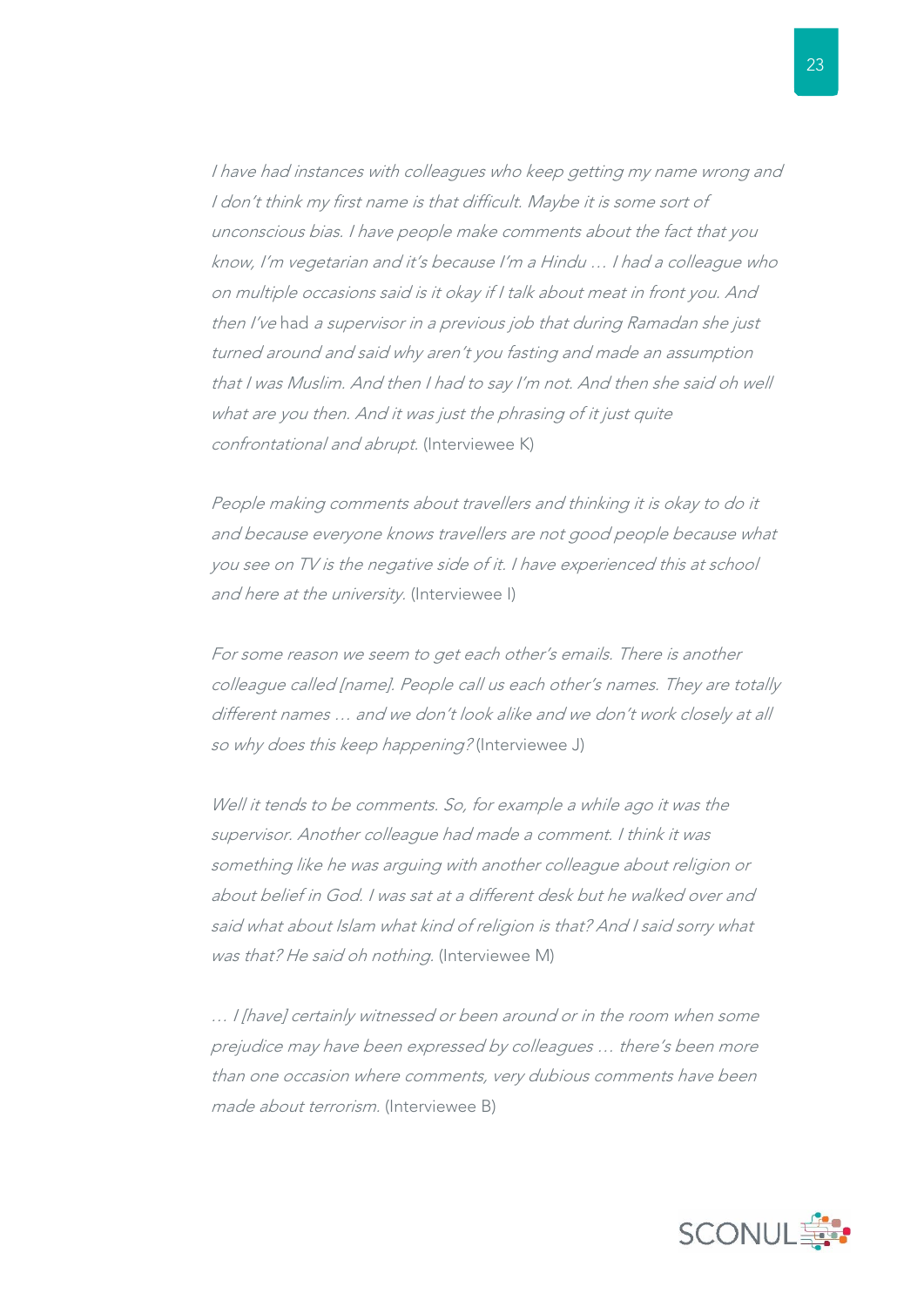You may have a sense of the fact that somebody is not treating you or treating someone else in a way that they ought to or that they're not giving people perhaps the opportunity that they ought to give them. But it's often at times difficult to pin that that is exactly what is happening and to prove it. And this isn't uncommon for any type of institution, this is true, libraries are no different. So, I think that we do, I think we have issues at the point of co-workers that I have some lovely people that I work with. Really, you know, great people that I work with and who are particularly supportive. Probably the best that I've had is right now. But I have some that I know are just seeking to put a dagger in. (Focus group participant 2)

There was acknowledgement among participants that racism was an endemic societal issue so it was not surprising that it had infiltrated the workplace, including the library sector.

On the question of whether racism in the workplace was being adequately addressed, there was concern that complaints of racism against staff and students were not dealt with adequately and a sense that management and HR lacked the willpower to address the issue. There was a strong feeling that there was a lack of institutional will to address racism. This links with the survey findings which noted that 80% of respondents did not feel that their complaints had been resolved to their satisfaction:

Like we've just introduced a sexual harassment, you know, online reporting system but there's not one for racism. (Interviewee C)

I think sometimes they're afraid to do some things because students pay x amount of money for an academic library. You know, they don't wanna take it further, you know... (Focus group participant 6)

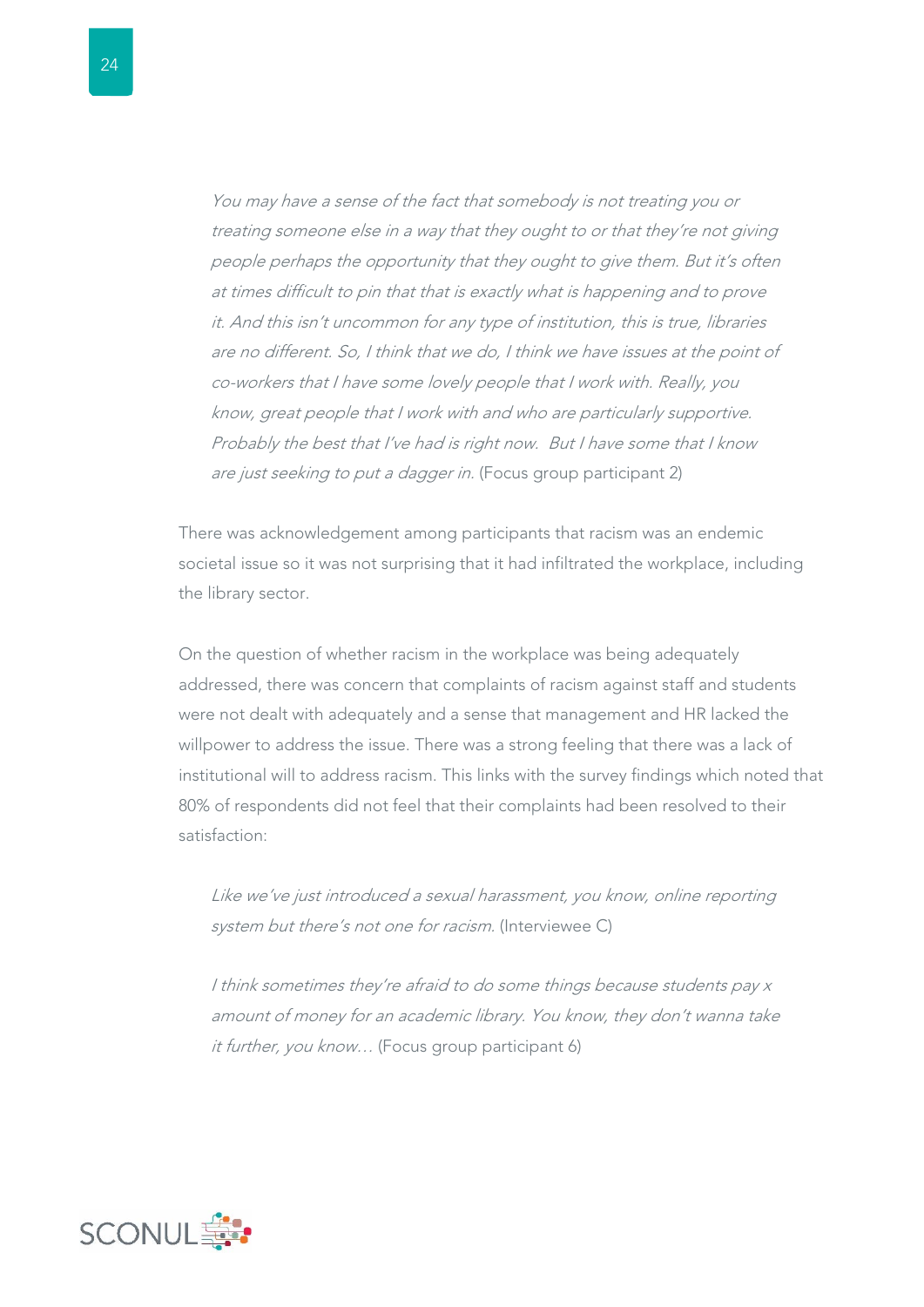Yeah that thought sort of pervades in management level now as well. So it's sort of, 'well students can do what they want now', because that's literally, that's directly what I've been told. That if, as long as students, other students don't complain, students are free to do what they want. And we staff are not included in that so as long as no other students complain. (Focus group respondent 1)

What I think, is that it is the ineffectiveness of the personnel department. There is a lack of willingness to be sued or to take it anywhere. So, if anything potentially negative happens, personnel will do everything in their power, as far as I'm concerned, to mitigate the circumstance. So you will lose because they will not support you. (Focus group participant 3)

I was working in the library and they decided to get some kind of intern people who were doing library qualifications and would give them a chance to work within the environment … They were from different parts of the country. One of them made the mistake of using the N word, the full N word in the back office … so I heard that ringing through the air and couldn't believe it … and just thought no I've gotta go and talk to the senior manager about that … So a whole investigation ensued … It wasn't dealt with properly and it was the most horrendous thing I've ever experienced because of the way it was handled. The victim was made to feel like they had done something wrong by saying it [the N word] was wrong. (Interviewee G)

There was also concern that unions were no longer doing enough to promote equality and diversity. This created a sense that BAME staff were unprotected and lacked adequate workplace representation:

But unions aren't doing that. The unions are helping you to do it yourself … before you were the underdog and you felt you had a bigger voice. They're [the unions] now trying to allow you to be your self-advocate. So they will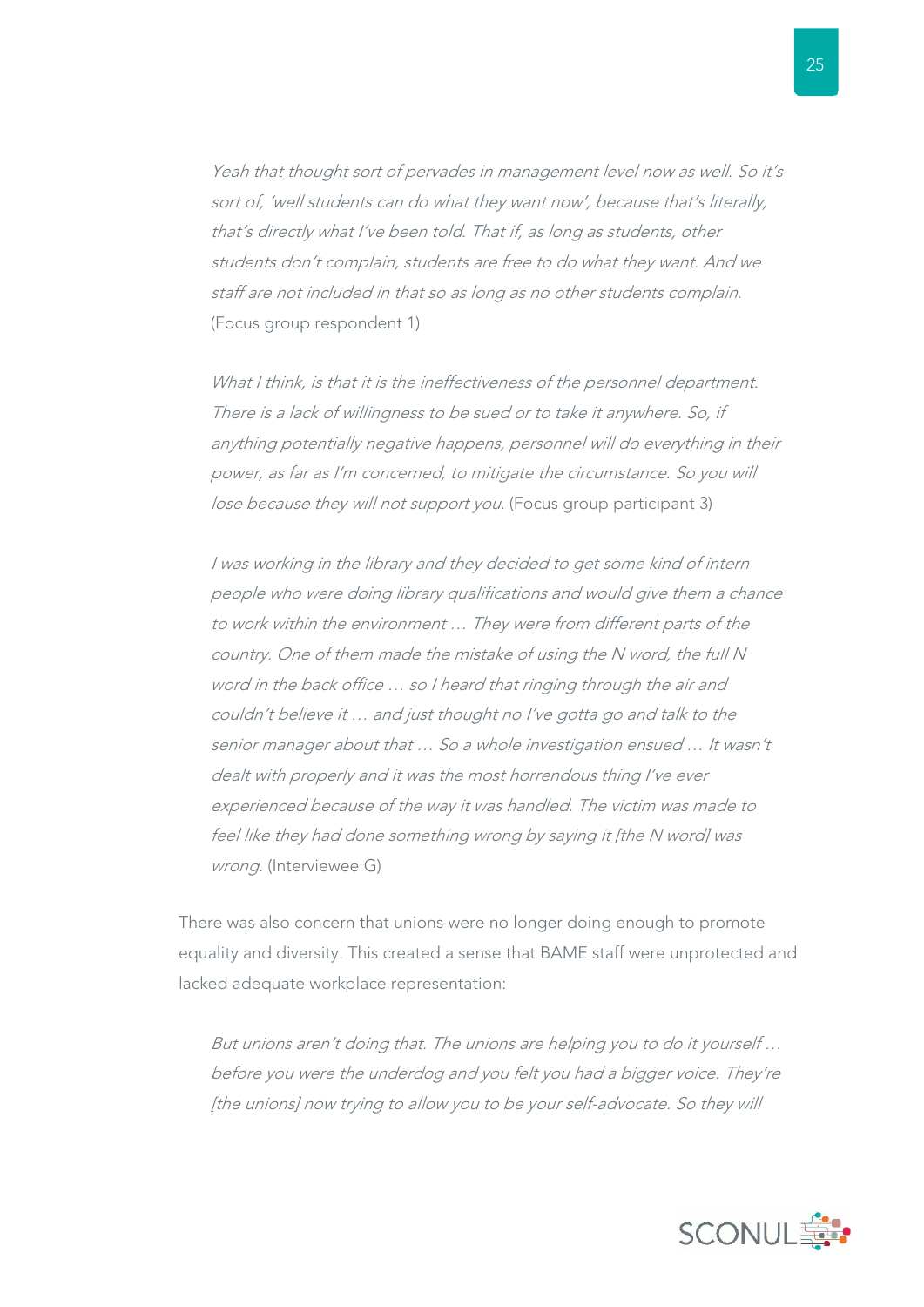<span id="page-27-0"></span>then perhaps be behind you but they will never be in front of you anymore. So, people certainly will not stick their neck out. (Focus group participant 3)

Cause the unions are useless … I wouldn't join a union … Unions were formed to keep black people out of work anyway. I've never had a positive or constructive engagement with a union. I don't see what the unions do in a way to make my experience as a BAME person any better within the organisation and I'd be loath to give them my money … (Interviewee H)

#### 5.2.3 Experience of training and development opportunities

Although the level of training and development opportunities were generally perceived to be adequate, opportunities were viewed as lower for library assistants than for librarians. This had a greater adverse impact on BAME staff than on white staff as BAME staff were perceived as being over represented at the lower end of the job ladder. Furthermore, training and development opportunities beyond those required to fulfil the role were limited. Although this was acknowledged as not unique to BAME staff, there was concern that they would be disproportionately affected as they were most in need of these opportunities in order to advance. Lack of funding was viewed as a threat to further training and development opportunities:

I think that's interesting because when I was working as a library assistant there were very few opportunities beyond the mandatory training for me to go to like CPD events. Whereas as a librarian, they're a bit more sort of open to suggestions and allowed me to go to any events or training that I've asked for … if you're sort of higher level the training opportunities are potentially greater. (Interviewee K)

I think up until about ten years ago there were more opportunities because a lot of university libraries would develop the library assistant role and pay for them to go to a library school to do the masters. The last, well, ten years, or slightly more now actually, there isn't the money or the funding to even part support or allow the person to have time off in lieu. (Interviewee B)

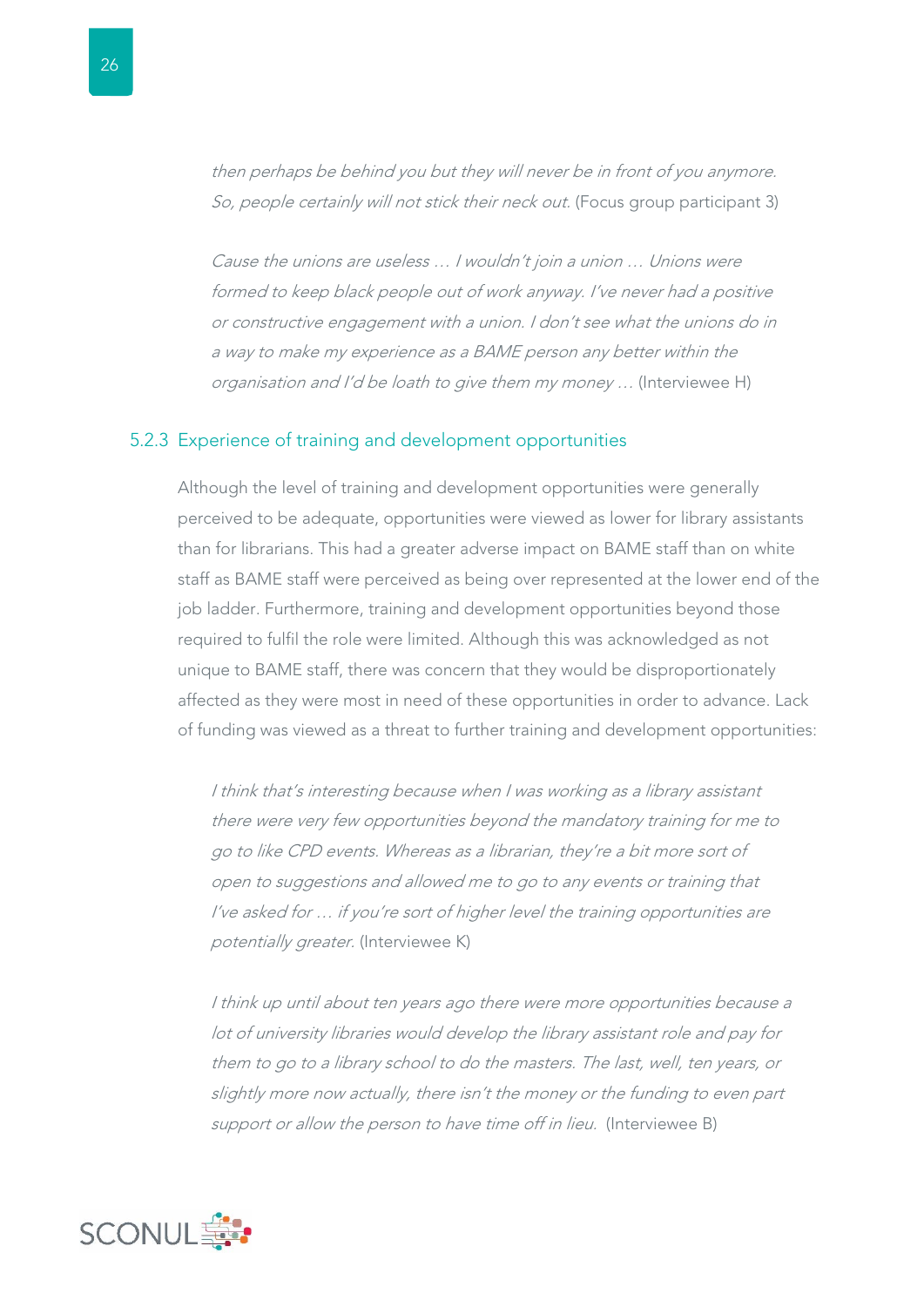<span id="page-28-0"></span>… really shockingly bad. I always thought because of my age I was not being offered these opportunities. But I have been thirteen years going up to 14 so you know it only takes a couple of people to cause a problem in the workplace. All it takes is for those people to get in a position of power and it is going to cause problems. (Interviewee G)

If you have got a lack of BAME people in management you are basically saying to them you can't have those equal opportunities of training. You know you are creating a barrier that should not exist and you should instead offer it to them much more to give them that thing. (Interviewee C)

You have to go on your own training. So, for example, if I want to go on a course, I'm going on a course. I don't need you to have to tell me what course I need to go on. But if I'm waiting for you [my manager] I will wait. And certainly if I'm black I'm definitely gonna be [waiting] … So my advice to all my colleagues is, if I see anything that's to do with getting them forward, moving them forward, I will tell them but don't expect your manager to do that. (Focus group participant 3)

#### 5.2.4 Awareness of promotion opportunities and views on the promotion process

The findings from the survey reported earlier revealed that just over half of BAME staff who undertook the survey had experienced the promotion process (55.7%) and a similar number had been successful (55.4%). The survey did not afford the opportunity to gauge general perceptions and views about the issue of promotion. The focus group and in-depth interviews presented such an opportunity.

Whilst most BAME staff were aware of promotion opportunities and some had experienced the promotion process, there was a consensus that such opportunities were limited and that the wider institutional culture did not encourage the promotion of BAME staff. Whilst it was acknowledged that limited opportunities was an issue across the board and not just in relation to BAME staff, given that the structure of

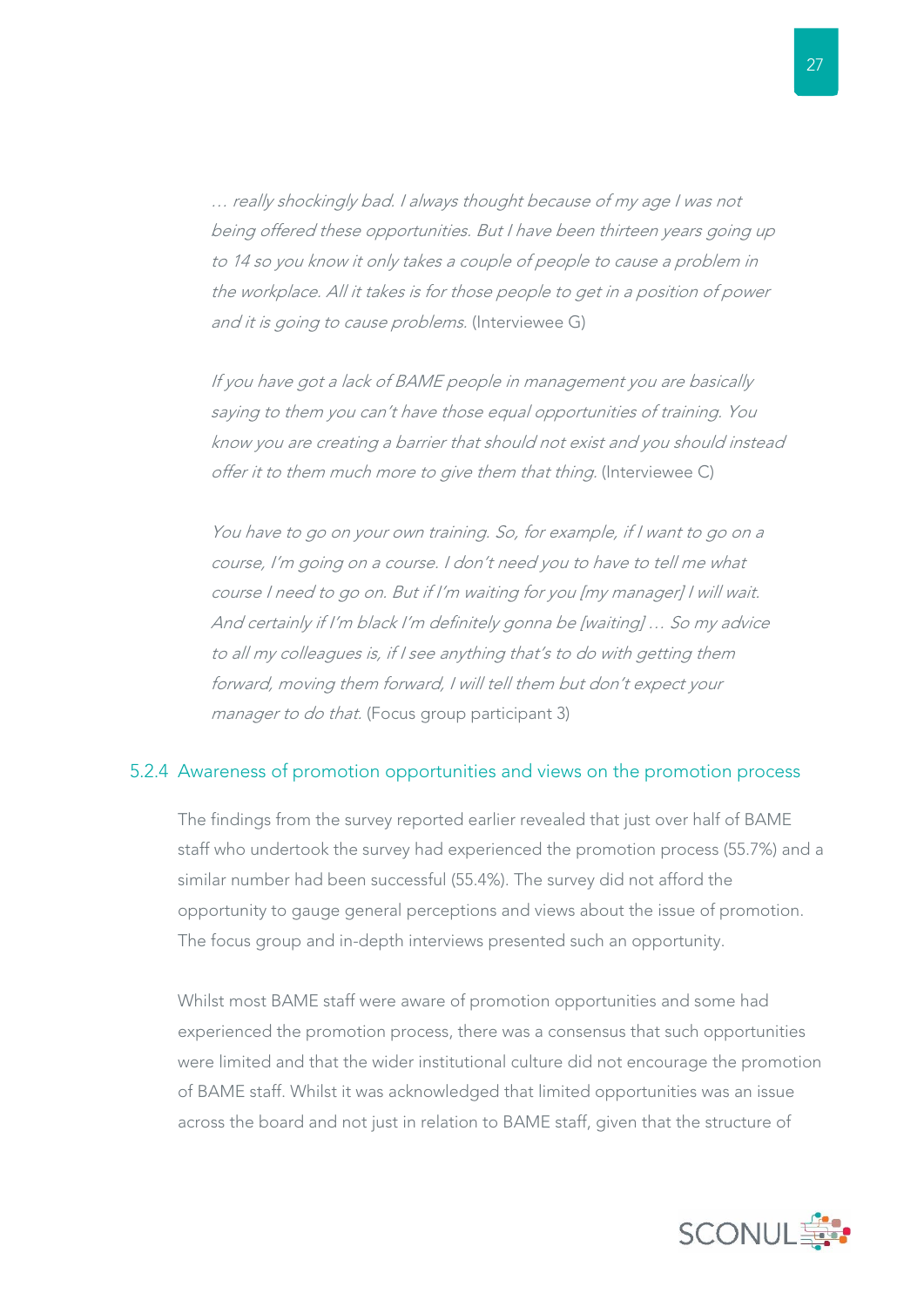academic and research libraries tends to be flat or horizontal, thereby presenting fewer opportunities for promotion, the view was that BAME staff were more likely to be disproportionately affected – in a competitive situation with limited vacancies, these were more likely to be filled by a white colleague. The following participants made reference to the lack of actual opportunities for promotion:

I think the promotion opportunities are limited unless I think my director dies there is very limited experience for promotion within the library services. (Interviewee H)

I'd say the challenge is most definitely when you're trying to kind of form a career path, it's not something that is easy to do … the opportunities are literally non-existent. I can't tell you how hard it is. (Interviewee G)

I would say that they [promotion opportunities] are pretty limited. That's my personal experience as well as a kind of general sentiment that I hear quite a lot from people. (Interviewee O)

Other participants suggested that being overlooked for promotion was down to wider institutional issues and the existence of a culture at the institutional level which did not encourage BAME staff to be promoted and was in effect discriminatory:

So it was a bit disappointing, felt I was always being overlooked because of this idea of bringing in fresh people. All cases of senior positions being filled were by white men. (Interviewee I)

I expressed an interest in developing my management experience or moving into a management role. There isn't in my experience people who are bringing this [promotion opportunities] to your attention because there are so few roles … I don't think it is a lack of vacancies though. I think it might be a lack of vision. (Interviewee B)

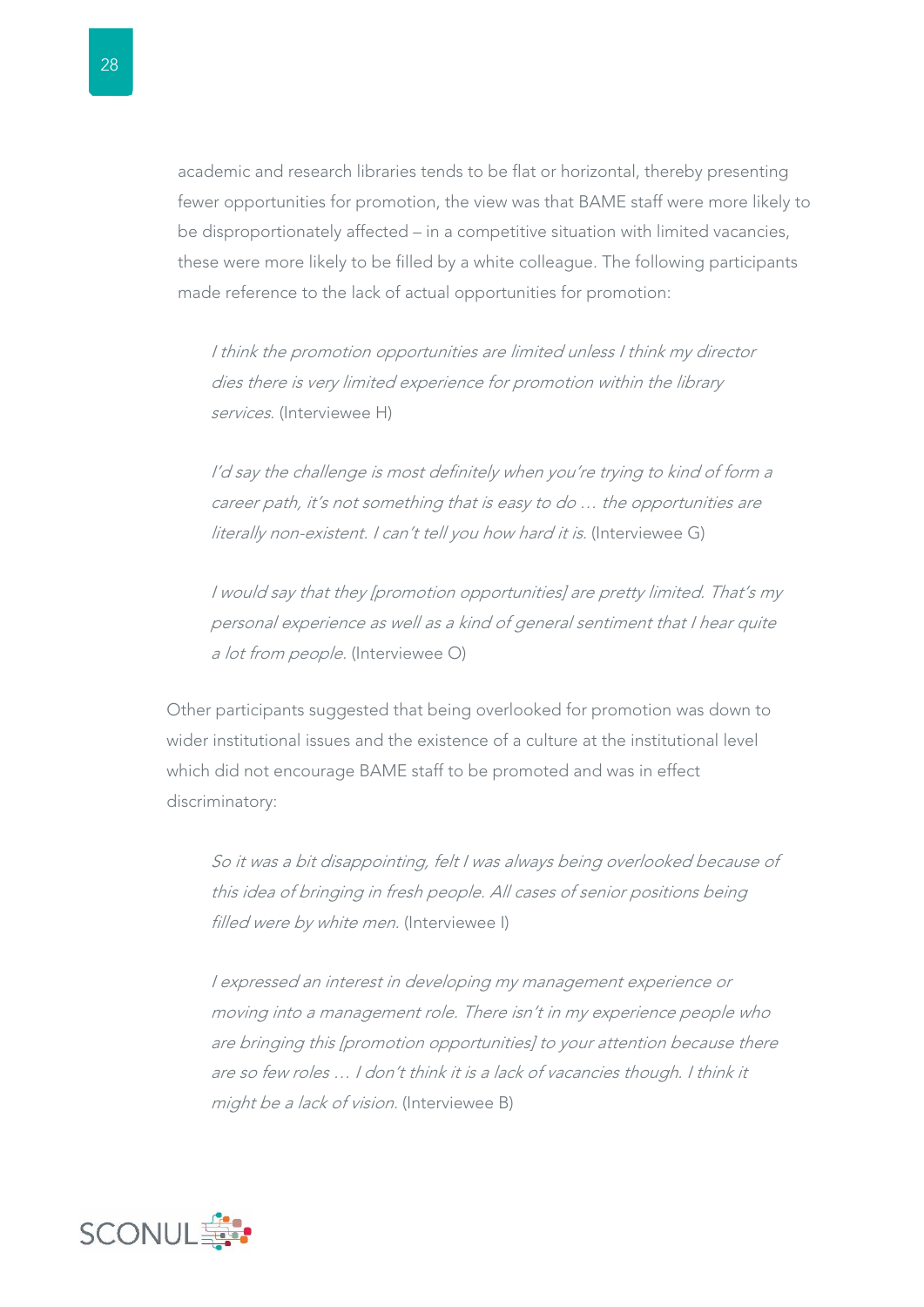… At some restructuring meetings UNISON representatives who were running these meetings said they had evidence about the fact that throughout the restructure there were larger numbers of ethnic and minority members of staff leaving and the members of staff that were being promoted tended to be white. (Interviewee N)

I applied for a management position in a different team and when I asked about it, because I've not got direct management experience, they said oh no we really want you to apply. It does not matter. We are looking for anyone who can take the position as a starting point. But when I did apply I didn't even get shortlisted for the interview. And I was told it's because you don't have any management experience. And now they have just recently recruited somebody to be manager who does not have management experience and who was a white man. (Interviewee C)

I think the highest grade that you'll see a person of colour would be librarian grade. You wouldn't see anything higher up than that. And I mean in terms of like promotion. (Focus group participant 7)

What is more, it's not just a library problem. So this idea that we can kind of be looking at only our particular library environment and not look at the institutional context in which we operate is a fallacy. We have to look at the institutional context. We have to make sure that there are policies and procedures and actual real change. Institutional will at the most senior level … But you can't, we can't make that change and we can't break that glass ceiling. There has to be institutional will to do it, yeah. (Focus group participant 2)

I was just gonna say sort of from our point of view as well, again we've got a lot going on institutionally and at a high level. But again it's kinda how does that translate and feed down into the departments that you work with. But again, it's hard because for example we had a programme which was

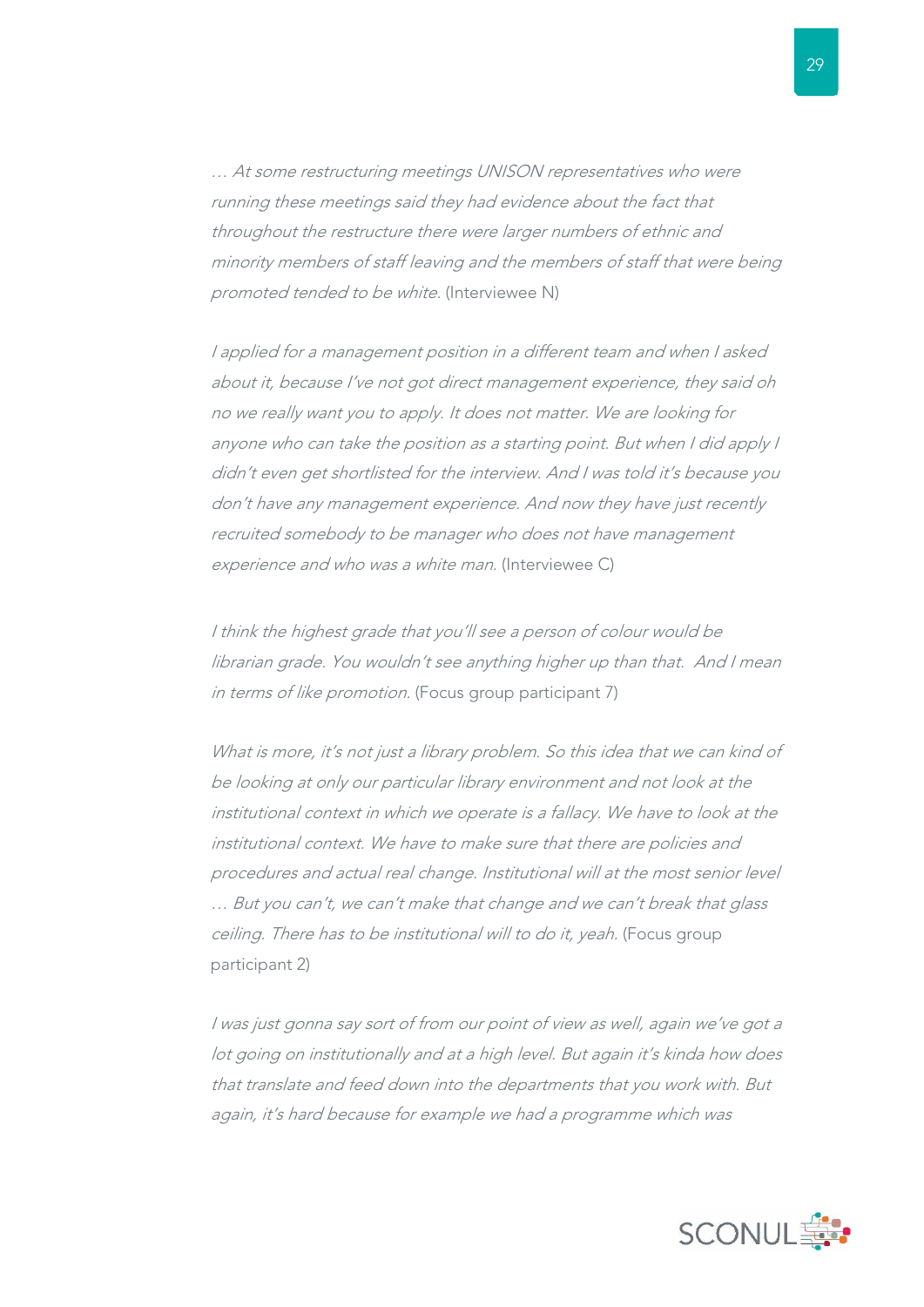specifically for sort of minority ethnic leaders. Again, it was called aspire leadership programme. So for whatever reason a couple a' years ago, just as people were starting to get interested in it again, they just decided to scrap it. Nobody knows why. … I don't know if it's a cost cutting exercise or if it was something else … there's been calls for it to come back because again it kinda led back to that sort of mentorship thing where, you know, if you've got people who are at a certain grade and are a person of colour, they can mentor people who are trying to get to that level. So again it makes me question, at a sort of lower level, why things like that are happening. (Focus group participant 5)

Although relationship with line managers is viewed as satisfactory in terms of day-today activities, BAME staff felt that they were not encouraged to climb the ladder and were left having to carve out their own career pathway. Libraries were not seen as developing the talent possessed by BAME staff:

I've asked my line manager about it. You know, what are the opportunities for progression and I wouldn't say she was overly enthusiastic. (Interviewee D)

Why libraries are failing is that a lot of the people that manage libraries are not managers. They're task-doers that are in the position of management. And they don't see the necessity to capacity build. (Focus group participant 3)

And my experience has been I will go around that [my line manager] because I don't feel as though somebody's actually looking for me, to take me up. So I have to find a path, another path. We are always looking to find other ways, to move around the system to get up because actually even if you are performing well, it's very hard to get somebody to acknowledge it. (Focus group participant 2)

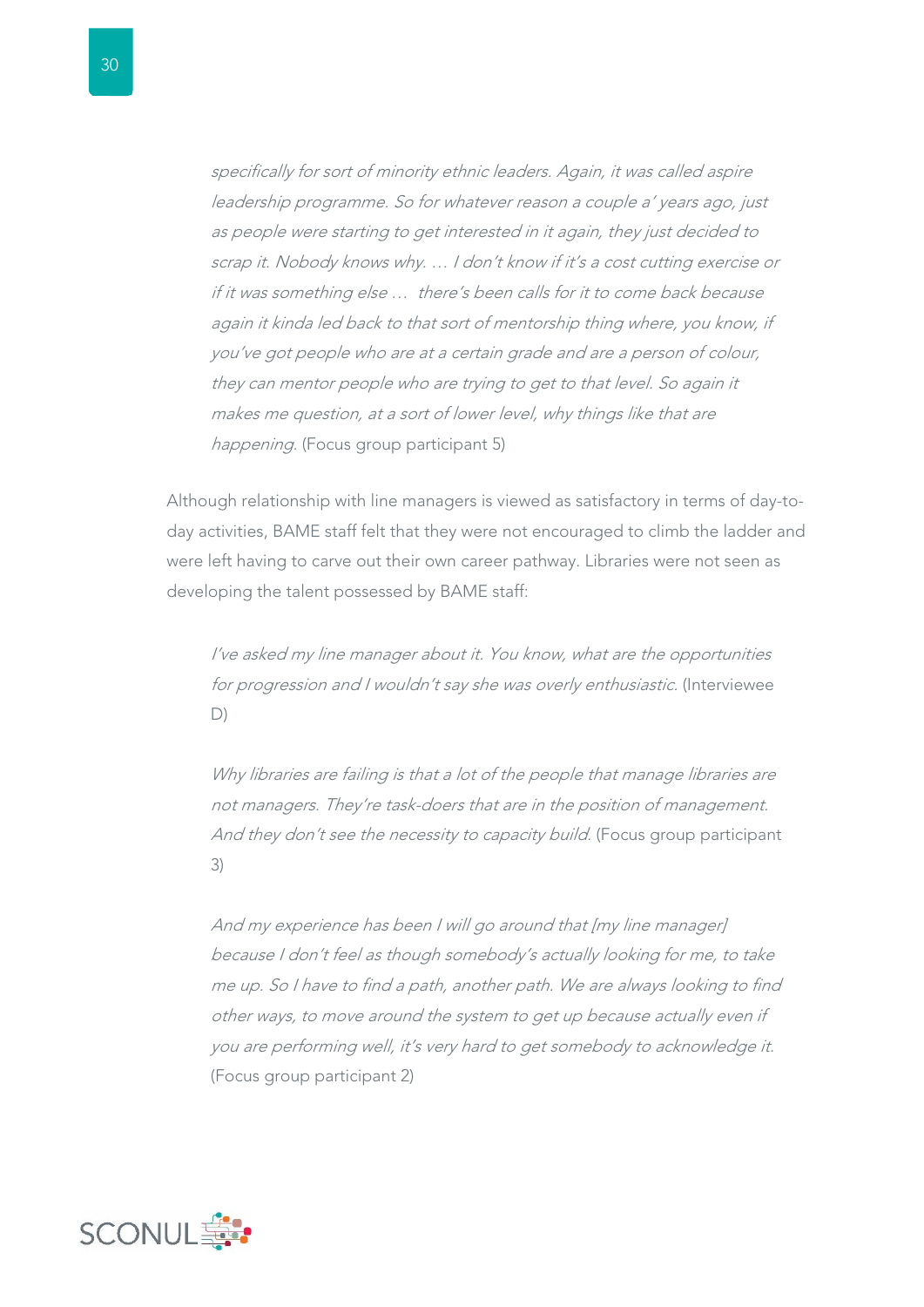So if somebody leaves then there is an opportunity but nobody has, unless you do it yourself and own it yourself and nobody has taken the chance, the time to … to put you in a position where you could actually practise, pick up skills etcetera. If you don't do it yourself it doesn't happen. And I'm not, I don't know whether that's a black thing or a libraries in general thing, but they don't understand capacity building. (Focus group participant 3)

Even those participants and interviewees who had been successful in getting promoted had their reservations about the process and felt that it was not designed to encourage BAME staff to apply, and that their success had been essentially achieved through their own hard work rather than institutional support:

And I think understanding how a system works allows you to navigate it. So I was aware of promotion because I went out and found out about it and I didn't want people to come and tell me … if my line manager didn't say to me you know you did a great job … I think I'll put you up for promotion, I'll go and tell him. I feel that I've done this and I should be put forward for this. (Interviewee F)

Despite the negativity surrounding the issue of promotion, there was a clear appetite among participants and interviewees who had not been promoted or who had not experienced the process, to pursue it either again or for the first time:

… Yeah definitely, I would. I'm always kind of thinking oh you know, if I had the opportunity to move into management would I succeed, you know, would I be any good at it … so yeah, it has been on my mind. (Interviewee D)

Well at the moment I'd like to move into management, definitely. (Interviewee C)

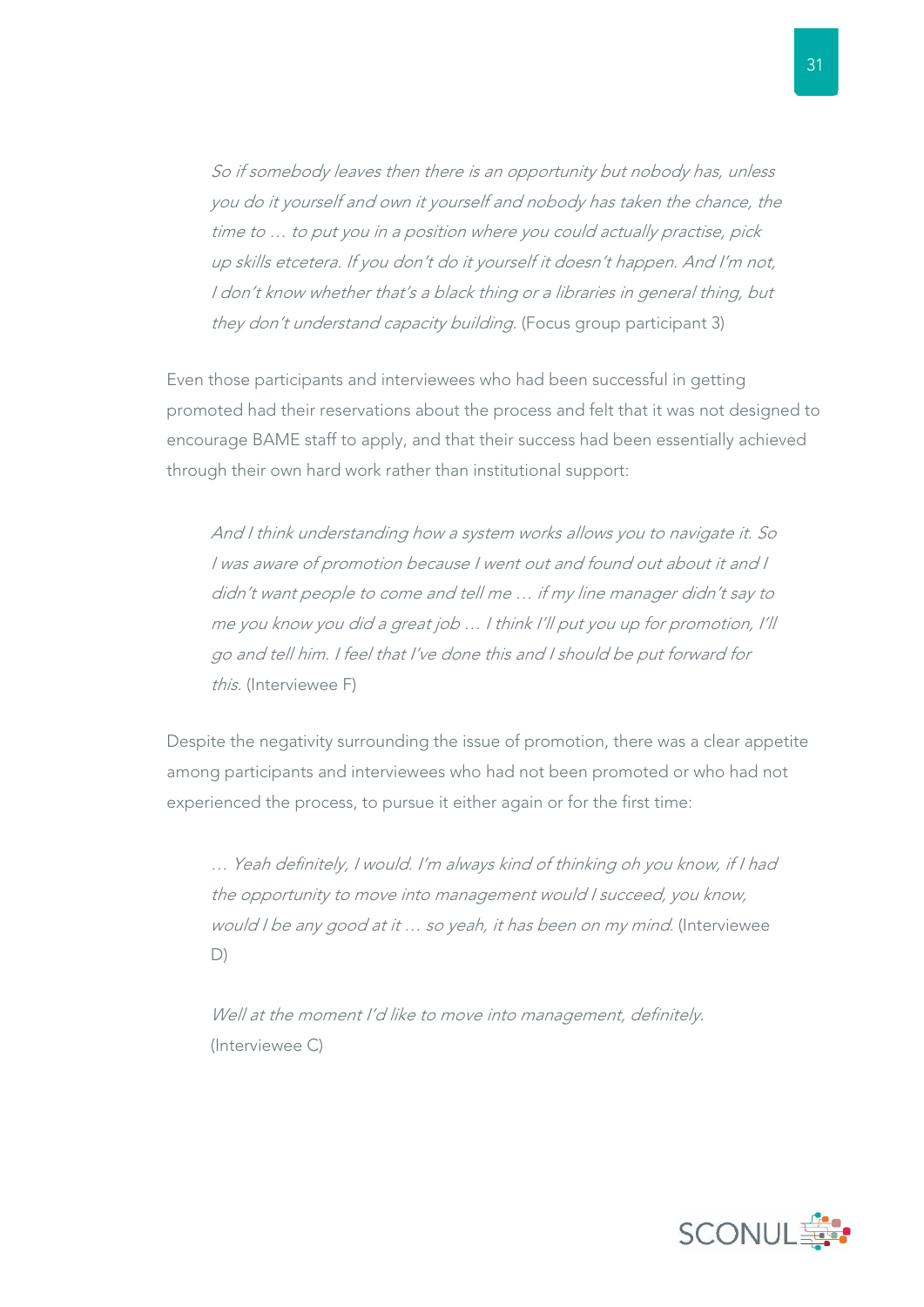#### <span id="page-33-0"></span>5.2.5 Views on work–life balance and flexitime

The ability to achieve effective work–life balance was generally seen as achievable, and there was little or no perception that BAME staff were disadvantaged in this respect. However, there was concern about flexitime, which was regarded by some as being indirectly discriminatory towards BAME staff, because flexitime was viewed as an option for the customer services team but not for front-line services. This was perceived to disproportionately affect BAME staff as they were heavily represented among front-line services staff:

Flexitime, we have it but for the customer services team. Front-line services team don't have it because we have to cover a service. But if we're accepting that maybe BAME people are coming in at lower levels, that would massively impact those staff more than everyone else … we're told we have to cover a service so we don't have flexitime. (Focus group participant 1)

#### 5.2.6 Perspectives on ethnic diversity of the library workforce

The need for greater ethnic diversity of the library workforce was a strong sentiment expressed by BAME staff. There was an overwhelming view that greater diversity of the workforce was important from both a social justice, as well as business case standpoint. This view was shared by both those currently working in a diverse environment and by those whose workplace lacked diversity. Comments from participants centred on two interrelated areas: the actual lack of diversity among their workforce; and the failure of the workforce to reflect its user base. Interviewees and participants also cited examples of the benefits to users of having an ethnically diverse workforce. The following interviewees alluded to the lack of workforce diversity:

I do enjoy it but because I am such a minority, there is a subconscious feeling that you are not part of the whole big library team. You feel that there is some sort of subconscious racism there. (Interviewee J)

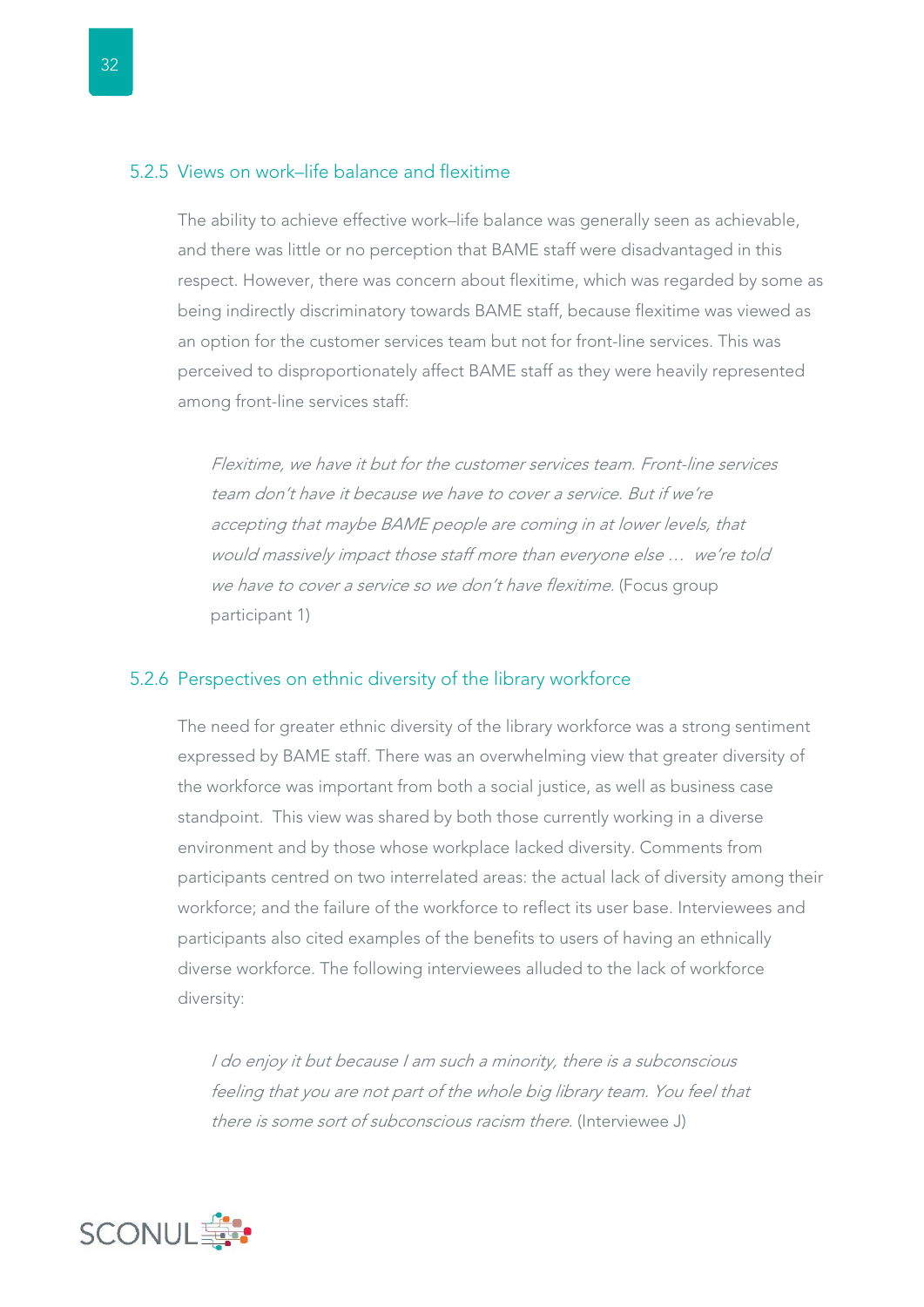I think an ethnically diverse workforce is really important. You are able to experience different things from a diverse workforce. A diverse workforce is more successful. They are more innovative and more creative. I am the only BAME person among around 90 library staff. (Interviewee H)

Several interviewees and focus group participants noted how the lack of ethnic diversity among their workforce led to the failure of their library to reflect its user base:

It's essential especially for my current workplace. I would probably say 80– 90% of students are from an ethnic minority background … the workforce does not reflect the student demographic. (Interviewee E)

There is a whiteness in libraries that certainly [in] the university I'm working at is not reflected in our student cohort. (Focus group participant 3)

It's a real trust situation. And when they actually see, well, she's black, you know I dunno what it is but they all come to you. And I think being black there has made a difference. And being black at the library I was at before made a huge difference in terms of calming situations down, breaking up a fight, I was in there straight away whereas my white counterparts are already calling security. But by the time they've called security it's done, quashed and we've moved on because you have to have an understanding of what is really going on with the students. And I think my blackness is necessary. (Focus group participant 3)

I recall an incident where a student and I actually ended up going to the same church. And she was so glad to see my face at the reception desk cause she's like, 'oh there's another black person, he'll definitely help me'. The other day we were trying to work out how many ethnic minority staff there are in our whole library. So the library has about two hundred members of staff and we counted about eleven. (Focus group participant 1)

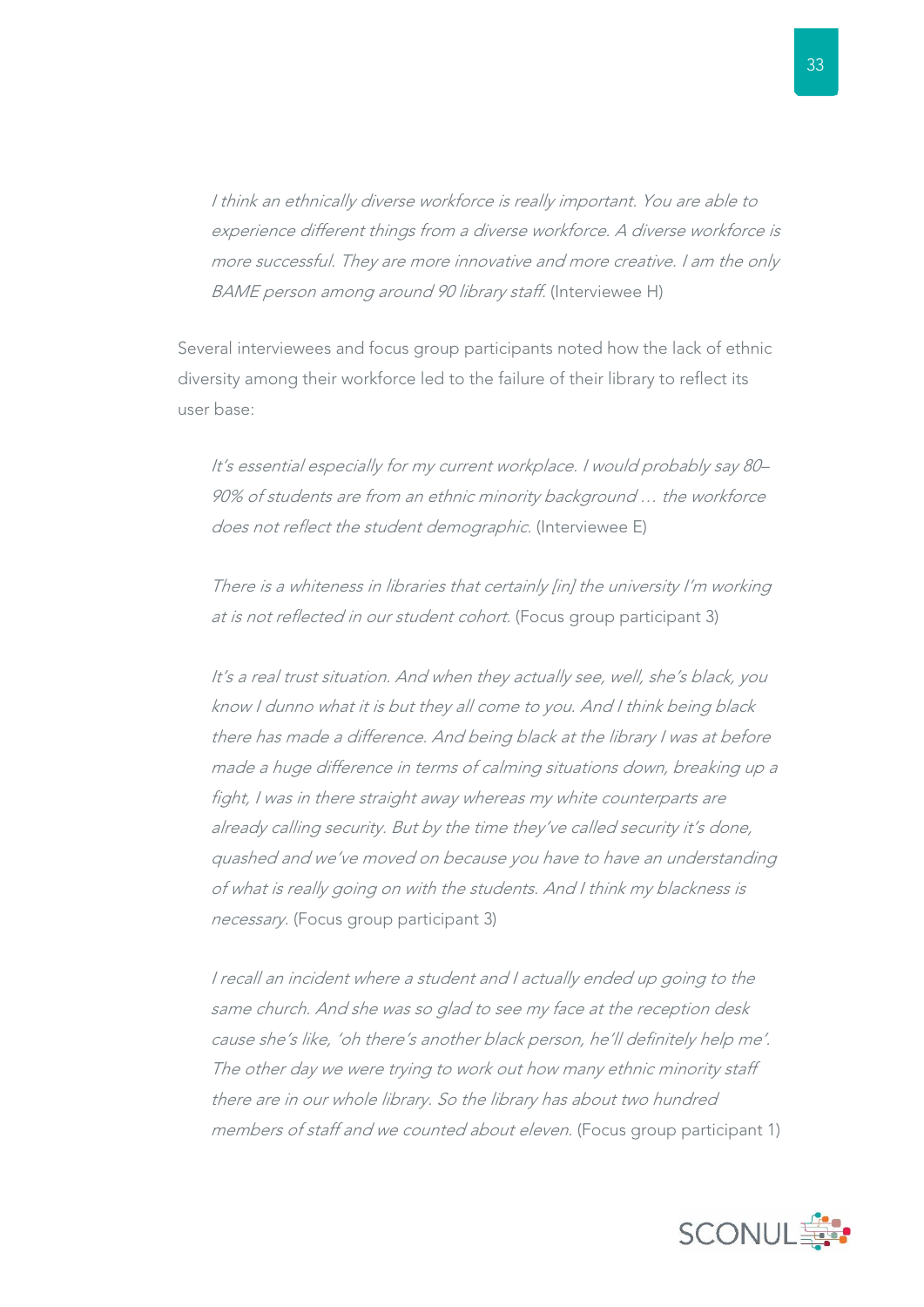… we have a very diverse student body but literally currently from a team of twenty I'm the only person of colour. Overall of about 120 people I can count on one hand the amount of people of colour that there is in that library. So it makes you aware of it when going into that situation and that presence of whiteness. It does open your eyes more. (Focus group participant 8)

Concern about the lack of ethnic diversity among the workforce of academic and research libraries extended to the upper layers of the job hierarchy, with perceptions that senior management roles within the library profession were dominated by white individuals. There was a feeling that institutional barriers hinder progression of BAME staff as also noted in section 3.2.4. BAME staff were perceived as experiencing a glass ceiling:

And there are very few ethnic minorities working in the library … the further up you go I cannot think of a single ethnic minority person that is beyond, you know, sort of my level really or just above my level. When you're going into directors and senior managers, I don't think I've ever seen one. (Focus group participant 4)

It's incredibly important. You know as I mentioned before there's no people of colour in our senior leadership team … there is a concentration of black staff members in the lower grade roles. People that use the library … we don't reflect that. We live in London and we don't reflect the London communities. (Interviewee O)

The top layers ... definitely [lack diversity] because [there] are only white managers in the library and there have been where I've worked. And we've never had somebody who isn't white in a management position. So I think the same is replicated you know in like CILIP and other organisations. (Interviewee C).

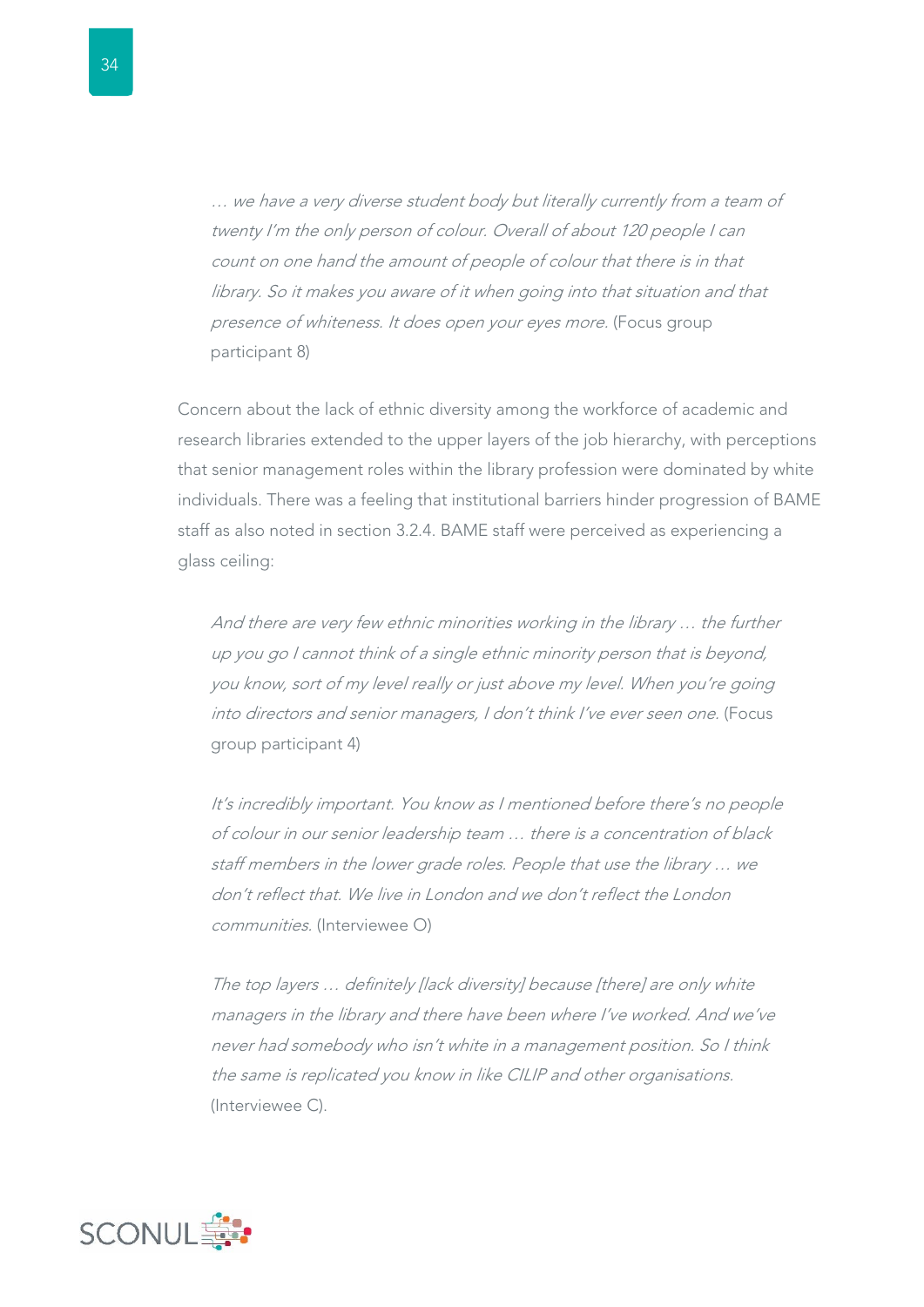One of the biggest challenges that we face is that there isn't like an institutional will … but we can't make that change and we can't break the glass ceiling. There has to be institutional will to do it … (Focus group participant 2)

Participants and interviewees were further frustrated as there was a perception that the lack of diversity in the library profession was not acknowledged nor taken seriously by libraries.

#### 5.2.7 Views on the state of equality and diversity in academic libraries

In the survey findings reported earlier, it was noted that only just over half of respondents (53%) 'strongly agree' or 'agree' that their workplace values equality and diversity and had an inclusive culture. This was reflected in the findings from the qualitative phase, with mixed views expressed by participants and interviewees. Whilst there was acknowledgement of initiatives that institutions (universities) and libraries had put in place to advance equality and diversity, these were not seen as going far enough, with some viewing them as token gestures or publicity stunts:

The university is more positive in terms of at least trying to promote equality and diversity, more so than the actual library. At least they are doing stuff where I think the library does not do anything at all. (Interviewee C)

If people want to see a change and if you believe that you are the people that effect change and you are the gatekeepers of that, it then boils down to courage. Seeing a person like me every day is a challenge for some people. White people don't want to be challenged. (Interviewee G)

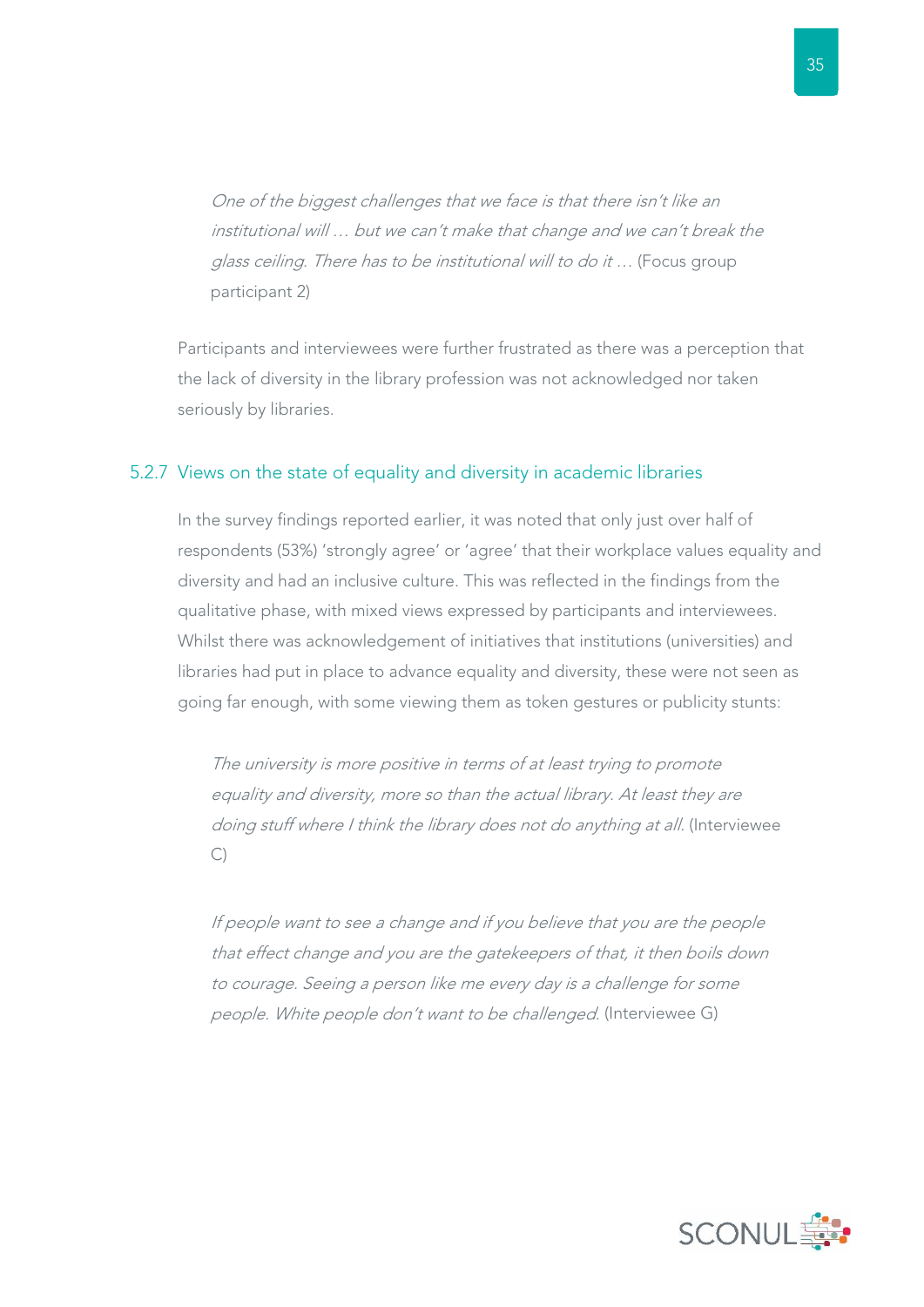Unfortunately in a profession which is dominated by generally speaking white middle class females it does mean that it is not very diverse. (Interviewee P)

They're starting to do work in this area. They've done it for years and nothing comes out of it and that's why people have got inertia about it. (Focus group participant 2)

I would say that we are still [more]l in the lip-service box-ticking area than for it actually being an integrated part of corporate strategy. (Interviewee O)

One of the things that I always argue when I talk about this [race equality] is that we have to seek first to understand, because actually part of the problem is that we've got to make the case … within our libraries and in our organisations to people who think that there is no case to answer. (Focus group participant 2)

I'd like to hear more from them [senior leadership] about what their strategies are for trying to increase diversity across the university. (Interviewee D)

You know, I don't think people kind of tackle the issue enough. It's kind of just seen as a tick-box exercise or maybe getting like a silver award for equality and diversity and that is it – but what does that actually mean? Like what are they physically doing to kind of address the issue? (Interviewee J).

That financial constraints have pushed equality and diversity initiatives down the agenda of libraries was a concern expressed by focus group participants and interviewees and this was viewed as a threat to the future progress of the equality and diversity agenda in libraries.

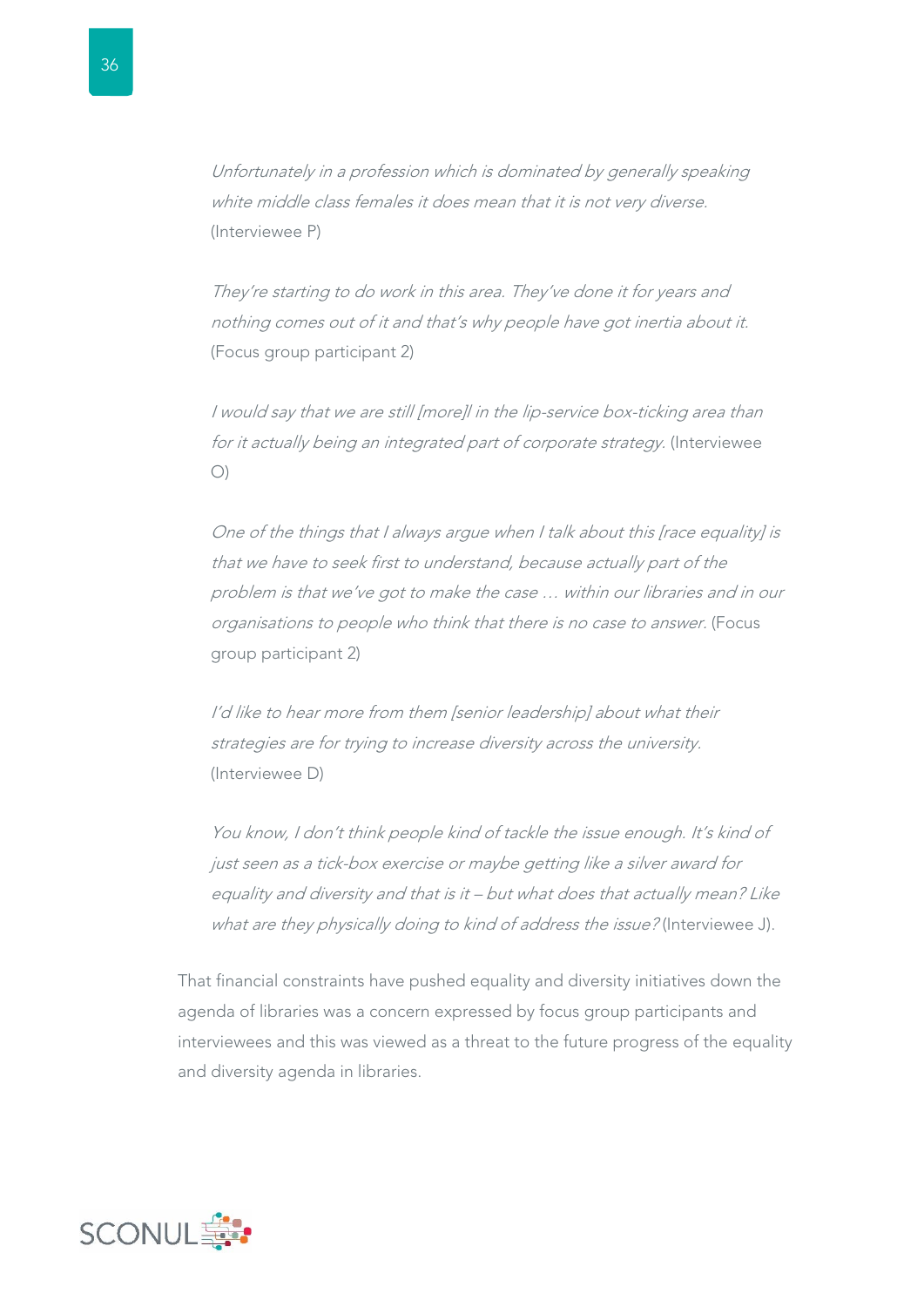### 5.2.8 Recommendations from BAME staff on advancing equality and diversity in academic libraries

There was no uniform response as to what interviewees and participants felt managers should do to further the equality and diversity agenda in academic and research libraries and what would be viewed as progress within the profession. Instead, there was a wide range of suggestions encapsulated within the following comments:

Increasing the number of staff, the diverse workforce you have and it needs to be prioritised as a key strategic area. It is not seen as a priority and it keeps getting mentioned and then forgotten about and nothing is being done about it really. (Interview J)

If senior leaders are not prepared to stand up and have an open and honest conversation about the BAME attainment gap then it is going to continue. The Vice Chancellor has got to get up and say this is not acceptable and we need to do something about this. And they have to set Key Performance Indicators because something like this has to be measured. (Interviewee H)

I think it would be first of all to educate themselves cause I think almost exclusively they will all be white would be my quess. (Interviewee C)

You need to be creating role models for our students, keeping our eyes open for those people that we have to develop. Create opportunities where we could sort of mentor and develop people to progress into senior roles. (Interviewee F)

Awareness is fundamental, I mean there are some people who are probably not even aware what these things [equality and diversity] mean. (Interviewee N)

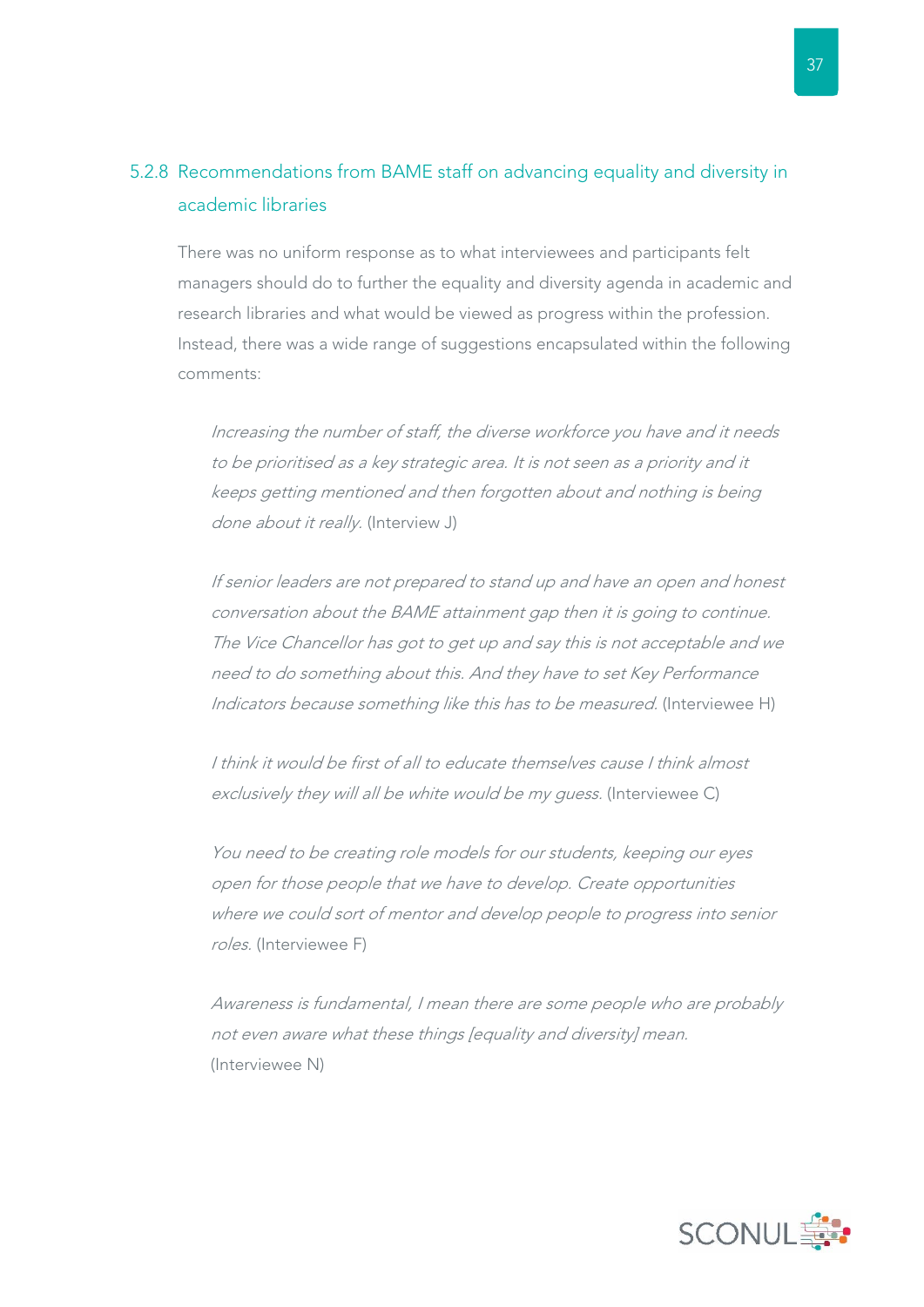I'd like to see a couple of things … for libraries to understand the issues around why, how they [BAME staff] are under-represented and what's happening. So we need to understand statistically and have an evidence base. We need to actually understand how many people we've got and what percentage of the workforce we've got and what percentage we really ought to have. What grades people are on. The fact that people are not actually getting into the senior positions or they're not even being prepared to get into those senior positions. We need statistical evidence to be able to say, to set targets and to put action plans in place to actually move the agenda forward. And we need to actually acknowledge the fact that people aren't actually getting the opportunities to move into those senior positions. (Focus group participant 2)

I think we definitely need to start recognising the experience that BAME staff have … and that's by allowing them to talk about their experience without continually sort of you know, I have had conversations where people get defensive and don't let me finish what I'm saying … I feel like I have to justify why I'm feeling offended by something. (Interviewee K)

#### 5.2.9 Promoting a career in the library profession to the BAME community

Despite the workplace challenges acknowledged by BAME staff, it would not deter them from recommending the library as a profession to individuals from the BAME community:

It's an interesting career and it's not about stamping books. There is more to it than that. (Interviewee F)

I think you've just got to be resilient, you've got to network … I think that anyone coming in from BAME should have a sponsor or a mentor really. (Interviewee G)

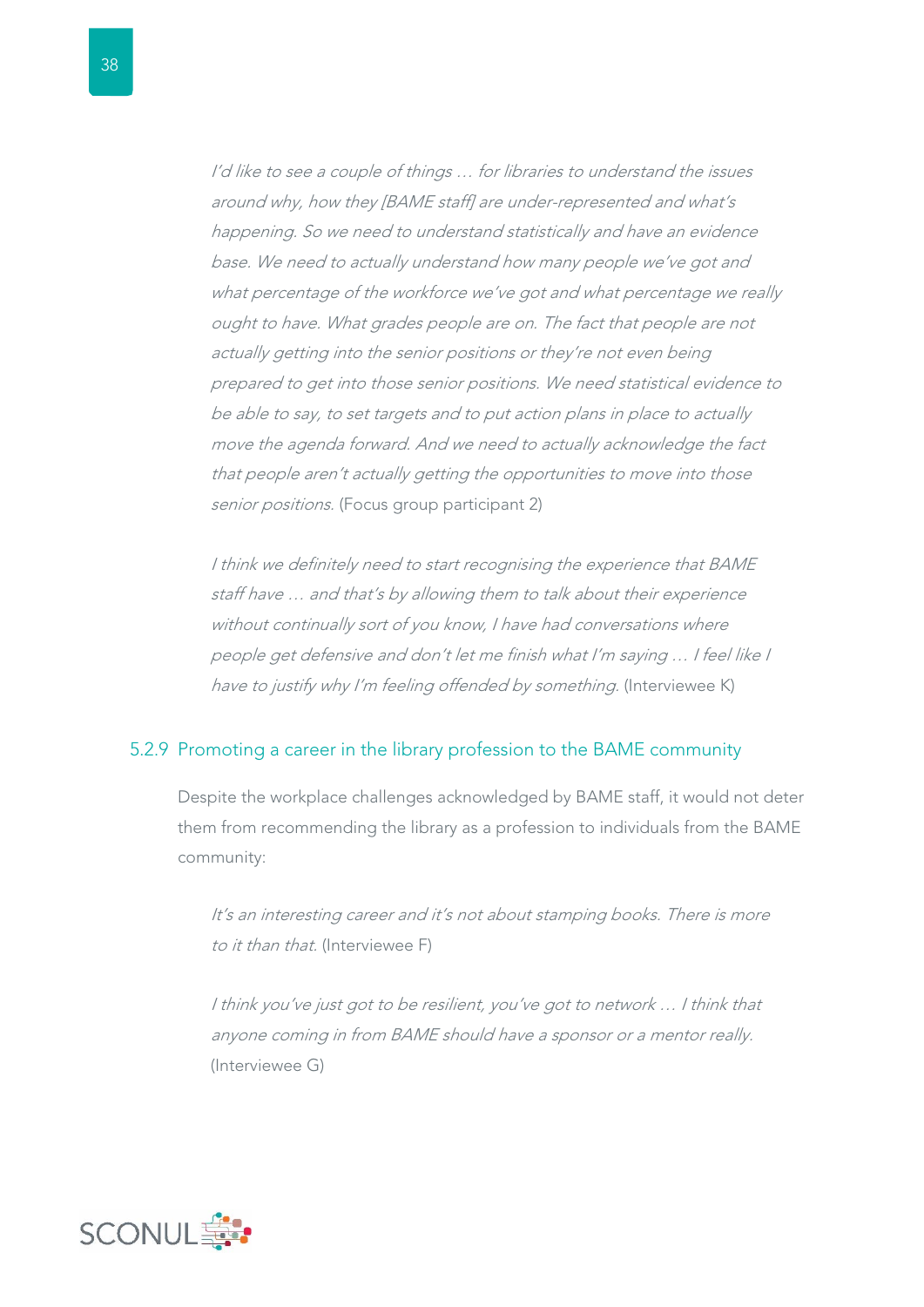There's also a question of mentorship … There's mentorship in terms of when you have young black, Asian, whatever, coming into the library what is their next step? (Focus group respondent 3)

I would say definitely go for it. Because we do need more of us. You know it is completely normal for me to go to meetings and conferences and I am literally the only person who is not white. (Interviewee M)

My suggestion would be definitely apply … and just network really, take any opportunities to network, not just in your institution but outside the institution as well with other universities. (Interviewee J)

I would just say the library profession is welcoming and wonderful for anyone, that's what I would say. (Interviewee N)

I would actually say seriously consider it. It is a fulfilling role and there are so many different roles within this area of work … I think people have an oldfashioned view of it. You know the middle aged old white lady kind of thing telling you off. It's not like that and there are lots of possibilities. (Interviewee I)

I would [recommend it] because it's still a more kinder environment. People are still far more open minded. (Interviewee B)

I would say definitely go for it and be prepared to be vocal and confident cause I think you gonna have to fight a little bit harder to be heard and to get those better jobs … And be prepared to face discrimination I guess. (Interviewee C)

I'd say do it … it's great and it's satisfying to see people learning. It's satisfying to work with students and to get the best out of them. And you know, that for the students they will benefit from seeing people that reflect their own background and you know it's a rewarding career. (Interviewee E).

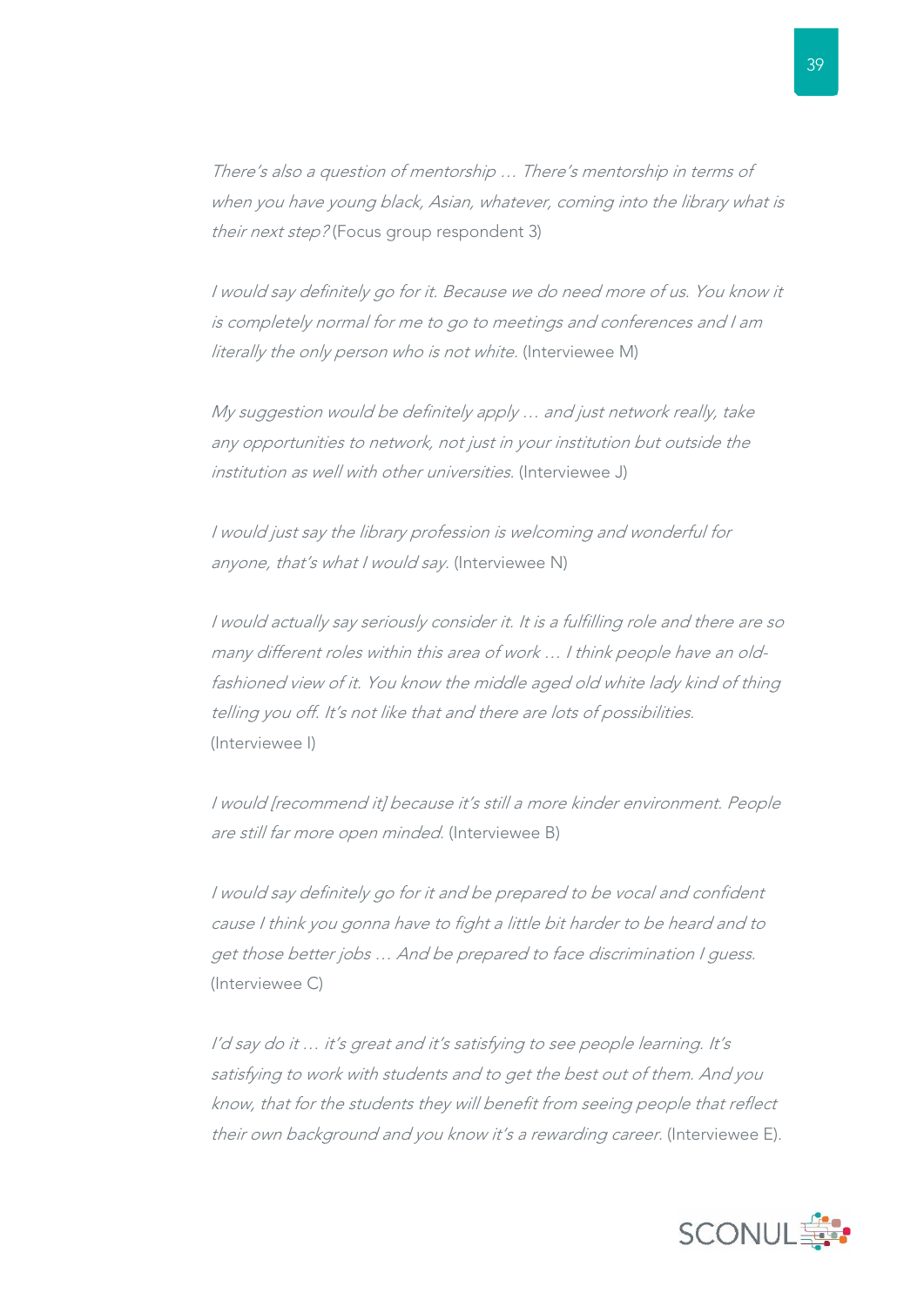Most BAME staff had a positive message for BAME individuals considering a career in the library sector, whilst simultaneously acknowledging the challenges they and fellow BAME colleagues faced. The views expressed by BAME staff who took part in the research did not reflect a desire to exit the profession but rather a desire for their institution to improve the work experience of BAME staff.

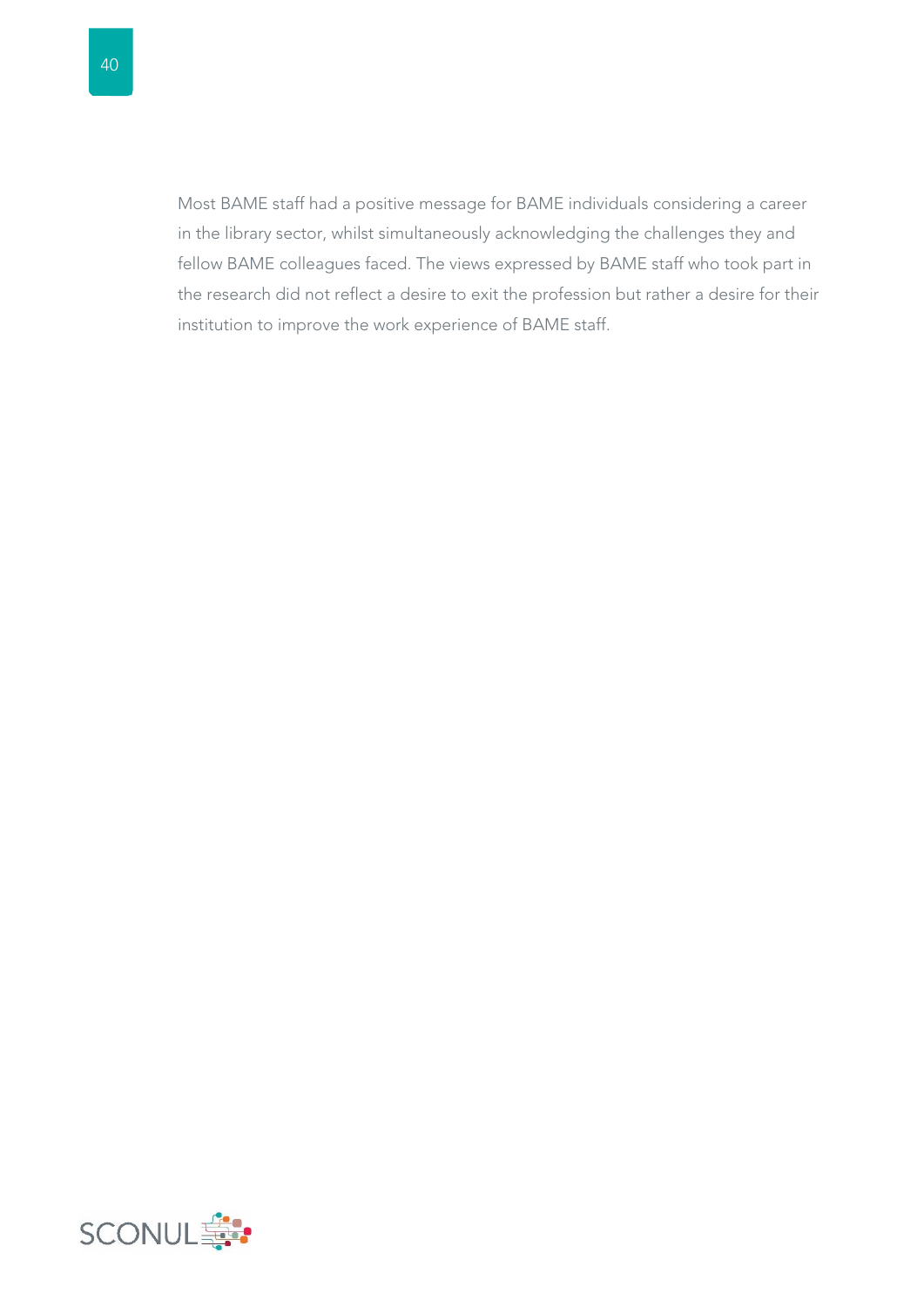### 6 Conclusions and areas for consideration

This research set out to explore the experiences of BAME staff working in academic and research libraries across the UK. What can we conclude from the findings? What do the findings suggest or imply? What do they mean for the future of equality and diversity in academic and research libraries and for relevant stakeholders?

### 6.1 Conclusions

The lived experiences of BAME staff who took part in this research reveal that academic and research libraries present a challenging workplace environment for BAME staff. The participants feel that they are monitored because of their ethnicity. The problem, or situation, is compounded by the lack of ethnic diversity among the workforce of libraries, an issue which is more apparent further up organisational hierarchies. This appears to be an issue even in academic and research libraries where the overwhelming majority of service users are from ethnic minority groups. This concurs with research conducted by Brook et al. (2015) in relation to the United States which noticed a culture of whiteness pervading academic libraries. Similarly, in relation to the UK, commissioned research undertaken by Williams and Nicholas (2009) exploring the low representation of BAME staff in the library and information science profession noted a vicious circle where perceptions of library staff being mainly white and middle class was deterring BAME individuals from joining, thereby perpetuating the lack of ethnic diversity among the workforce of libraries.

Discrimination based on race and religion represented a problem for BAME staff in this research. In particular, subtle racial micro-aggression appears to be present in the working environment in academic and research libraries. Deitch et al. (2003, p. 1300) term this 'everyday racism', which they define as 'those subtle and pervasive manifestations of racism faced by Blacks on a daily basis in the workplace'. Similar to examples provided by BAME staff in this research, Ogbonna and Harris (2006) in their research uncovered evidence of everyday discrimination in relation to two key issues: religion, and language and communication. BAME staff in this research felt that

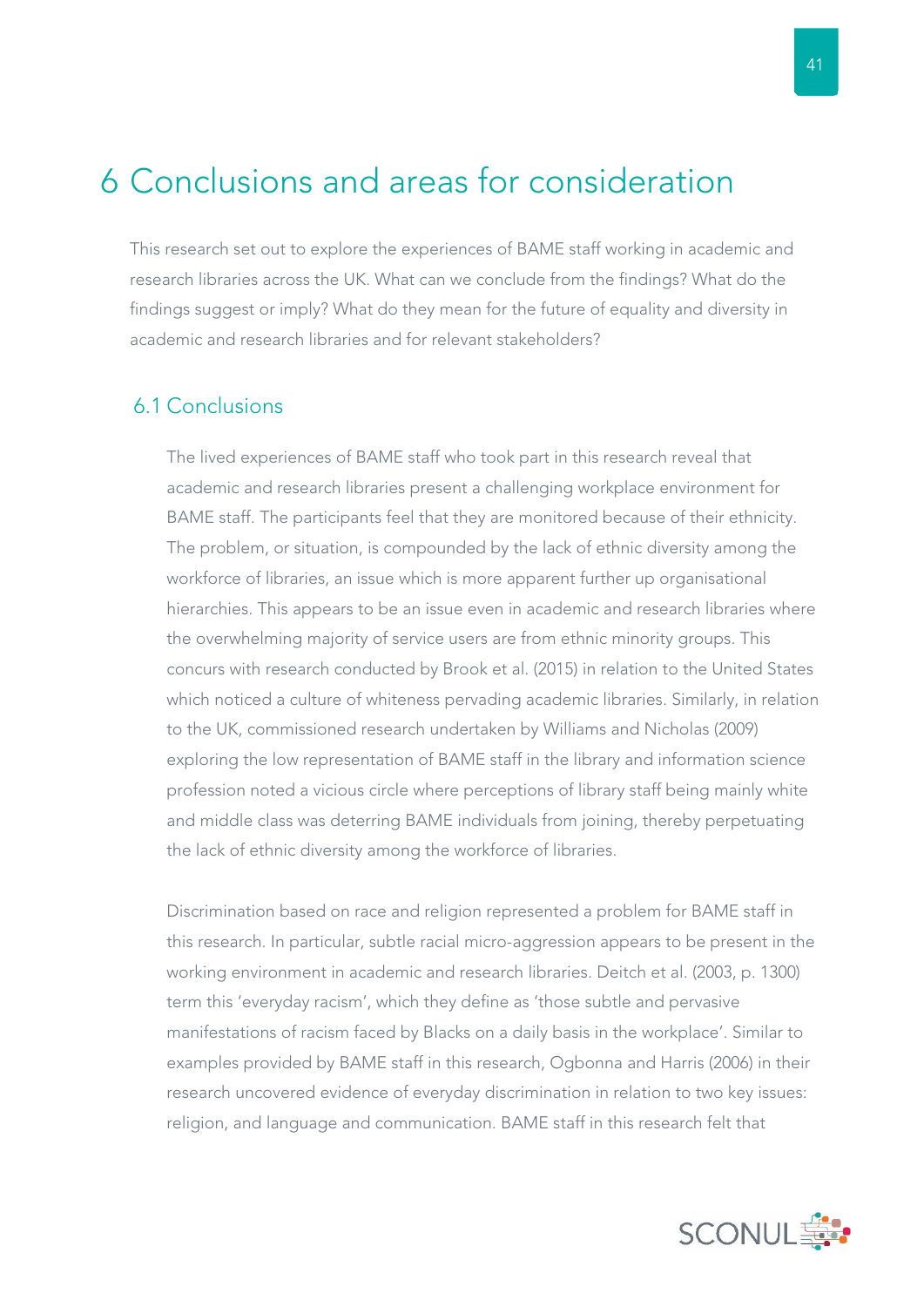complaints of racism were not adequately dealt with, suggesting a weakness in the system. This adds to some BAME staff not bothering to report instances of workplace racism. There was also a feeling that line managers are apathetic and not willing to develop the BAME talent they have among their ranks, which leads to a stifling of BAME staff progression.

On reflection, many of the key findings that emerge from this research are not unique to academic and research libraries. They are evident both across the wider higher education sector and across a number of the UK's public sector institutions (see CIPD, 2017; Rollock, 2019). This illustrates that BAME staff in academic and research libraries share some similar experiences with their counterparts in the wider institutions within which they operate. Outwith the higher education sector, a recent study conducted by the CIPD (2017, p. 3) noted the 'significant lack of racial diversity at the top of UK organisations'. This was also evidenced in earlier commissioned work undertaken by Ethnic Dimension (2015), which explored the barriers that were preventing talented BAME staff from progression in the UK Civil Service. Similarly, BAME staff experience in the NHS reported in the media (Chand, 2018; Randhawa, 2018) noted that BAME staff were less likely to be promoted or made executive directors and also experienced significantly greater discrimination and bullying in the workplace. This situation is mirrored in the uniformed services including the Police and Armed Forces (see Hussain and Ishaq, 2016; Dearden, 2018). The predicament facing BAME staff across the public sector led the Government in 2018 to commission research into whether employers are doing enough to remove barriers facing ethnic minorities when it comes to career progression (Webber, 2018)

### 6.2 Areas for consideration

The findings represent an opportunity for academic and research libraries to reflect and collectively own the equality and diversity agenda whilst acknowledging that there are also implications for the wider higher education sector within which they operate.

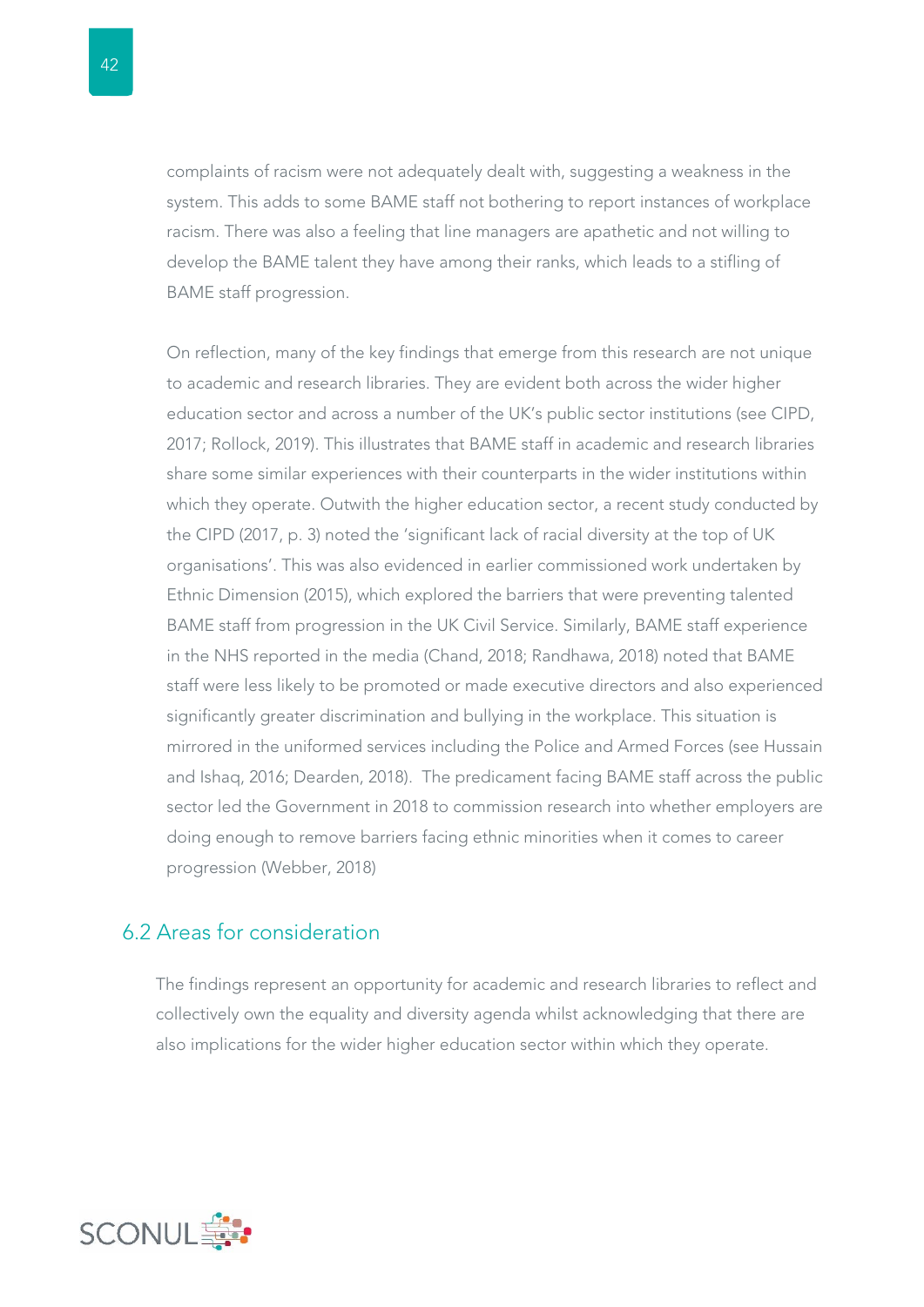What would constitute progress for academic and research libraries in terms of improving the working lives of BAME staff and advancing the equality and diversity agenda? What would serve as benchmarks or metrics? Some good or best practice initiatives have been recognised in other public sector institutions across the UK which have received plaudits and awards for improving outcomes, despite for decades facing accusations of being white and male dominated and exhibiting a culture of racism. Based on these, and in relation to the recommendations of BAME staff noted in this research, academic and research libraries and associated stakeholders may wish to consider the following as a way of moving the equality and diversity agenda forward and improving the workplace experiences of BAME staff:

- Given that BAME staff do experience racial discrimination, there has to be a zerotolerance policy to help send out a message that this type of behaviour will not be tolerated from service users, such as students, and from co-workers or managers.
- The human resources function can lead on implementing a more effective system of reporting racial discrimination that instils confidence among those experiencing workplace racism.
- A robust race awareness training programme that particularly challenges unconscious bias is imperative including for library leaders. This would help address racial microaggressions including inappropriate and derogatory language, cultural ignorance and challenge stereotypical views that some BAME staff experience.
- A mentorship programme could be considered as a way of helping to coach and mentor BAME staff, especially at the lower levels, so that they can be developed for managerial or higher-level roles. This would ensure that the BAME talent pipeline is harnessed.
- Line managers can be encouraged to identify BAME staff with managerial potential and engage in conversations with those staff during performance appraisals. This would allow such staff to have a clear pathway towards and vision of their future career development.

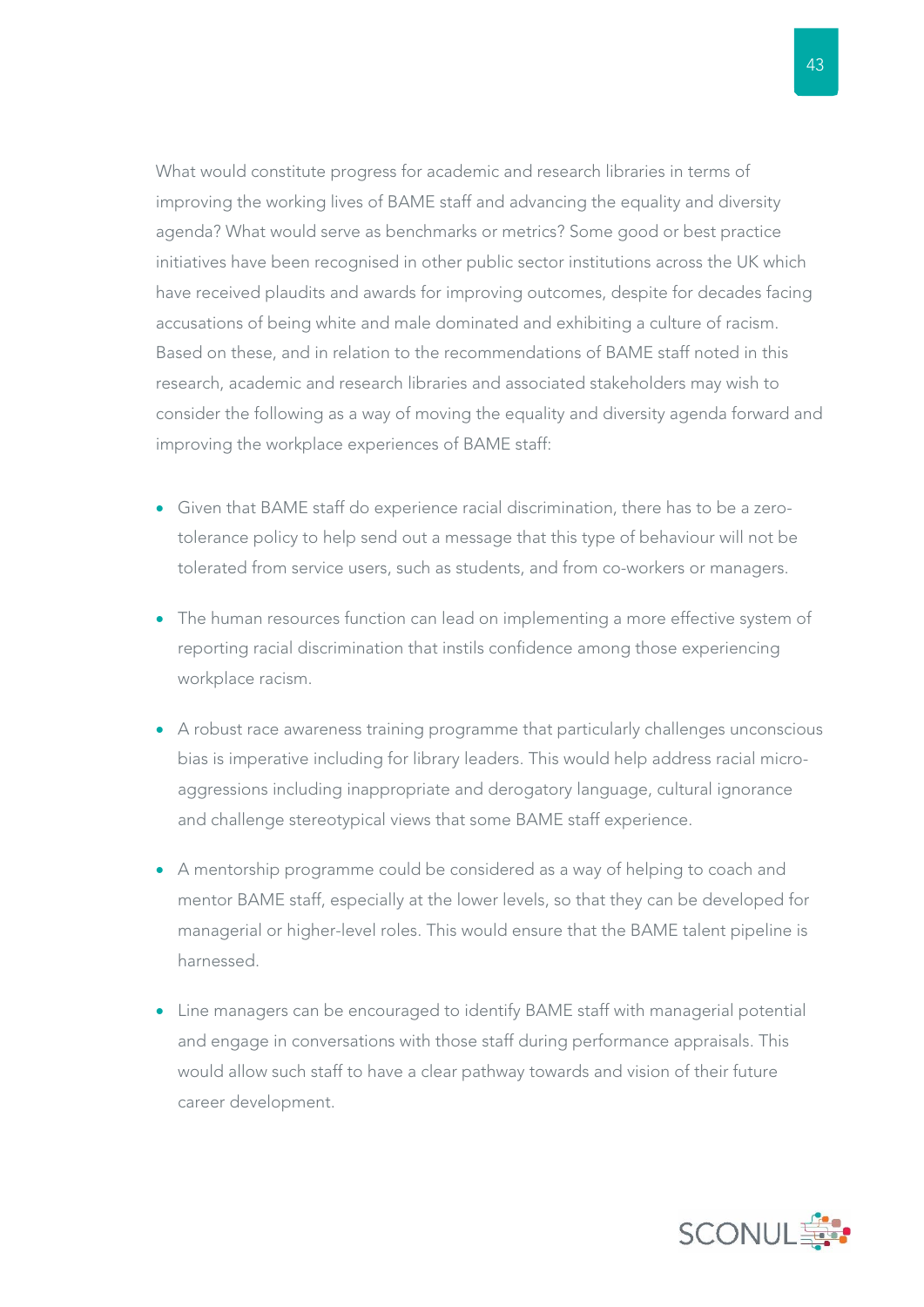- Library leaders need to lead from the top and demonstrate that equality and diversity should be a strategic priority rather than a peripheral endeavour. This will prevent marginalisation of the equality and diversity agenda. Senior managers need to consider having a protected budget for equality and diversity initiatives to safeguard against financial pressures.
- Consideration could be given to exploring the current job structures in academic and research libraries to establish the possibility of creating more promoted posts that offer greater opportunities for staff to be rewarded..
- Academic and research libraries should consider ensuring that there are effective mechanisms or forums in place whereby BAME staff can exercise their voice, allowing issues of concern to be captured.
- SCONUL members should consider monitoring the ethnic diversity of their workforce to ensure that academic and research libraries have an evidence base to justify equality and diversity initiatives. This would assist the broader agenda of fostering ethnic diversity.
- Do more outreach work, in line with other public sector institutions such as the uniformed services, to promote the library profession as a career option for the BAME community and take the opportunity to showcase current BAME staff as role models. The BAME staff who participated in this research were clear that they would send out a positive message to anyone from the BAME community wishing to pursue a career in the sector.
- Academic and research libraries, in unison with universities, could consider actively pursuing the Race Equality Charter. This is evidence based and would prove not only that equality and diversity are valued, but are actually practised. This would be particularly fitting in the context of this research as the Charter aims to improve the representation, progression and success of BAME staff and students in higher education.

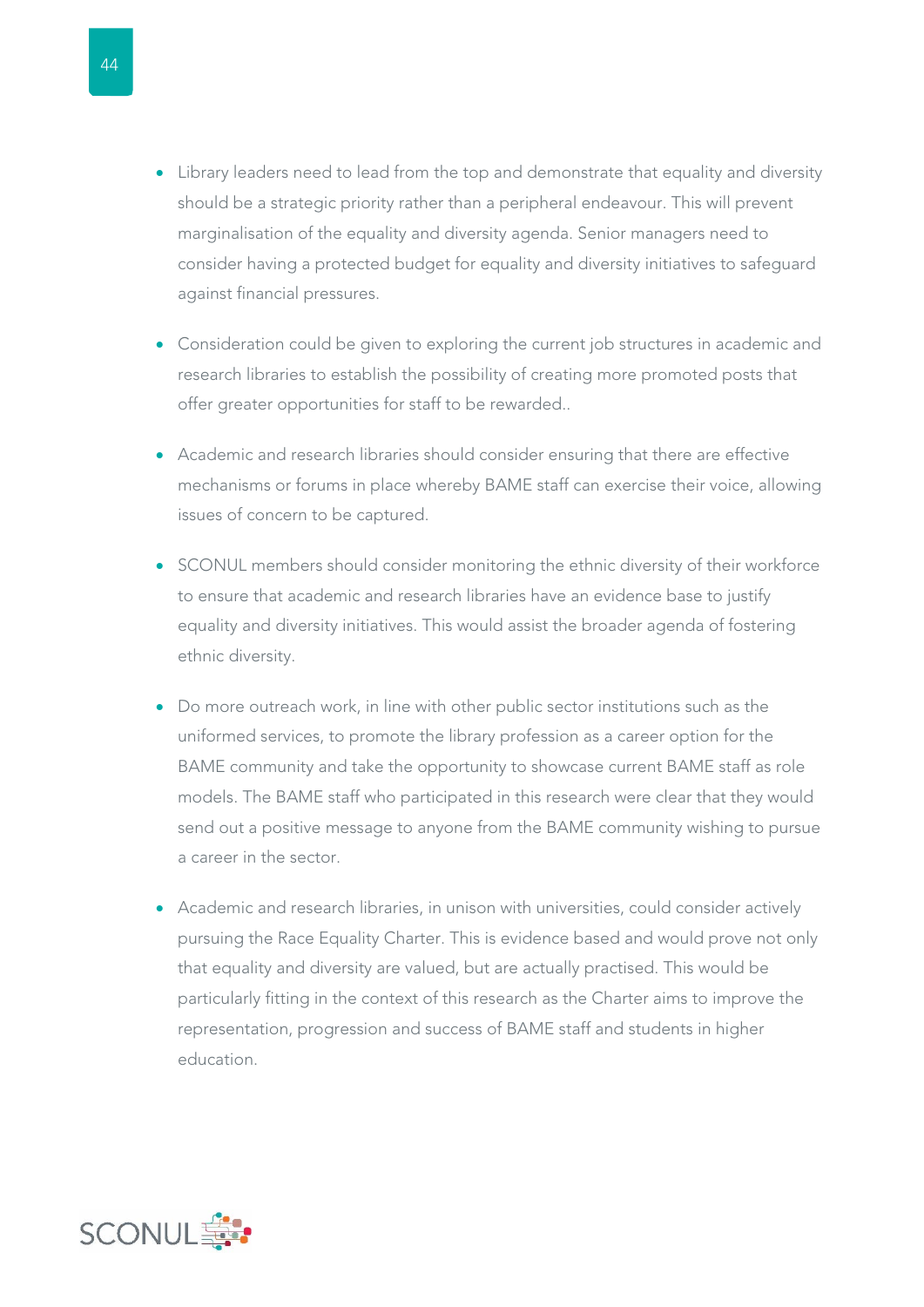The essential purpose of this research was to document the lived experience of BAME staff currently working in academic and research libraries. By so doing, it has provided a platform for BAME staff to air their views and exercise their voice. This research reveals that despite the challenges facing BAME staff, this is not facilitating their exit from the profession. Rather, there is a determination that the challenges be addressed. There is an indication that BAME staff feel that more members of the BAME community should enter the profession and that being part of the system is to be part of the solution.

There are implications from the research for stakeholders such as BAME staff, other staff, senior and line mangers, library directors, SCONUL, CILIP, BAME networks associated with the library profession, students and the wider university community, including the university leaders. The equality and diversity agenda has to be collectively owned and collectively manoeuvred to ensure that all voices are heard, and to increase the chances of success. With this in mind, it should be recognised that staff represent vital human resources that need to be respected, nurtured and developed in order for staff to reach their full potential and thereby ensure the ultimate success of organisations. Academic and research libraries need to create an organisational culture that values equality and diversity in which BAME staff feel that a positive climate for diversity exists (Hicks-Clarke and Iles, 2000).

This research is not intended to assign blame for the challenges experienced by BAME staff. Rather, it represents a starting point and an opportunity to initiate a dialogue, and in this sense this report should be viewed as developmental and constructive.

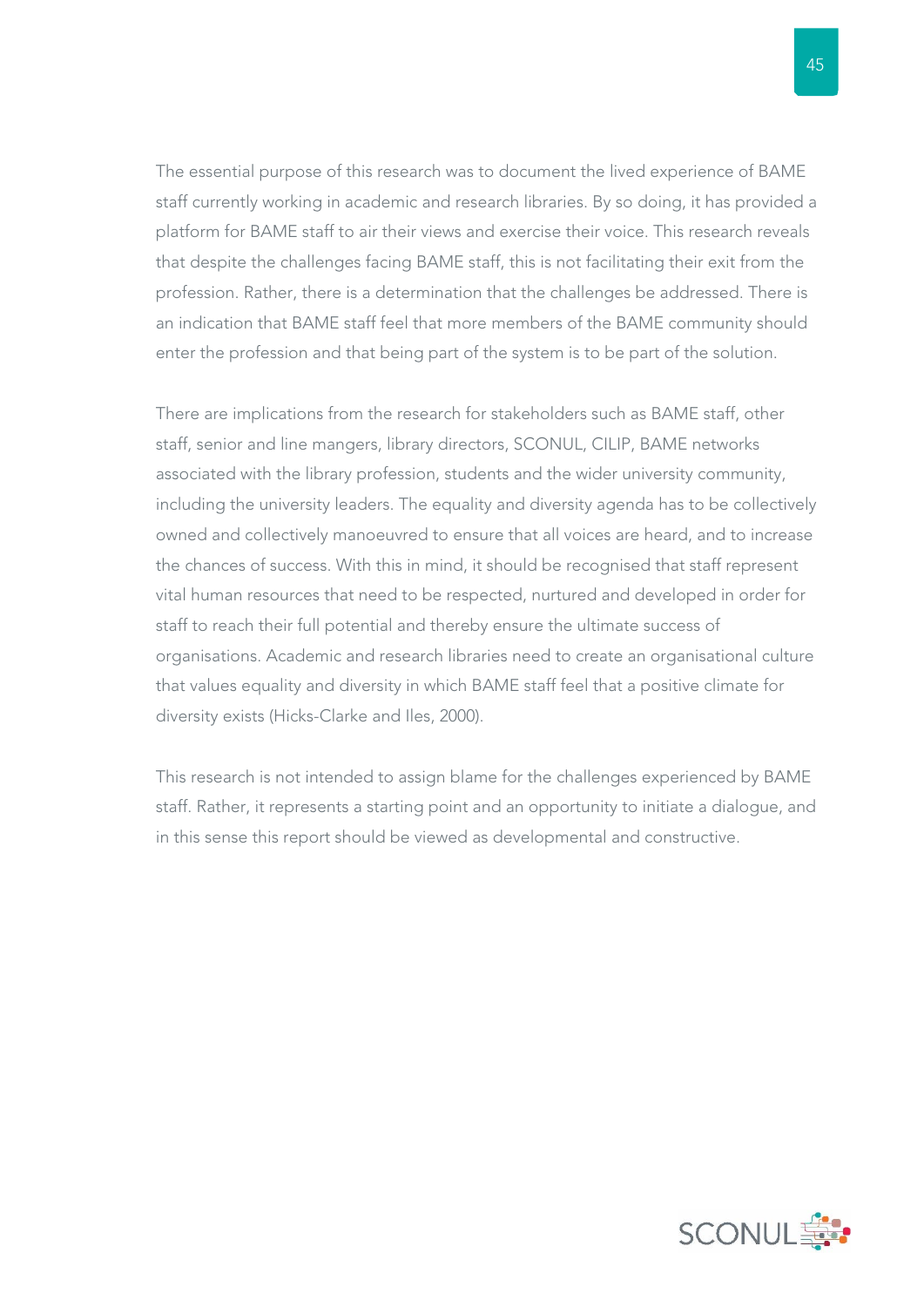### 7 Concluding commentary

Some of our members may find reading this report an uncomfortable experience and some may find that it challenges their own assumptions about the culture and working environment they have created in their own libraries. Some may even want to dismiss the findings, or comfort themselves with the idea that this doesn't apply in their own institution. This would be short sighted. We should all be willing to really listen to the views being expressed here; to absorb them as a true reflection of our colleagues' lived experiences and to have the same conversations in our own institutions.

Others may be disappointed that the report does not identify a clear set of recommendations and associated actions that we should all immediately take. While such an instinct is understandable, we believe that moving swiftly into a set of measurable outputs is unlikely, on its own, to deliver the kind of fundamental changes we need to see.

Those changes are in thinking, attitudes and behaviour, including our own. They include policies and processes across our libraries and broader institutions.

We therefore propose to work closely with colleagues across our member libraries to explore change in the following six areas:

1. Leadership

How do we ensure that as library leaders we have the skills, confidence and knowledge to be effective agents of change within our own libraries and across our institutions? What support can SCONUL offer its members to equip them to do so? What would it mean to put equality and diversity at the centre of our strategic priorities? What modelling will board members do to demonstrate effective action in their own institutions? All SCONUL Board members have committed to unconscious bias training as a first step.

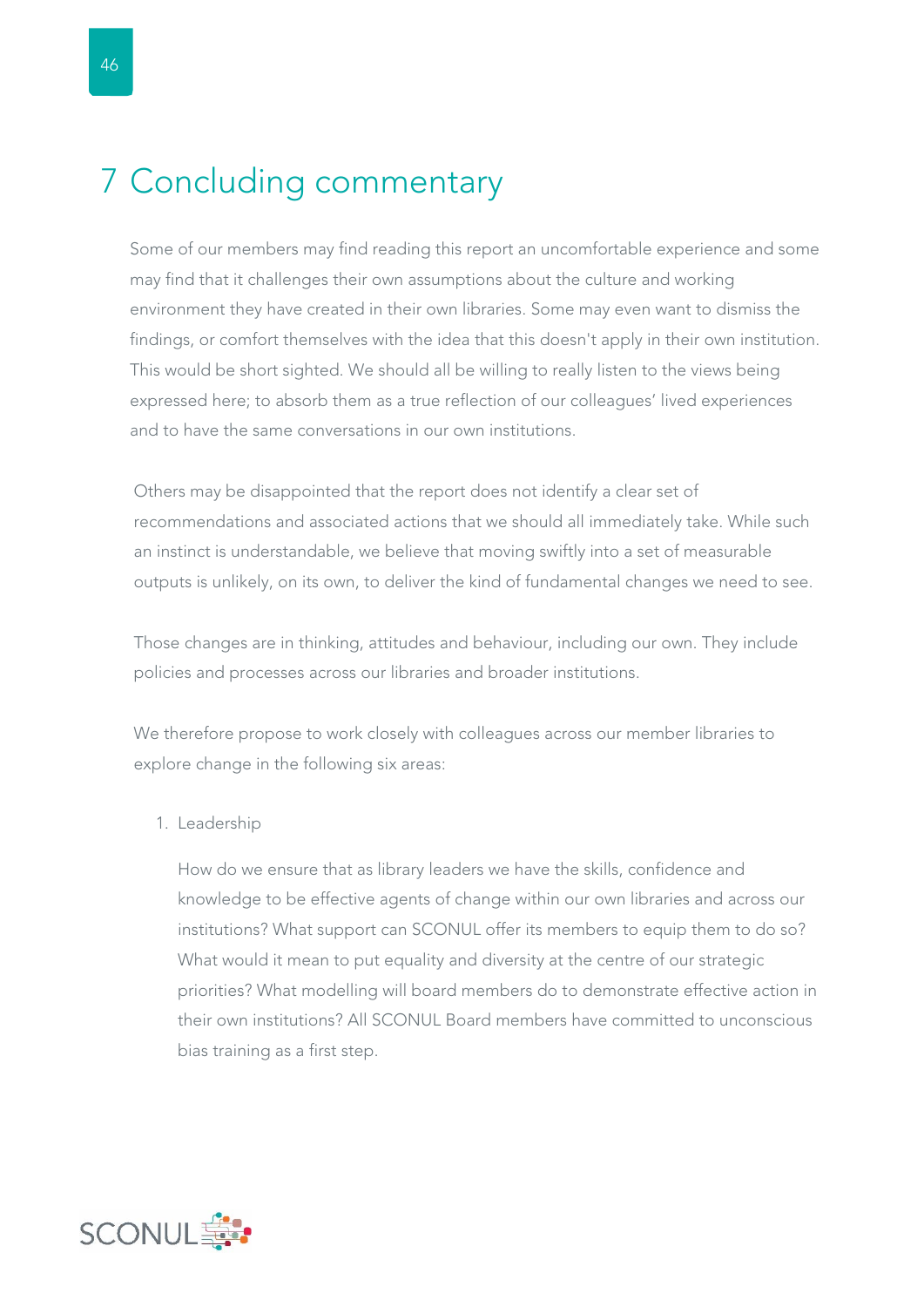#### 2. Voice

How can we support members to listen actively to the experiences of BAME colleagues? What models and mechanisms can we develop as institutional leaders to give BAME colleagues the opportunity to speak and to be heard, and to have their views actively considered and acted on?

#### 3. Zero tolerance

It is clear from the report that while there might, in theory, be zero tolerance of racism within our institutions, this isn't the reality BAME colleagues experience. We need to understand what is going wrong, including with how complaints are captured, and how our responses to complaints are falling short.

4. Cultural and behavioural change

Inappropriate comments, derogatory language and other forms of micro-aggression were widely reported by those taking part in the research. What levers do we have for changing the behaviours and cultures of our workforce, including race awareness training and the adoption of the Race Equality Charter? What can we learn from other sectors which have done this well?

5. Active support for BAME staff

The report suggests that a mentorship programme could be developed to support BAME staff moving into managerial roles and that line managers should be encouraged to support staff with managerial potential. What other levers do we have or could we develop? How might our current structures, job descriptions and HR policies be hindering rather than supporting the development of talent from BAME communities?

6. Effective partnerships for change

Libraries are embedded in the policy, budgetary and cultural environment of their own institutions, and bringing about change is almost certain to involve engagement at senior levels within their institution. What evidence do members need to argue for

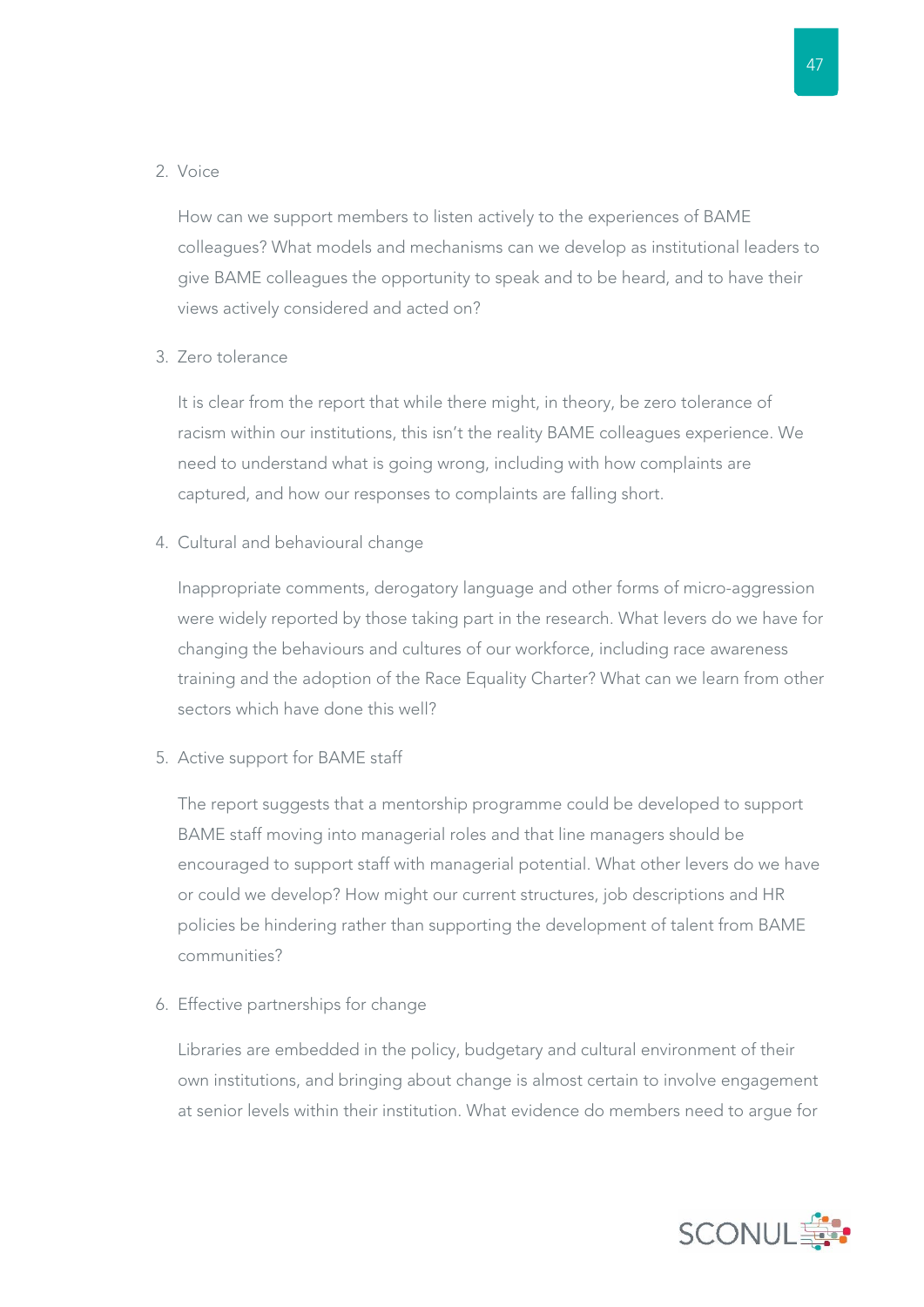change and who might provide that and how? How might we work with colleagues in CILIP, in library schools and beyond to promote librarianship as a profession to BAME communities?

In all of these areas, we will need to work with partners within and outside the institution. We will need to draw on expertise from those who have been effective advocates for and agents of change from the widest of backgrounds. We will need to enlist expert help, but we will also need to become experts ourselves. We will need to invest time and resources in the work.

### Next steps

We launched this report at our conference in June 2019, where we briefed our members on its outcomes through workshops. We will also be asking each of our regional consortia to host a discussion of the outcomes, to be led by a member of the SCONUL Board, over the next few months.

Following those conversations with members, the Workforce Development Task and Finish Group which I currently chair will agree a set of initial actions that can be implemented now with the engagement and support of our members.

We shall also recruit a group of SCONUL leaders to focus on taking this work forward. We will ask them to produce a programme of work over the course of a year, looking at the six areas identified above, sponsored and supported by the SCONUL Board. They will need to engage closely with the SCONUL community to consider and design interventions, as well as drawing on expertise from beyond our sector and on evidence of what has been effective in other professions.

The SCONUL Board will be the sponsor and driver of all this work and it will take the lead on looking at SCONUL's own role and on questions of evaluation and impact. We shall lead on and model the change we believe we need to see.

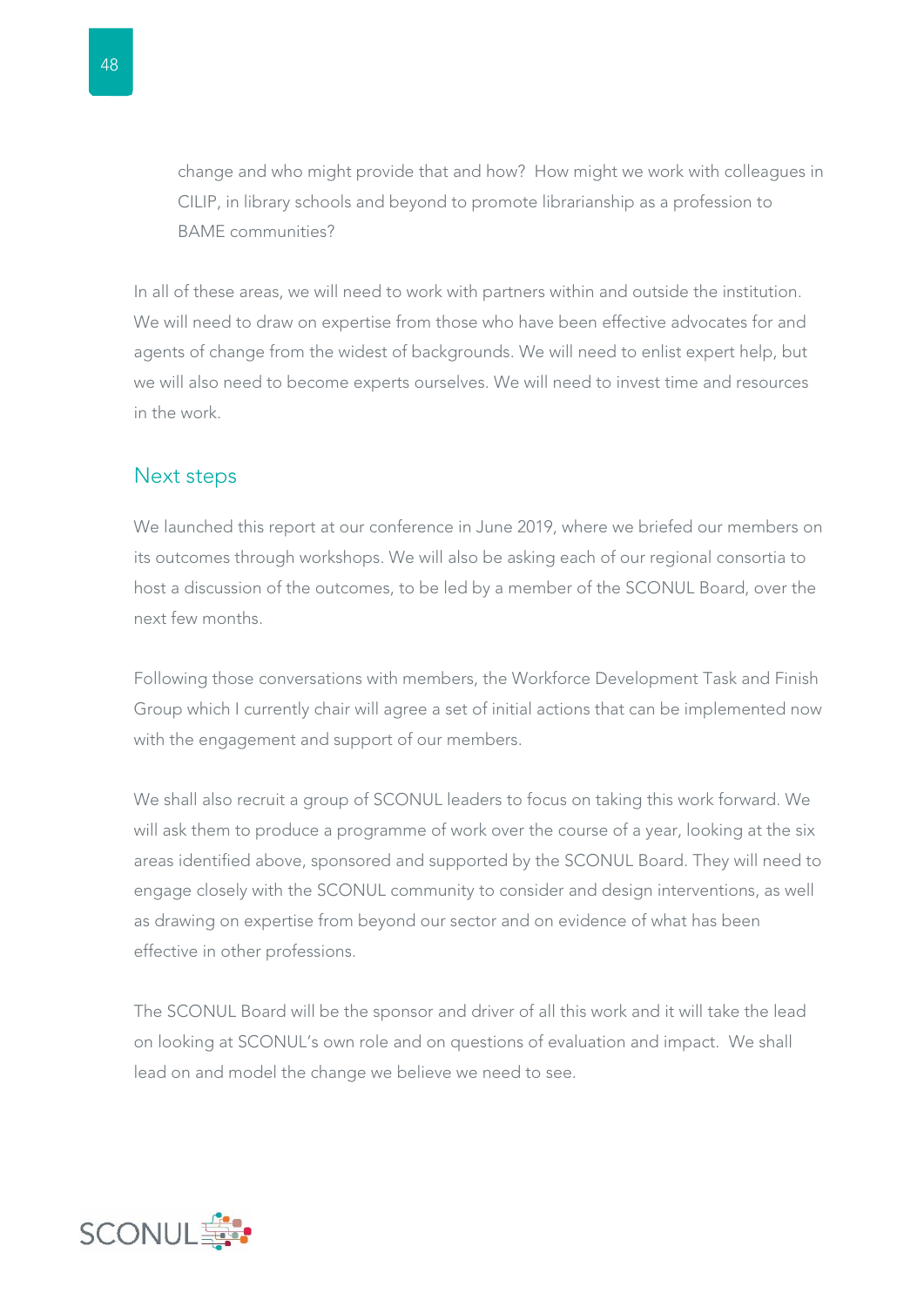I would like to thank Regina Everitt at the University of East London, John Dowd at the University of Birmingham and Ann Rossiter at SCONUL, as well as Mohammed Ishaq from the University of the West of Scotland and Asifa Hussain from Heriot-Watt University, for their work to date.

We warmly welcome comments from anyone interested in this report and the outcomes that will follow it. Please feel free to contact me, Pete Ryan (the SCONUL Chair) or any other members of the Board or Workforce Development group at SCONUL, including those who want to be involved in the work we are planning. Further information is available at http://www.sconul.ac.uk/page/bame-staff-experiences-of-academic-and-researchlibraries

Caroline Taylor, Vice-Chair of SCONUL and Chair of the Workforce Development Group University Librarian, University of Leicester

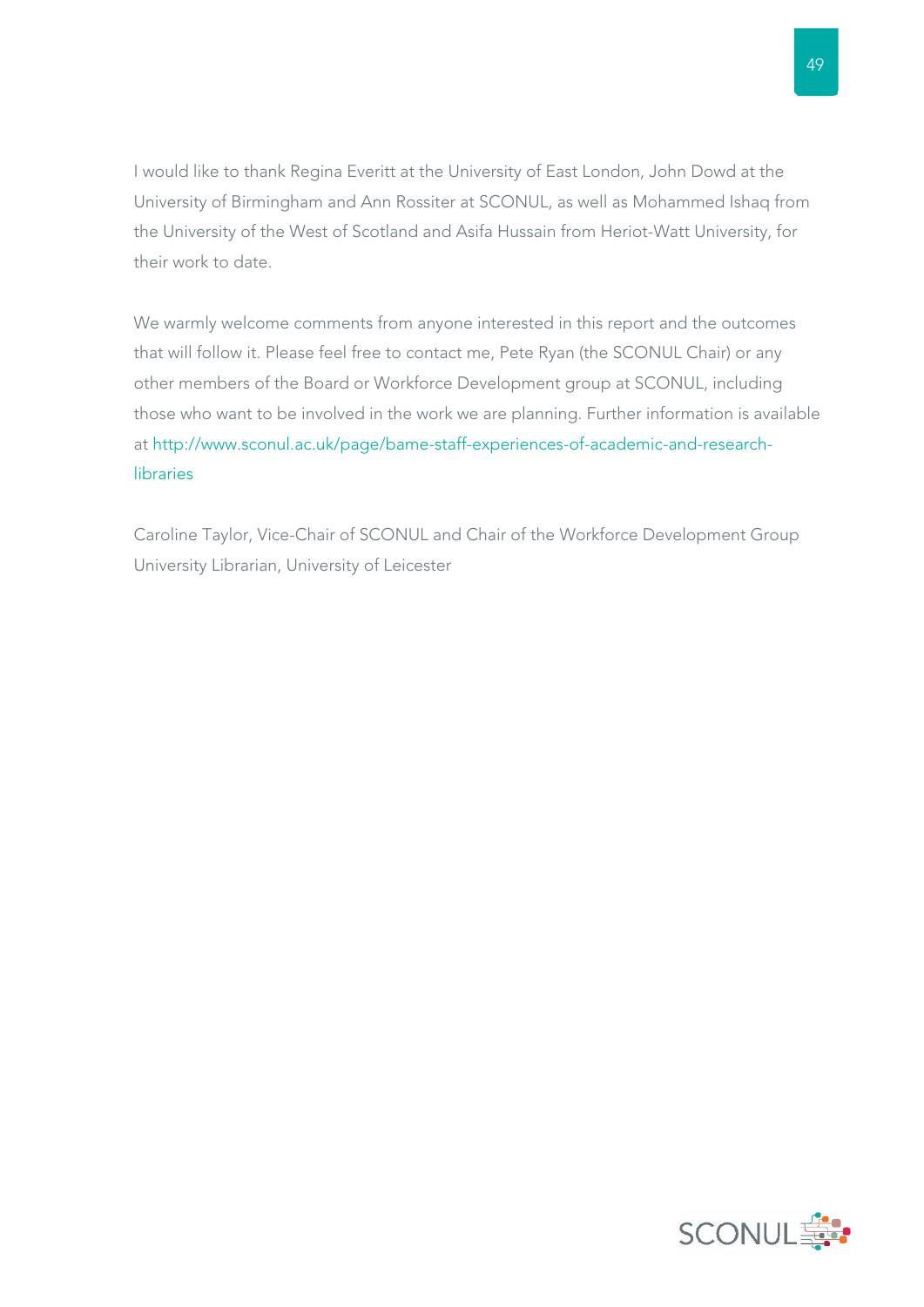# References

Brook, F., Ellenwood, D. and Lazzaro, A. (2015), 'In pursuit of anti-racist social justice: denaturalizing whiteness in the academic library', Library trends, 64:2, pp. 246–84

Chand, K. (2018), The NHS relies on its BME staff – so why do they still face discrimination? (Online). Available at: https://www.theguardian.com/society/2018/jul/09/nhs-bme-staff-discrimination [accessed 9 February 2019]

CILIP and ARA (2015), A study of the UK Information Workforce. (Online). Available at: https://archive.cilip.org.uk/research/workforce-mapping [accessed 24 January 2019] [available only to CILIP members]

CIPD (2017), Addressing the barriers to BAME employee career progression to the top, Chartered Institute of Personnel and Development: London

Dearden, L. (2018), British police 'still institutionally racist', senior officer admits as new recruitment strategy launched. (Online). Available at: https://www.independent.co.uk/news/uk/crime/police-racist-uk-recruitment-bameinstitutionally-npcc-strategy-women-disability-a8581646.html [accessed 12 February 2019]

Deitch, E. A., Barsky, A., Butz, R. M., Chan, S., Brief, A.P. and Bradley, J.C. (2003), 'Subtle yet significant: The existence and impact of everyday racial discrimination in the workplace', Human relations, 56:11, pp. 1299-1324

Equality Challenge Unit (ECU) (2011), The Experience of black and minority ethnic staff in higher education in England, available at: https://www.ecu.ac.uk/wp-content/uploads/external/experience-of-bme-staff-in-he-finalreport.pdf [accessed [10 February 2019]

Equality Challenge Unit (ECU) (2017), Equality in higher education: Staff statistical report 2017, available at: https://www.ecu.ac.uk/publications/equality-in-higher-education-statistical-report-2017 [accessed 18 December 2018]

Ethnic Dimension (2015), Identifying and Removing Barriers to Talented BAME Staff Progression in the Civil Service

Hicks-Clarke, D. and Iles, P. (2000), 'Climate for diversity and its effects on career and organisational attitudes and perceptions', Personnel review, 29:3, pp. 324–45

Hussain, A. and Ishaq, M. (2016), 'Equality and diversity in the British Armed Forces: progress, challenges and prospects', Defence and security analysis, 32:1, pp. 36–50

Kumra, S. and Manfredi S. (2012), Managing equality and diversity, Oxford: Oxford University Press

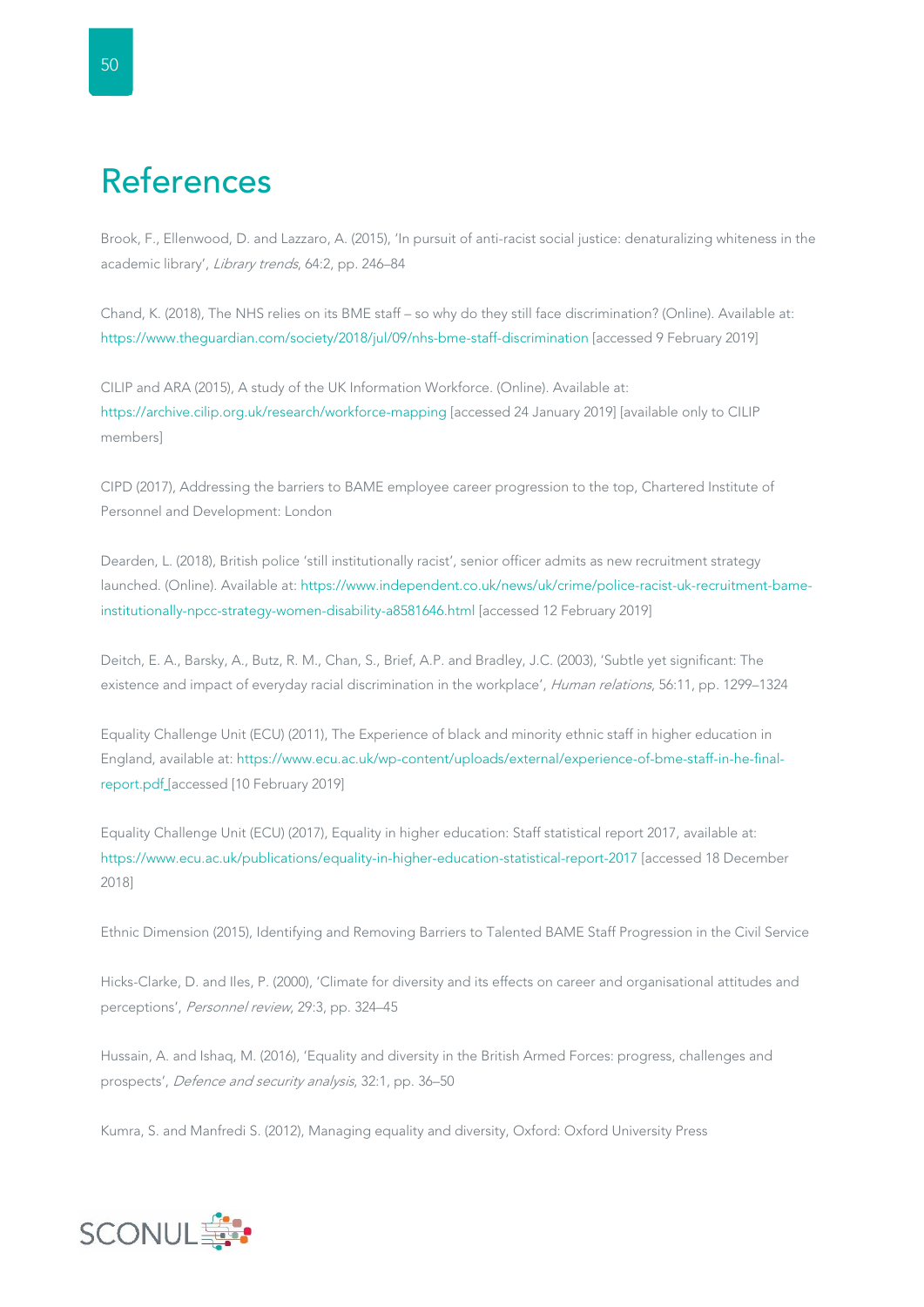Ogbonna, E. and Harris, L. C. (2006), 'The dynamics of employee relationships in an ethnically diverse workforce', Human relations, 59:3, pp. 379–406

Randhawa, M. (2018), 'Closing the gap on BME representation in NHS leadership: not rocket science', available at: https://www.kingsfund.org.uk/blog/2018/03/bme-representation-nhs-leadership [accessed 9 February 2019]

Rollock, N. (2019). 'Staying power: The career experiences and strategies of UK Black female professors", available at: https://www.ucu.org.uk/media/10075/staying-power/pdf/ucu\_rollock\_february\_2019.pdf [accessed 25 March 2019]

Webber, A. (2018), 'Government to see if BAME career progression has improved', (Online). Available at: https://www.personneltoday.com/hr/bame-career-progression-2018-mcgregor-smith-review/ [accessed 3 February 2019]

Williams, P. and Nicholas, D. (2009), Exploring the low representation of Black and minority ethnic staff in the library and information science profession: A case study of London, CIBER Research – Department of Information Studies, University College London. Also available at http://ciber-research.eu/download/20090701-bme.pdf

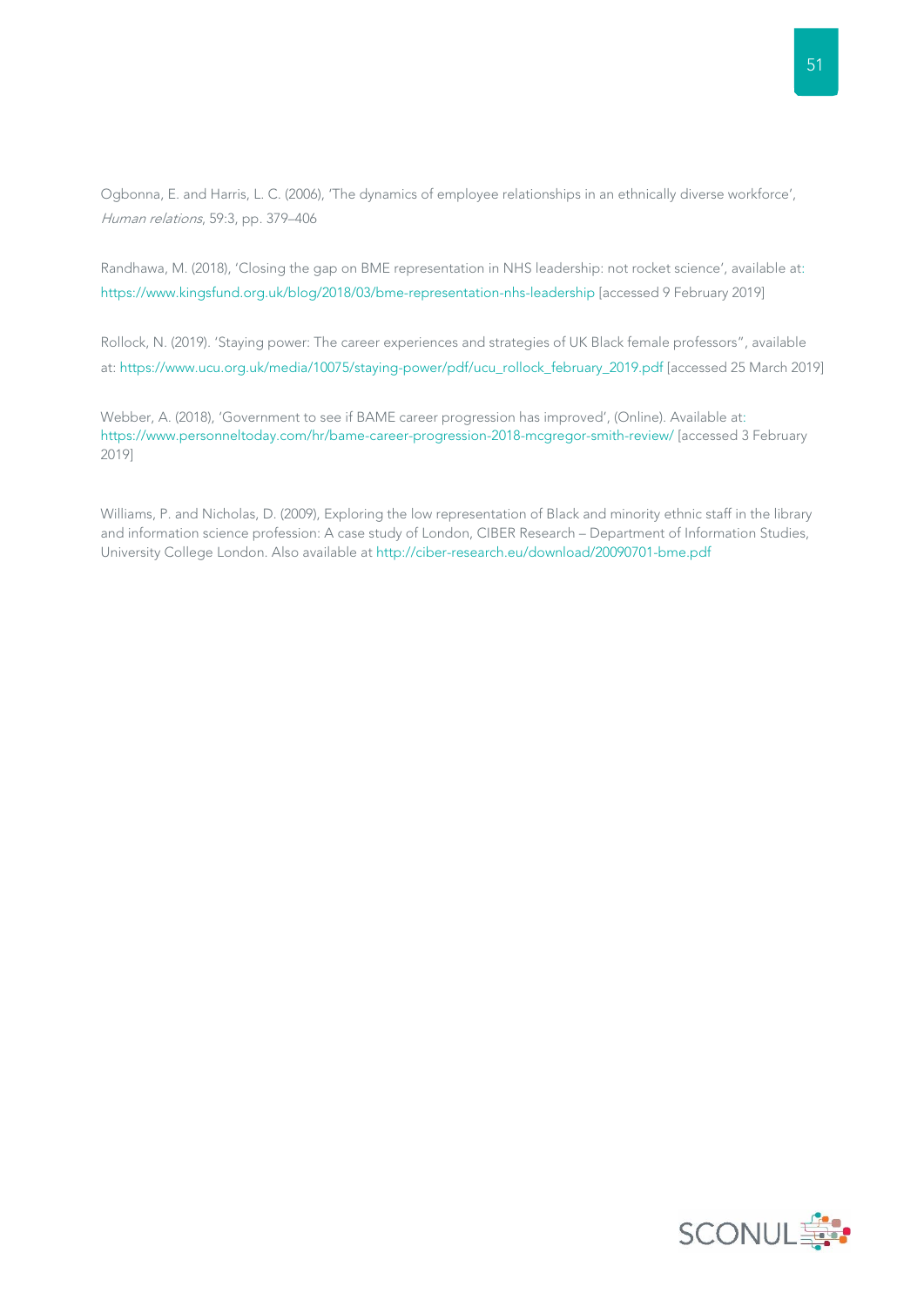# Appendix 1: Survey schedule

#### 1. What is your gender?

- **•** Female
- Male
- Other non-binary

#### 2. What is your age-group?

- Under 25
- $-26-35$
- 36–45
- 46–55
- $-56-65$
- 66 or over

#### 3. In which geographic region are you employed?

- Scotland
- North West / North East / Yorkshire and the Humber
- East Midlands / West Midlands
- **Greater London**
- South West / South East (excluding Greater London)
- Wales
- Northern Ireland
- Republic of Ireland

#### 4. Which of the following best describes your job role?

- Professional (e.g. library related qualification)
- Non-professional
- **•** Other

#### 5. How would you describe your work-pattern?

- **•** Full-time
- Part-time
- **•** Other

#### 6. What is your contract status?

- Permanent
- Fixed-term
- Casual / zero-hours contract

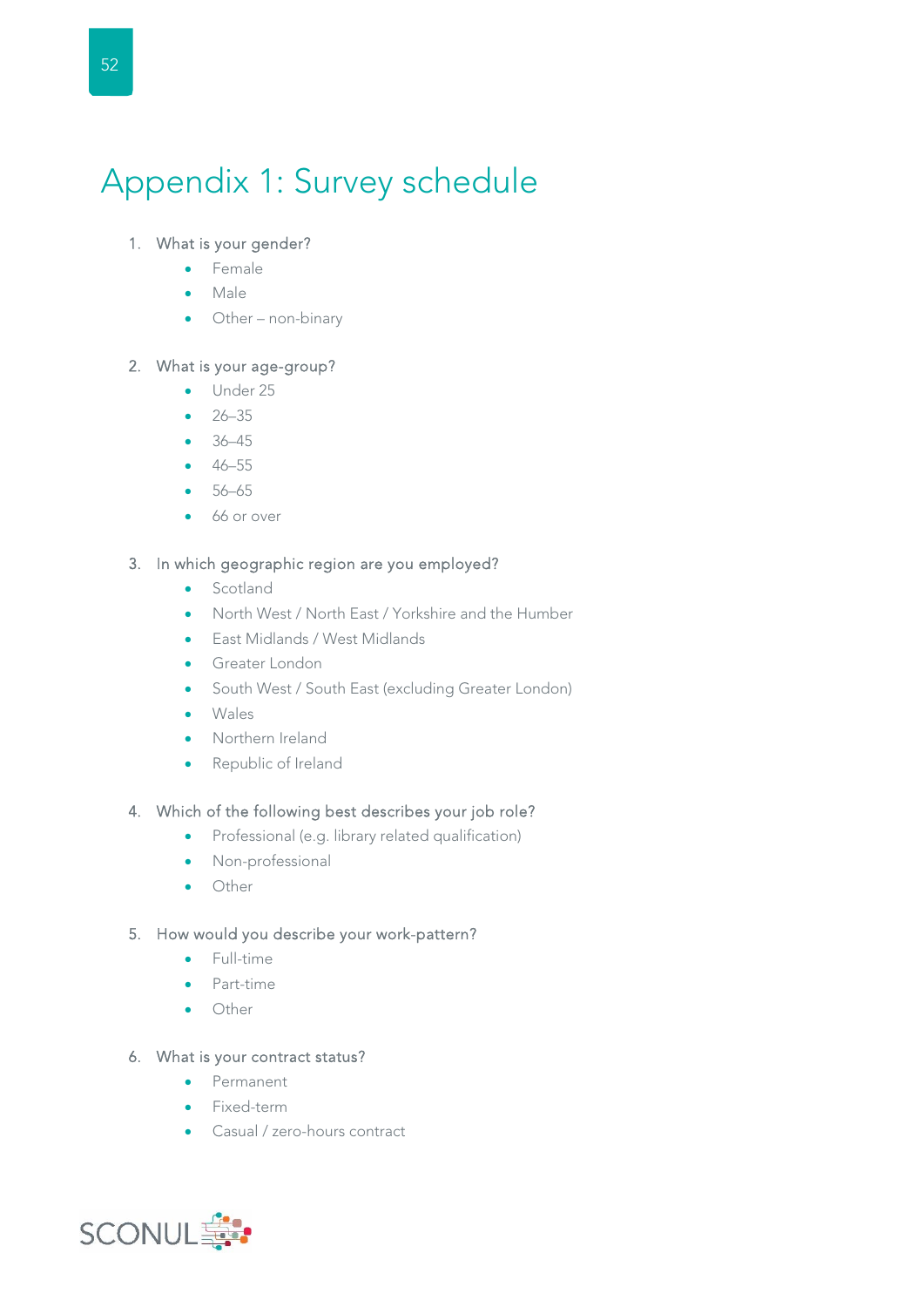#### 7. How long have you worked for your current employer?

- Less than 1 year
- Between 1 and 5 years
- Between 6 and 10 years
- More than 10 years

#### 8. How would you define your ethnicity? \*

- Asian / Asian British Indian; Pakistani; Bangladeshi; Chinese; other Asian
- Black British / Black African / Black Caribbean
- Mixed / Multiple Ethnic Group White and Black Caribbean; White and Black African; White and Asian; other mixed
- Other ethnic groups

#### \* Options provided based on 2011 Census as reported by the Office for National Statistics

#### 9. What religion are you? \*

- **•** Christian
- **•** Muslim
- Buddhist
- Hindu
- Sikh
- Jewish
- No religion
- Other
- Prefer not to say

\* Options provided based on 2011 Census as reported by the Office for National Statistics

#### 10a. Have you ever applied for promotion?

- Yes
- $\bullet$  No

If yes, go to question 10b. Otherwise go to question 11.

#### 10b. If yes, were you successful?

- Yes
- $\bullet$  No

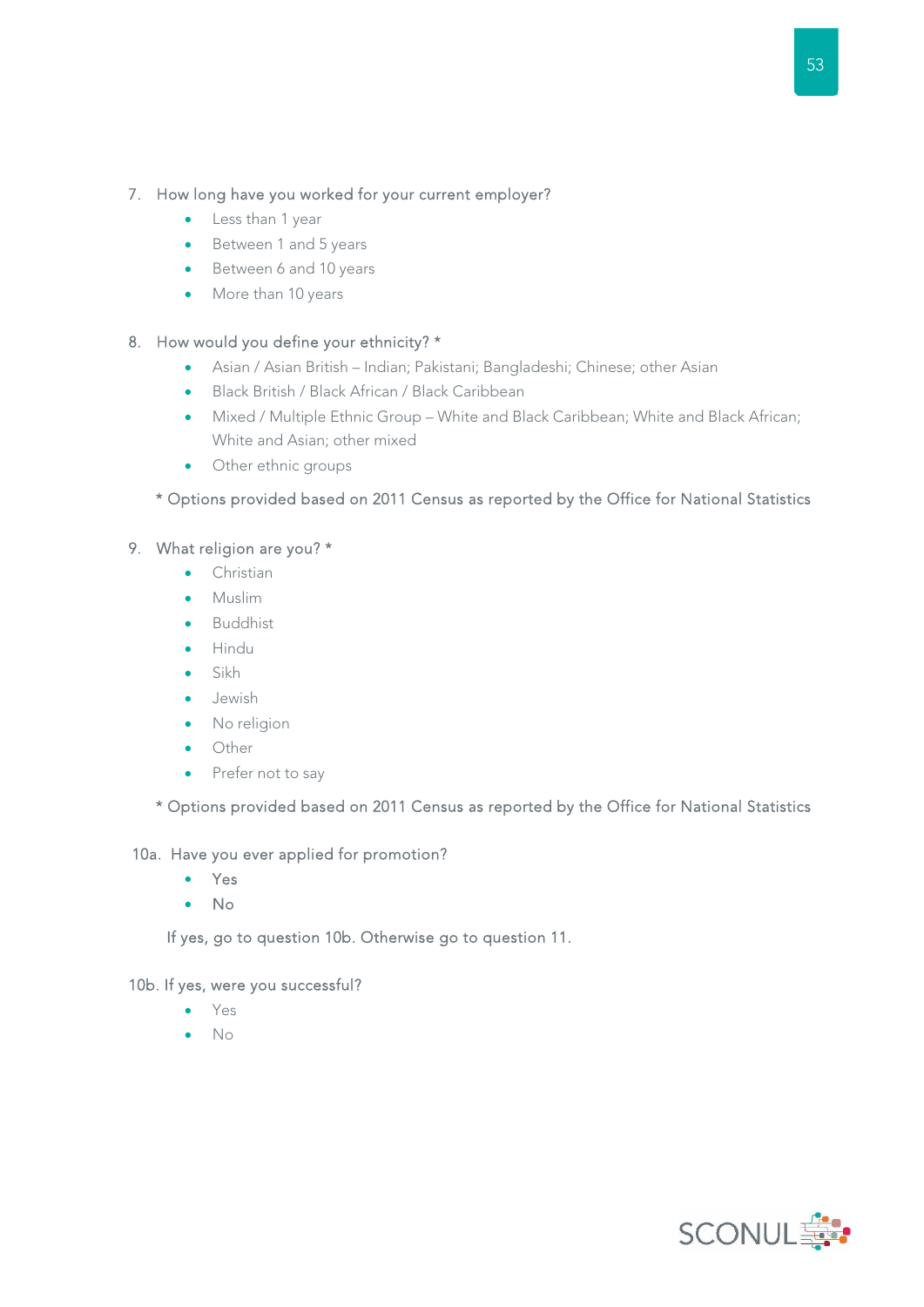- Yes
- $\bullet$  No

If yes, go to question 11b. Otherwise go to question 12.

#### 11b. If yes, did you report it?

- Yes
- $\bullet$  No

If yes, go to question 11c. Otherwise go to question 12.

#### 11c. If yes, was it resolved to your satisfaction?

- Yes
- No
- Don't know Ongoing
- 12. To what extent to do agree with the following statement: 'My workplace values equality and diversity and has an inclusive culture'?
	- **•** Strongly agree
	- Agree
	- **•** Strongly disagree
	- Disagree
	- Neither agree nor disagree / don't know

Thank you once again for taking the time to complete the survey. If you are willing to assist further with this research project and are interested in being involved in a focus group of BAME staff or a one to one interview with the research team, please enter your contact details below:

Email:

Mobile or other number: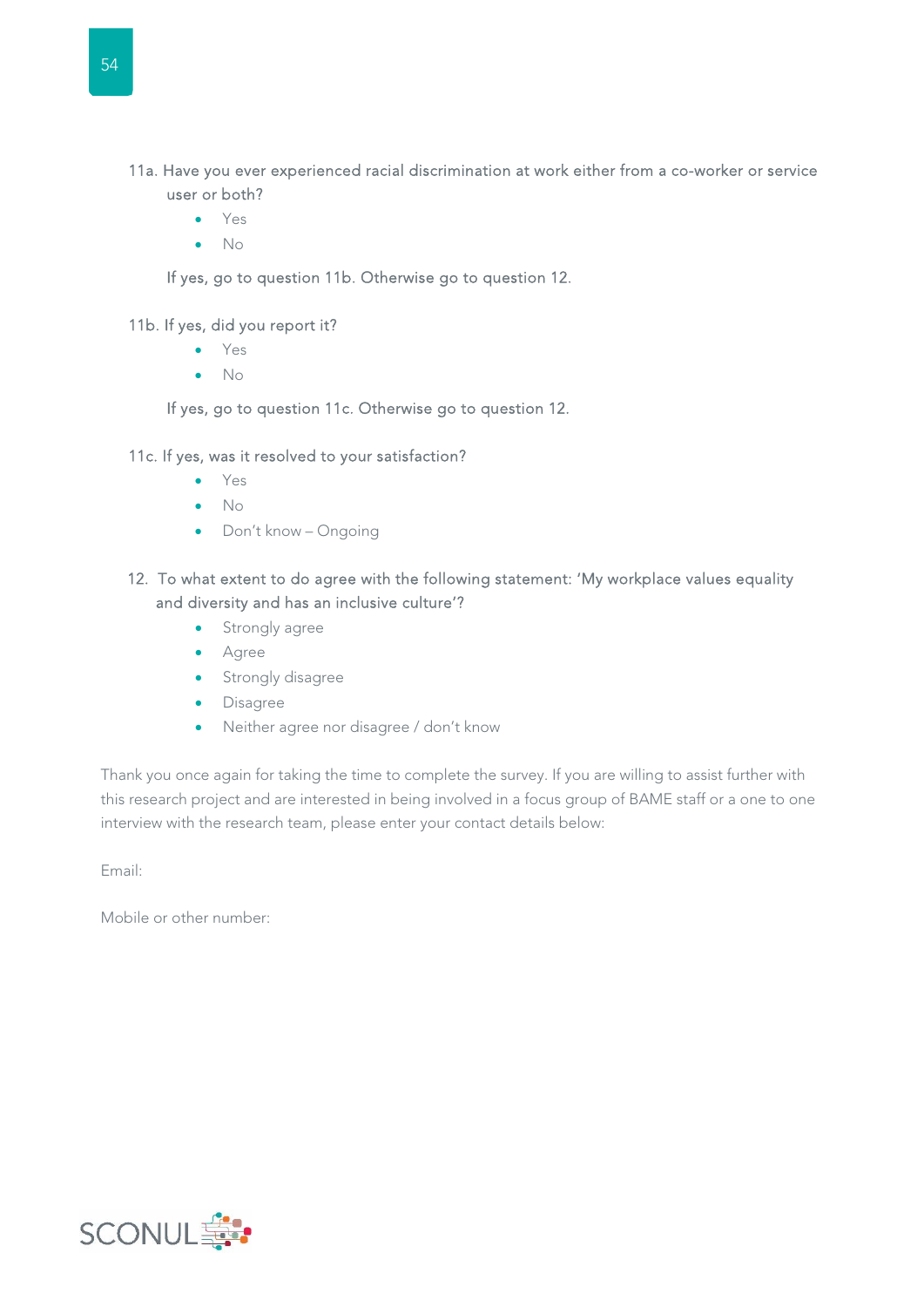# Appendix 2: Visual illustration of survey results





Figure 2: Age-group of respondents



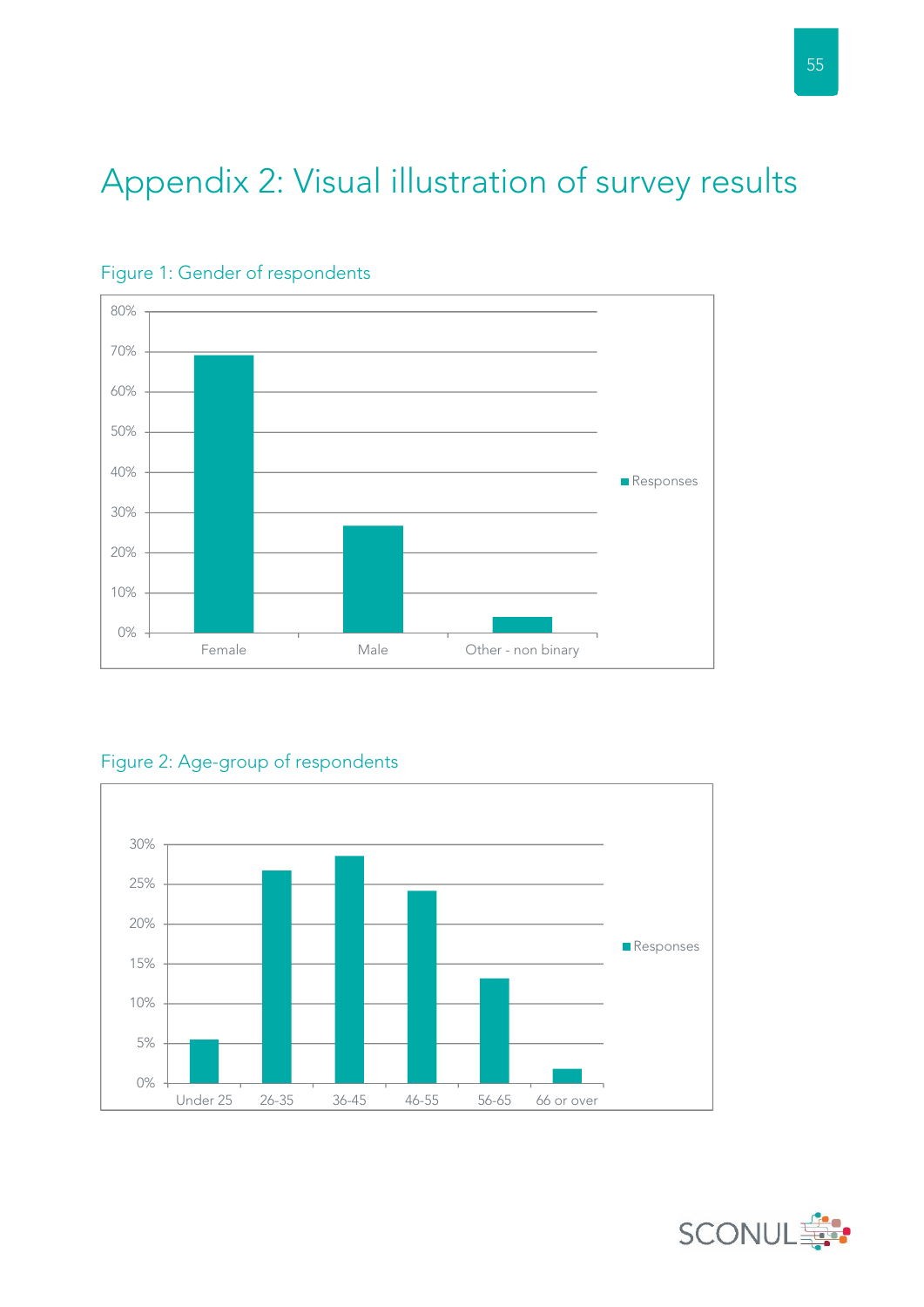

Figure 3: Geographic region where respondents employed

Figure 4: Respondents' duration of service in current employment



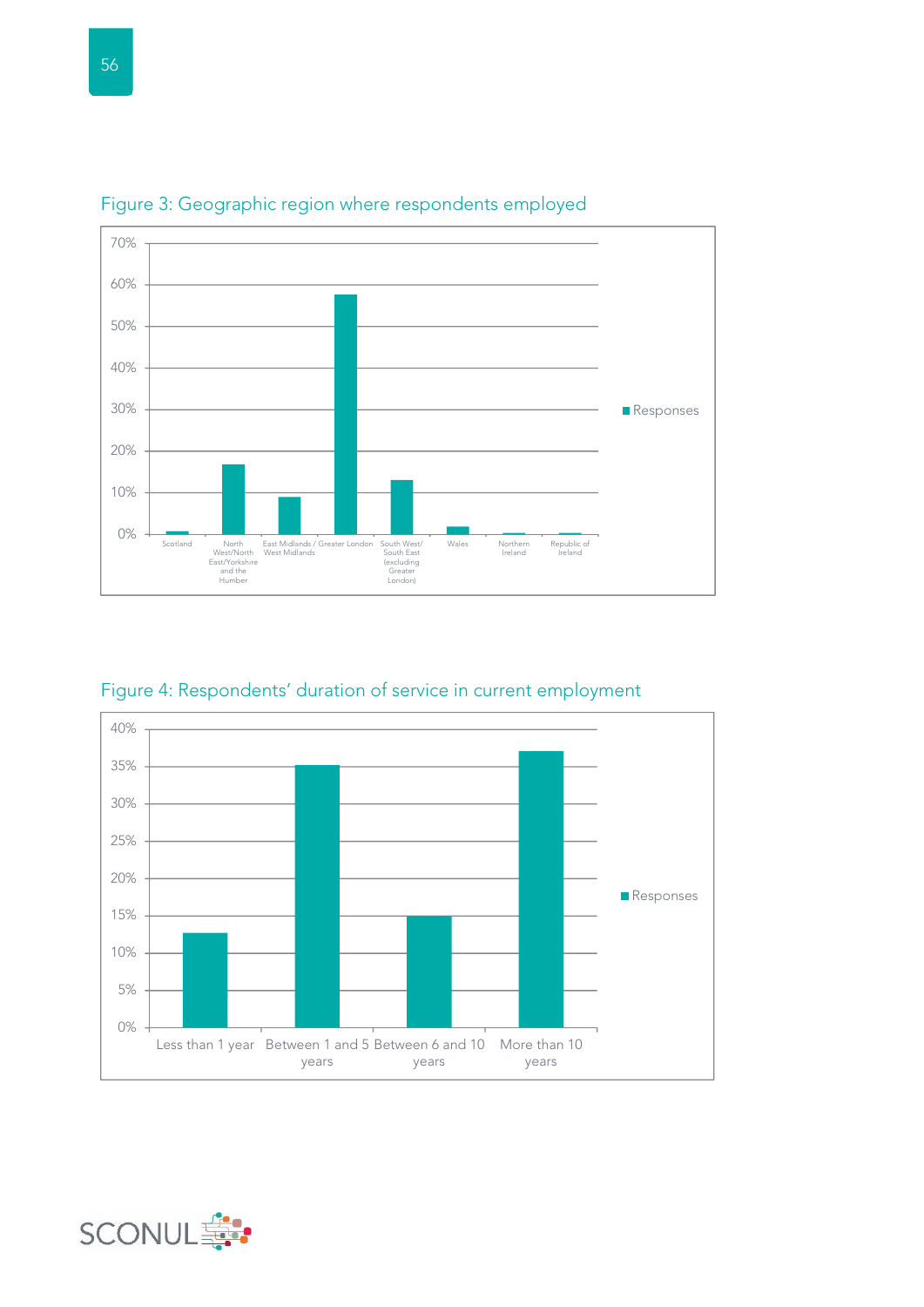

### Figure 5: Contract status of respondents

Figure 6: Respondents' mode of employment



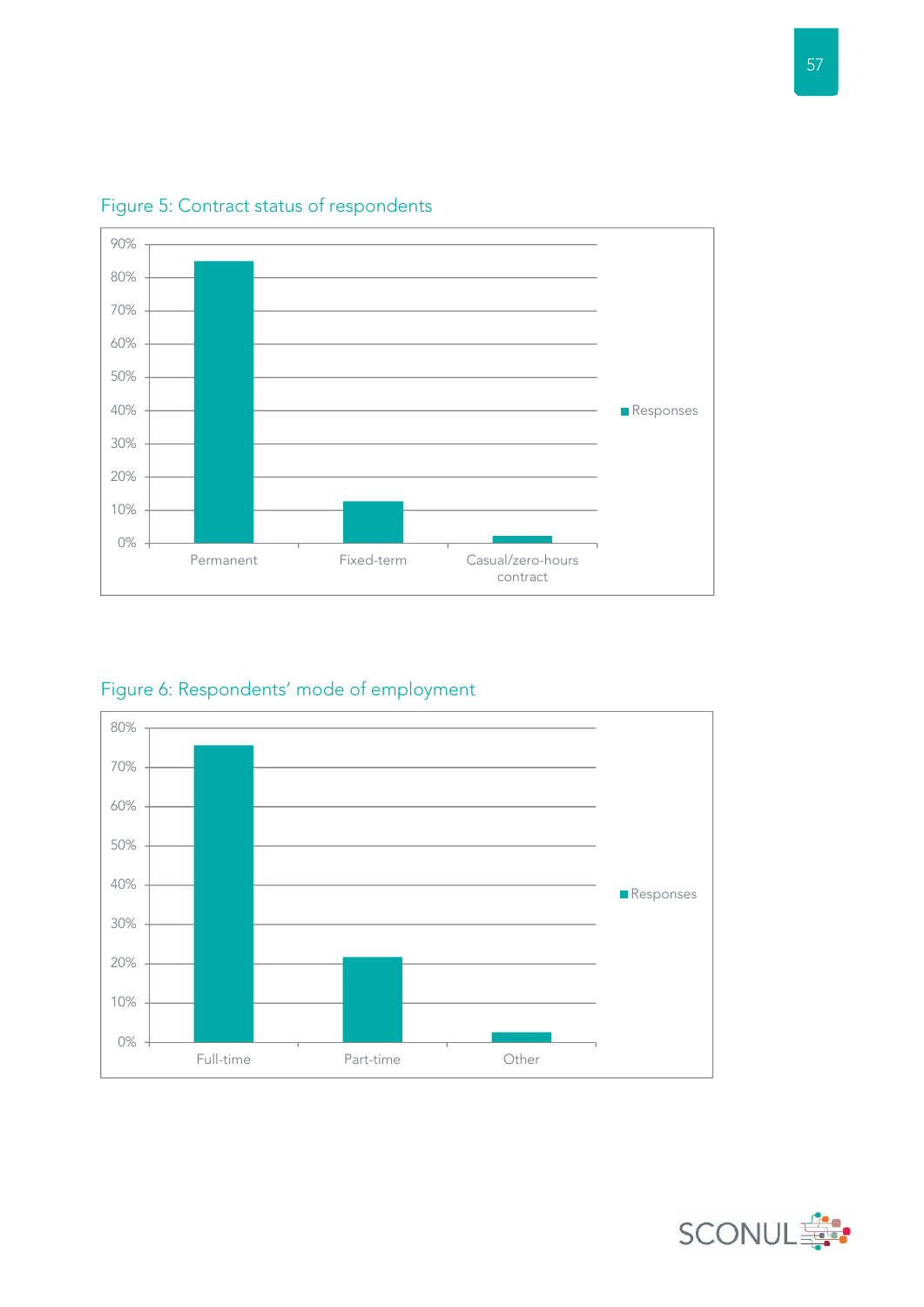



### Figure 8: Ethnicity of respondents



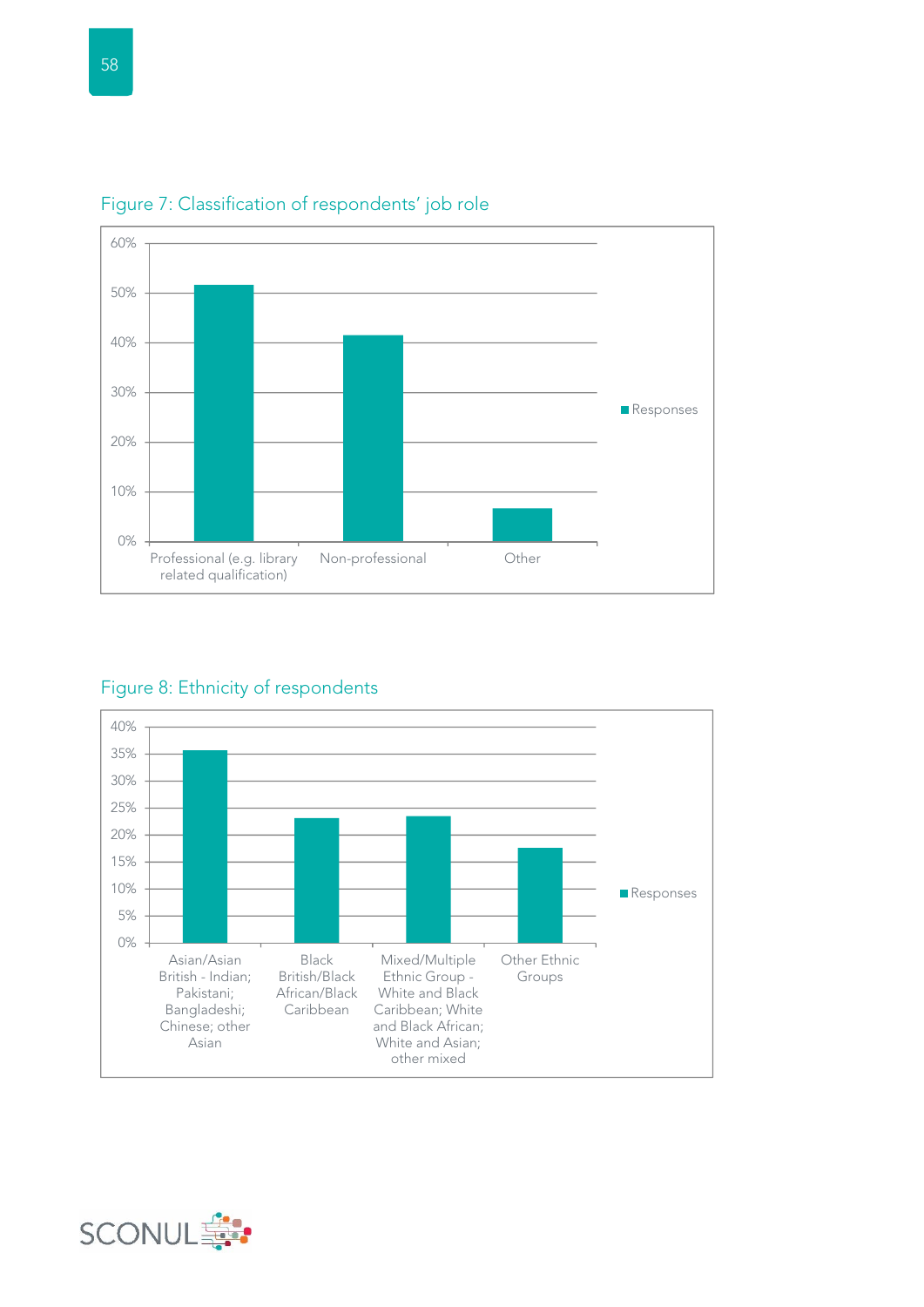

Figure 9: Religion of respondents

Figure 10: Percentage of respondents who had applied for promotion



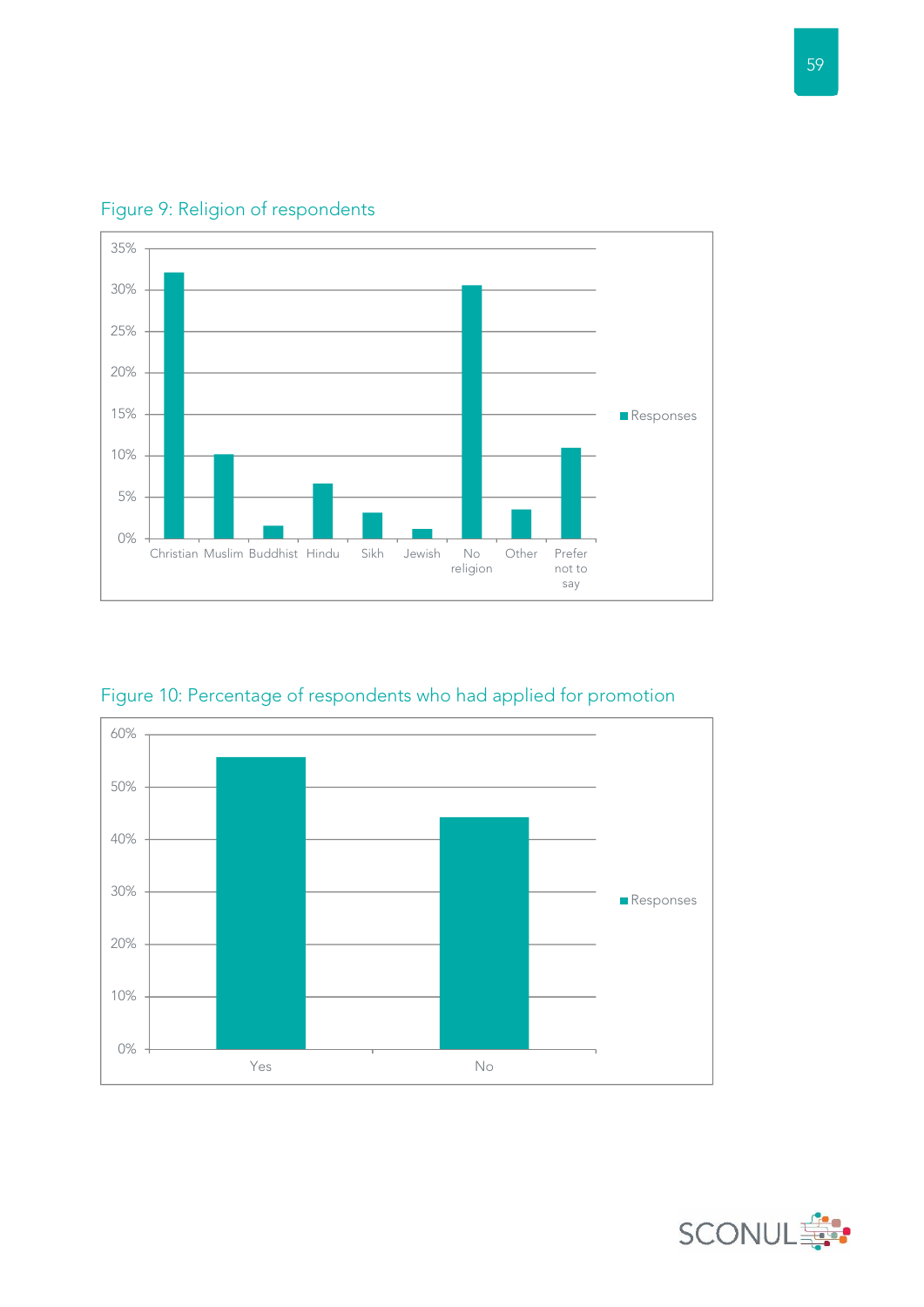

Figure 11: Percentage of respondents whose promotion application was successful





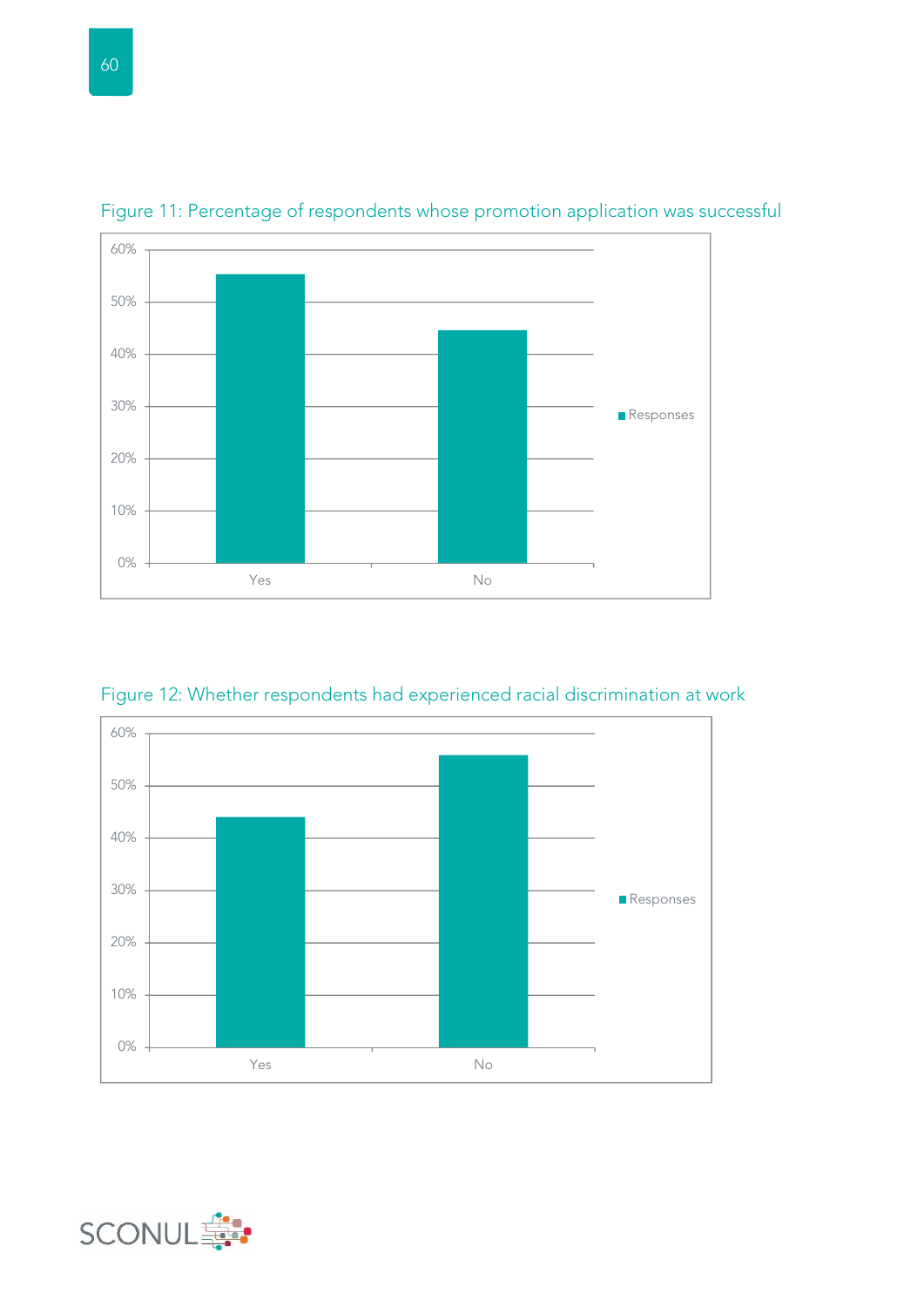

Figure 13: Percentage of those experiencing racial discrimination who had reported it

### Figure 14: Percentage of respondents whose complaints against racial discrimination had been resolved satisfactorily



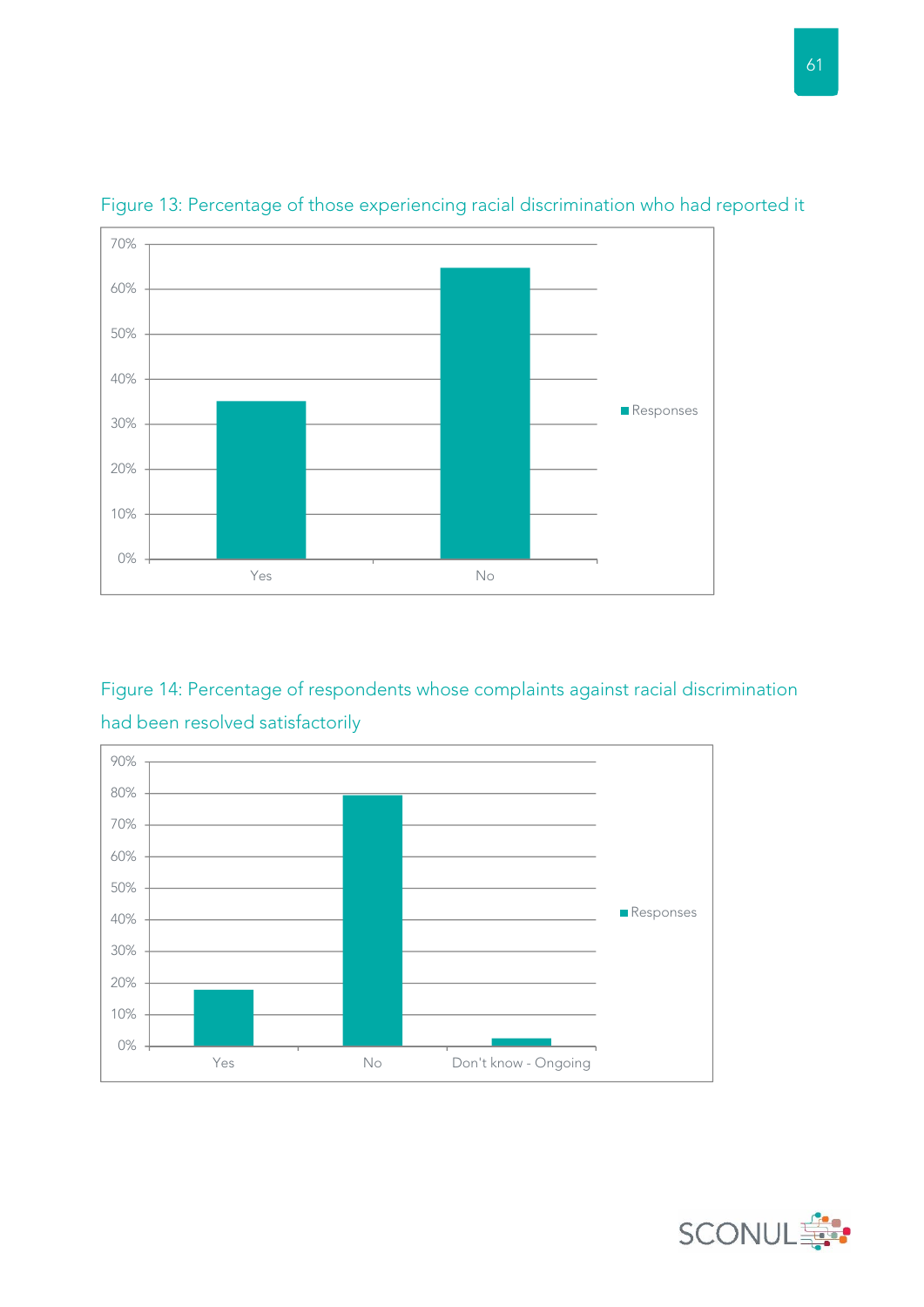

Figure 15: The extent to which respondents agree that their workplace values equality and diversity and has an inclusive culture

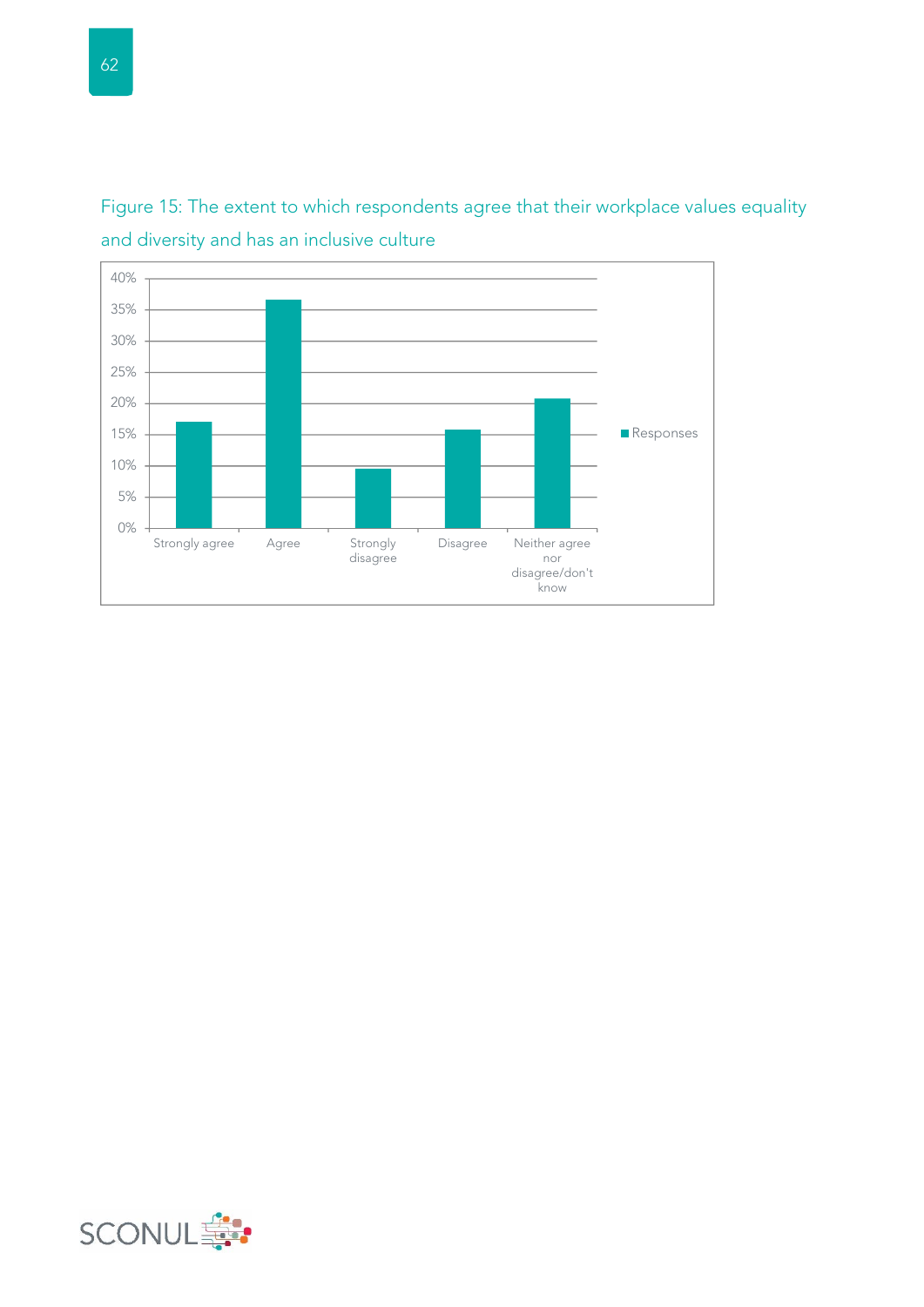# Appendix 3: Focus group schedule

- **Experience of working in an academic library**
- Relationship with co-workers / managers / library users
- Views on whether discrimination encountered in the workplace / source of discrimination / how it was dealt with, if relevant
- Opportunities for promotion / experience of promotion process
- Work–life balance / flexible working opportunities
- Level of employee voice and consultation opportunities
- Awareness of employer initiatives to advance the equality and diversity agenda
- Availability of appropriate training and development opportunities to execute job role effectively
- Whether organisation offers suitable rewards and incentives to employees

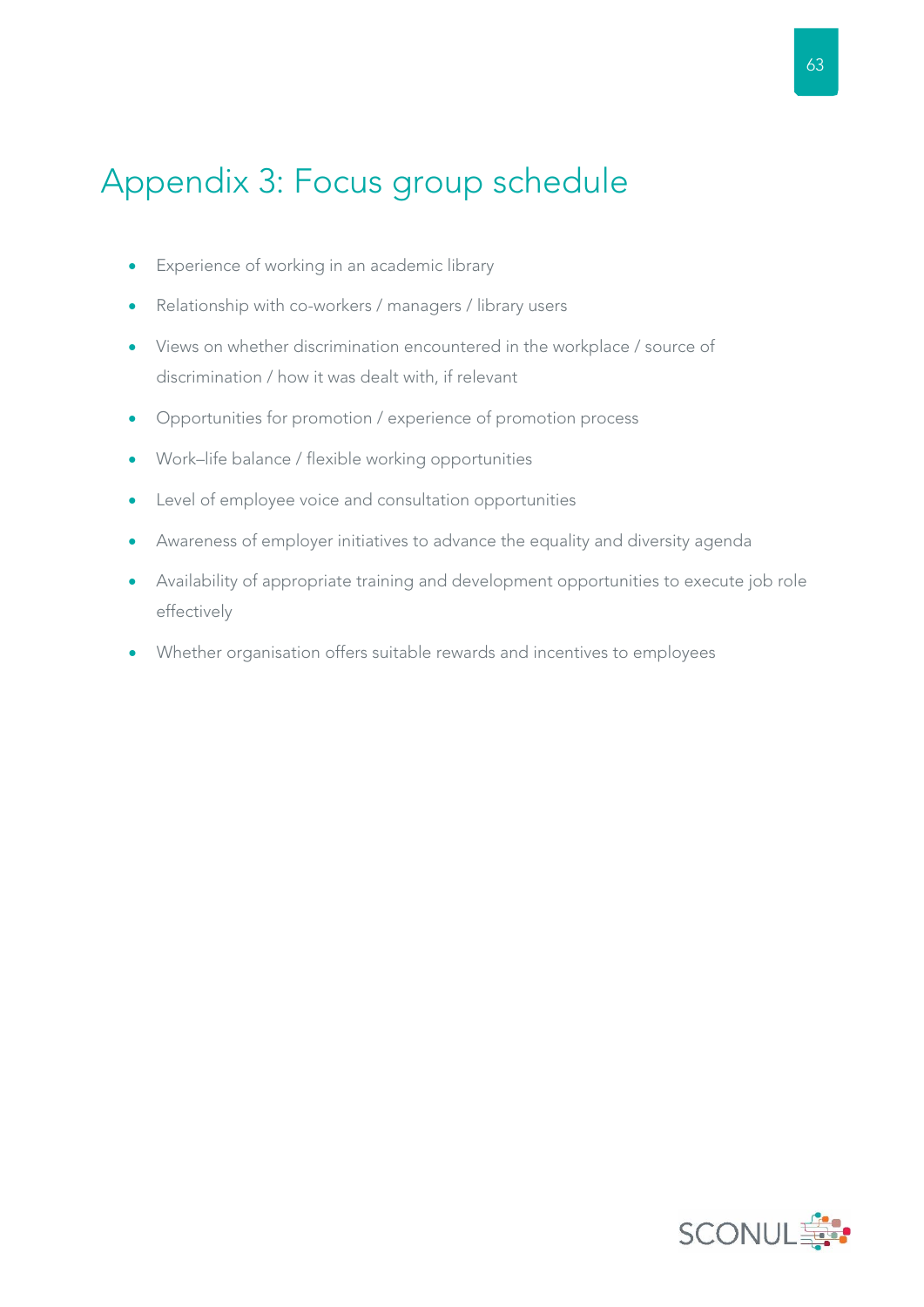# Appendix 4: Interview schedule

- Motivation for pursuing a career in the information / library profession
- How did you become aware of employment opportunities in this sector?
- Experience of the recruitment / selection process
- Awareness / experience of promotion opportunities/process
- Views on relationship with line managers / senior managers / level of support received
- Perceptions of current role. What do you most enjoy about your role? What do you least enjoy? Challenges faced
- Views on whether more closely monitored due to being a BAME member of staff / level of awareness / sense of consciousness of being a BAME staff member
- Experience of racial discrimination in the workplace and source of any discrimination
- Views on importance of an ethnically diverse workforce
- Whether adequate level of training and development opportunities made available
- Views on whether workplace values equality and diversity
- Suggestions as to what the profession / senior managers can / should do to further advance equality and diversity
- Finally, what would be your message to BAME individuals considering a career in this sector?

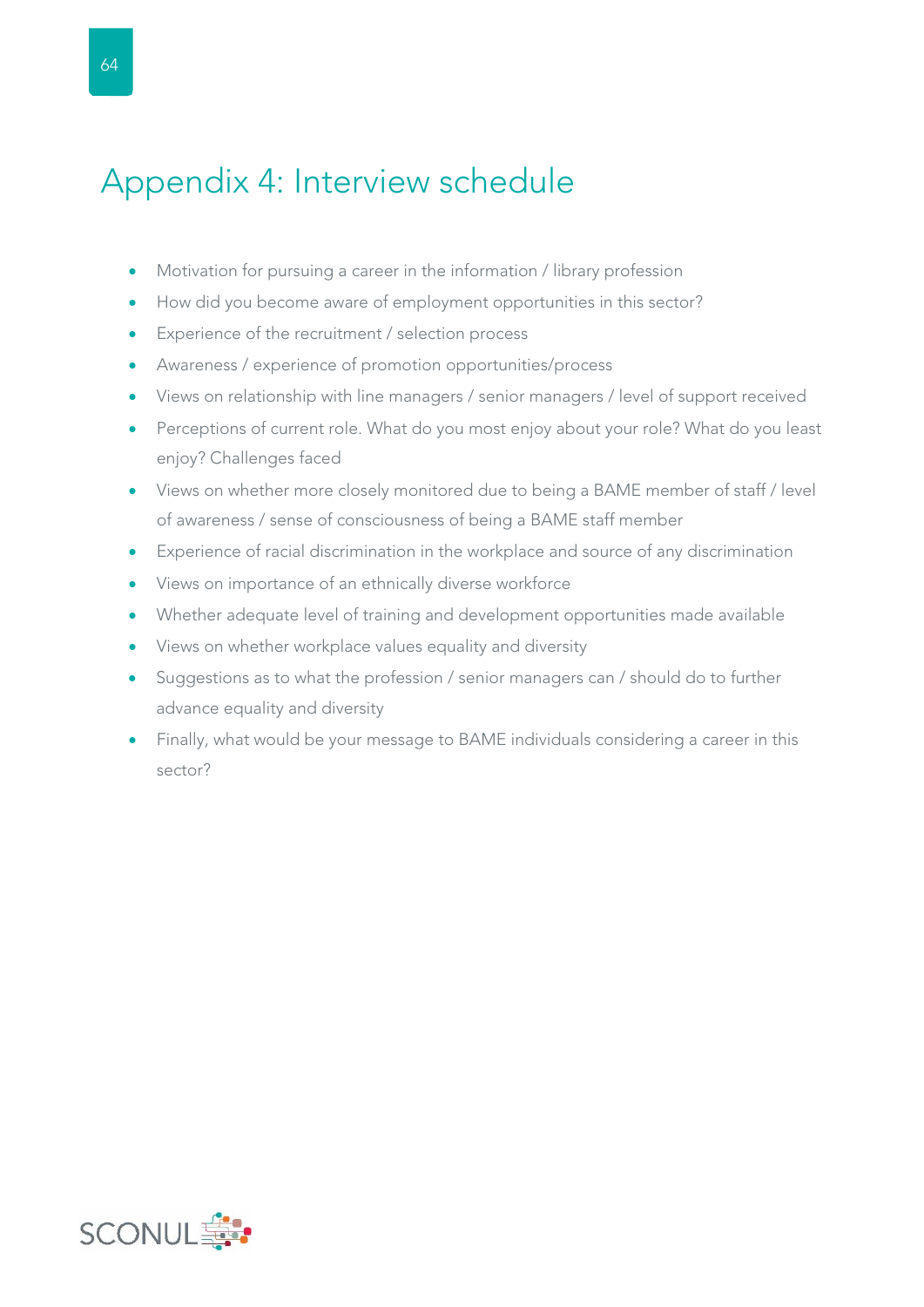# Appendix 5: Sample of participation information sheet

Name of Department / School: School of Business and Enterprise Researchers: Dr Mohammed Ishaq / Dr Asifa Maaria Hussain Title of Research: BAME staff experiences of academic and research libraries

Dear participant,

I would like to invite you to take part in this research. Before you decide, you need to understand why the research is being done and what it involves. Please take time to read the following information carefully. Please feel free to ask questions if anything you read is not clear or you would like more information. Take time to decide whether or not you want to take part.

#### What is the purpose of this investigation?

The increasing diversity of the UK and the global movement of people are reflected on the campuses of Higher Education Institutions (HEIs) with the presence of students from diverse ethnic, racial, national and religious backgrounds. The same cannot be said of staff diversity across various job categories with research conducted by the Equality Challenge Unit (2017) showing staff representation from Black and Asian minority ethnic (BAME) backgrounds in both academic and professional and support roles lagging considerably behind those classed as white. The situation is similar when it comes to the library profession, where a marked lack of diversity is very much noticeable. This research in relation to the experience of BAME library staff in HEIs represents a pertinent opportunity to explore this and related diversity issues. It is hoped that the results of the study will generate an evidence base that contributes to the process of informing future policy and practice in relation to fostering ethnic diversity within academic and research libraries.

The research is part of a wider project looking at a range of aspects related to HR issues and workforce development for SCONUL members. Hence, as an academic at the University of the West of Scotland, I am leading on this part of the wider project on behalf of SCONUL.

#### Do you have to take part?

Participation in this study is voluntary. I or my representative will describe the study and go through the information sheet which will be given to you. I will then ask you to sign a consent form to show you agree to take part. You are free to withdraw anytime without giving a reason.

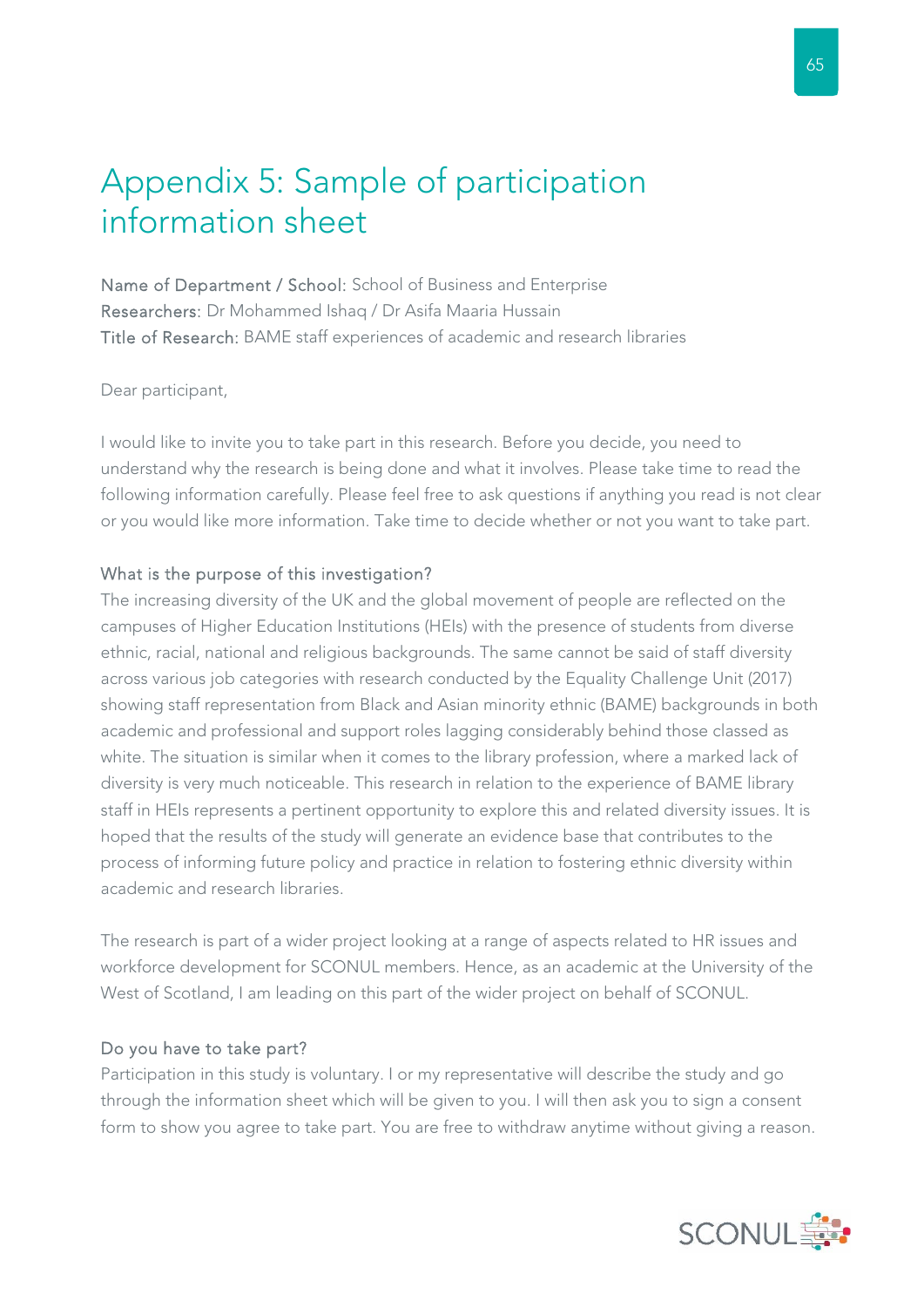#### What will you do in the project?

If you agree to participate in the research, you are required to take part in either a one-to-one interview or focus group. During the interview / focus group, I or my colleague will lead a discussion on a number of themes and issues relevant to this research. You are free to respond as you wish to the interview questions or group discussion.

#### Why have you been invited to take part?

You have been chosen to take part because you represent a stakeholder whose contribution would be valuable in meeting the objectives of the research.

#### What are the potential risks to you in taking part?

During the research you will not be exposed to any physical, psychological or legal risk or harm. Interview questions and focus group themes have been structured in such a way as to protect your privacy and no pressure will be put on you to answer sensitive questions. All information provided will be anonymised and kept confidential.

#### What happens to the information in the project?

Every care will be taken to maintain confidentiality and anonymity. All information received will be stored securely and out with the reach of any third party.

The University of the West of Scotland is registered with the Information Commissioner's Office who implements the General Data Protection Regulation and the Data Protection Act 2018. All personal data on participants will be processed in accordance with the provisions of this legislation.

#### What happens next?

If you are happy to be involved in the research then please proceed to take part in the interview / focus group, which will be viewed as your agreed consent, and sign and return the consent form either by email for those being interviewed, or following the conclusion of the focus group. If you do not wish to be involved, then you may decline to be interviewed or exit the focus group before commencement.

#### Research ethics

This study was granted ethical approval by the UWS School of Business and Enterprise Ethics Committee.

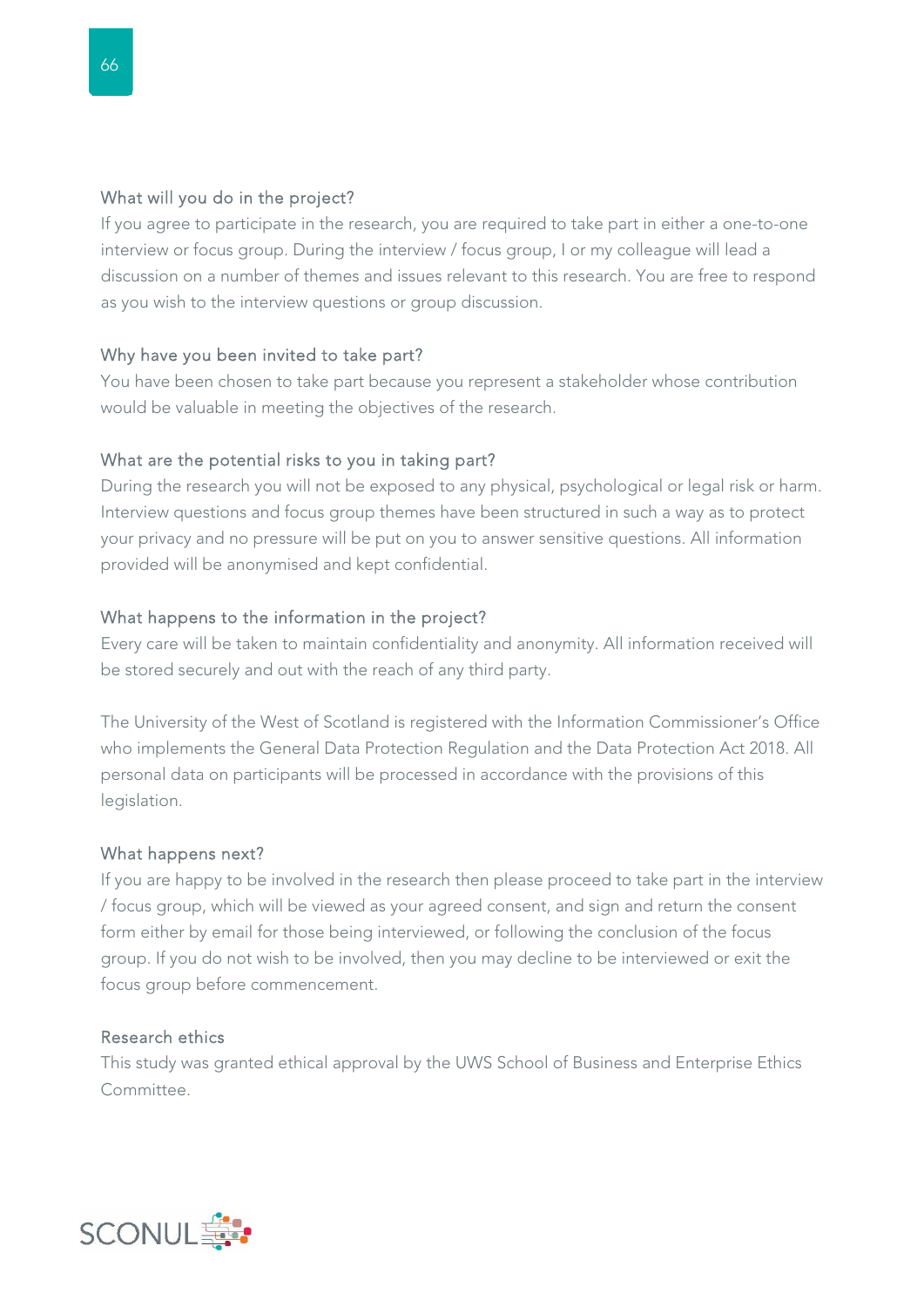If you have any questions or concerns, during or after the investigation please contact:

School of Business and Enterprise University of the West of Scotland Paisley Campus High Street Paisley PA1 2BE

Contact details of lead researcher: Dr Mohammed Ishaq: mohammed.ishaq@uws.ac.uk

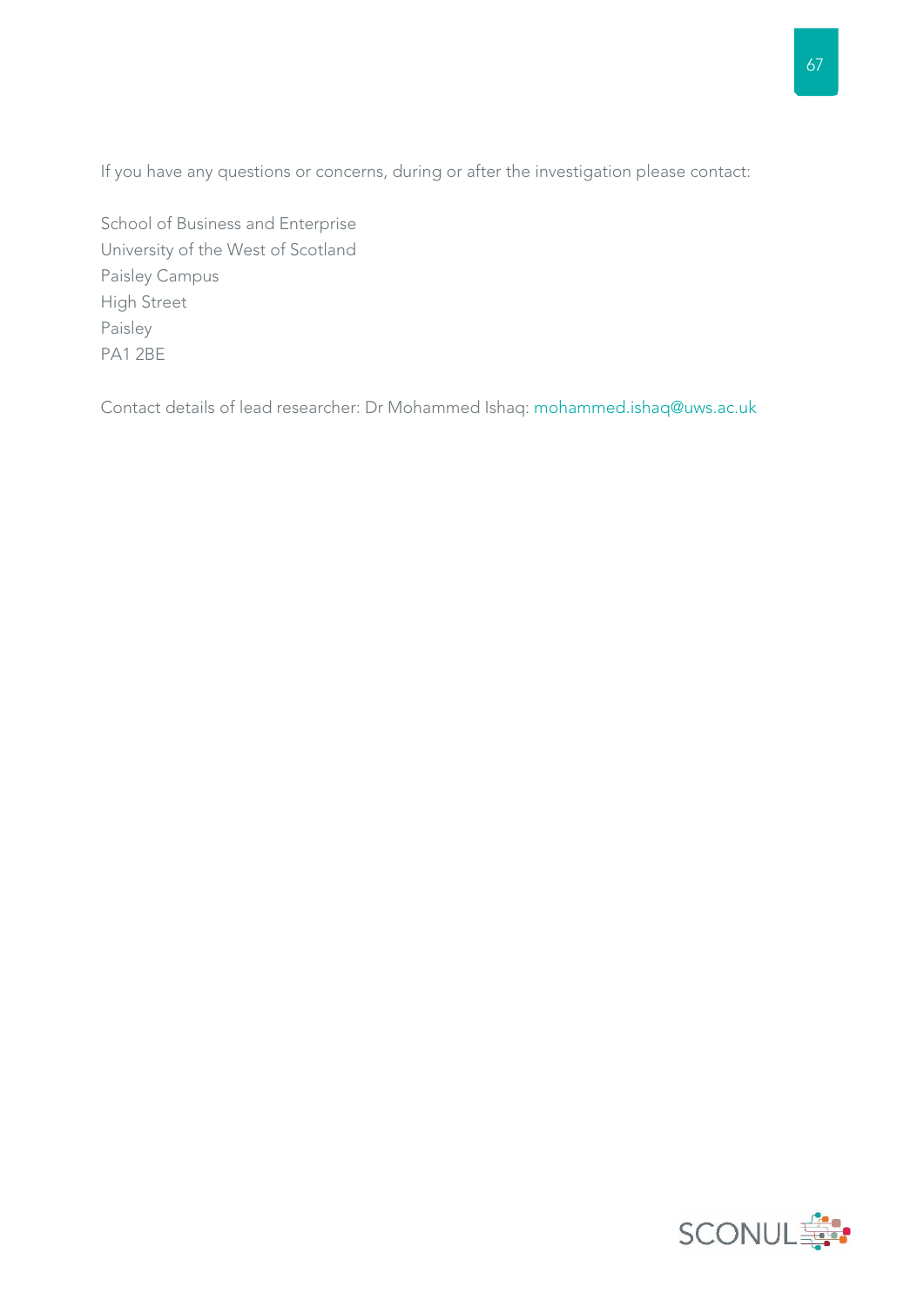# Appendix 6: Sample of consent form

# UNIVERSITY OF THE<br>WEST of SCOTLAND

Names of researchers: Dr Mohammed Ishaq / Dr Asifa Maaria Hussain

Please initial / check box

- 1. I confirm that I have read and understand the information sheet for the above study and have had the opportunity to ask questions.
- 2. I understand that my participation is voluntary and that I am free to withdraw at any time, without giving any reason.
- 3. I agree to take part in the above study.
- 4 I agree to the interview being audio recorded.

| Name of participant | Date |  |
|---------------------|------|--|
| Signature           |      |  |
| Researcher:         | Date |  |
| Signature           |      |  |